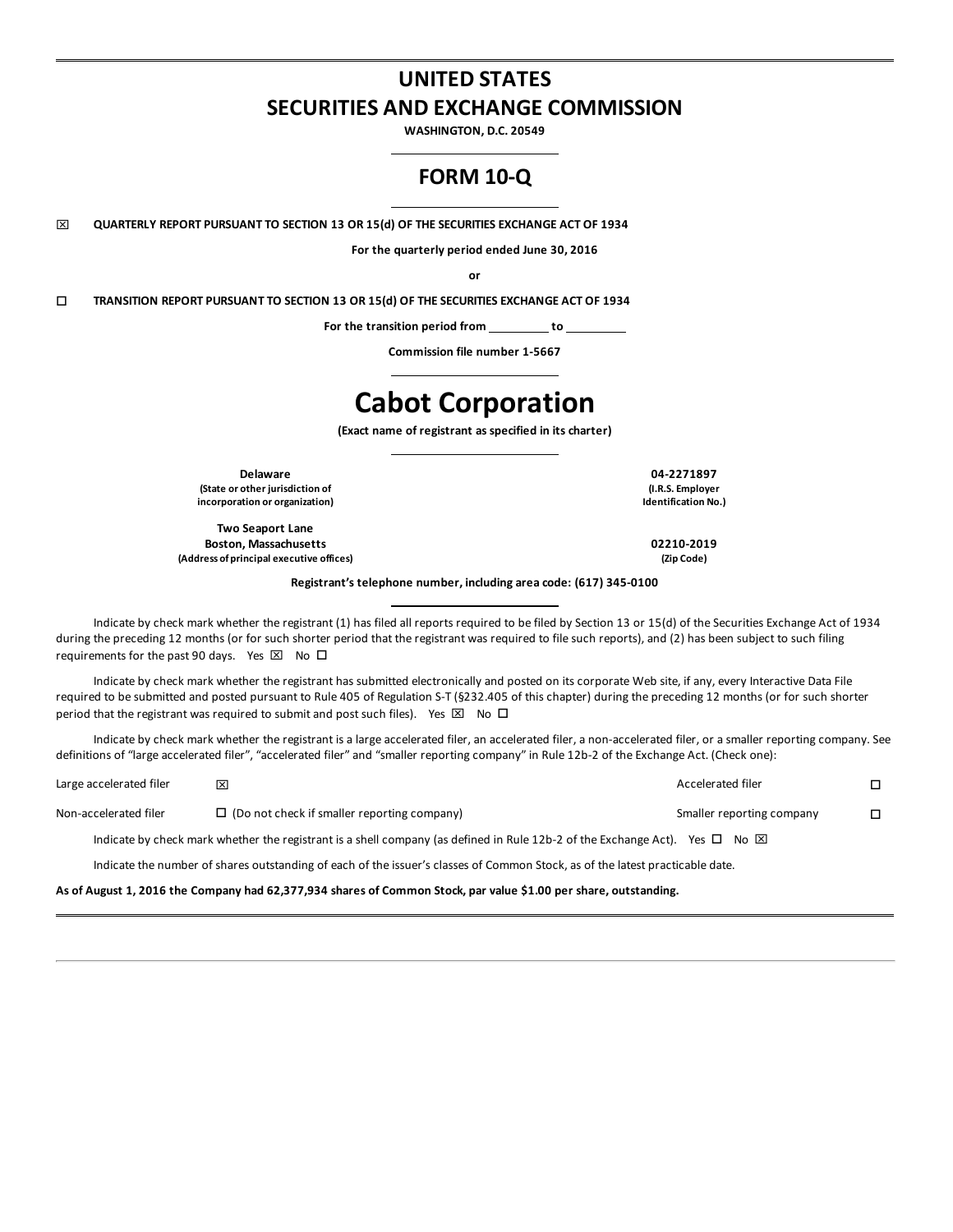# **CABOT CORPORATION**

# **INDEX**

# Part I. Financial [Information](#page-2-0)

|          | Item 1.           | <b>Financial Statements (unaudited)</b>                                                                           |    |
|----------|-------------------|-------------------------------------------------------------------------------------------------------------------|----|
|          |                   | Consolidated Statements of Operations for the Three and Nine Months Ended June 30, 2016 and 2015                  | 3  |
|          |                   | Consolidated Statements of Comprehensive Income (Loss) for the Three and Nine Months Ended June 30, 2016 and 2015 | 4  |
|          |                   | Consolidated Balance Sheets as of June 30, 2016 and September 30, 2015                                            | 5  |
|          |                   | Consolidated Statements of Cash Flows for the Nine Months Ended June 30, 2016 and 2015                            |    |
|          |                   | <b>Notes to Consolidated Financial Statements</b>                                                                 | 8  |
|          | Item 2.           | Management's Discussion and Analysis of Financial Condition and Results of Operations                             | 28 |
|          | Item 3.           | <b>Quantitative and Qualitative Disclosures About Market Risk</b>                                                 | 42 |
|          | Item 4.           | <b>Controls and Procedures</b>                                                                                    | 43 |
| Part II. | Other Information |                                                                                                                   |    |
|          | Item 1.           | Legal Proceedings                                                                                                 | 44 |
|          | Item 2.           | Unregistered Sales of Equity Securities and Use of Proceeds                                                       | 44 |
|          | Item 6.           | <b>Exhibits</b>                                                                                                   | 45 |
|          |                   |                                                                                                                   |    |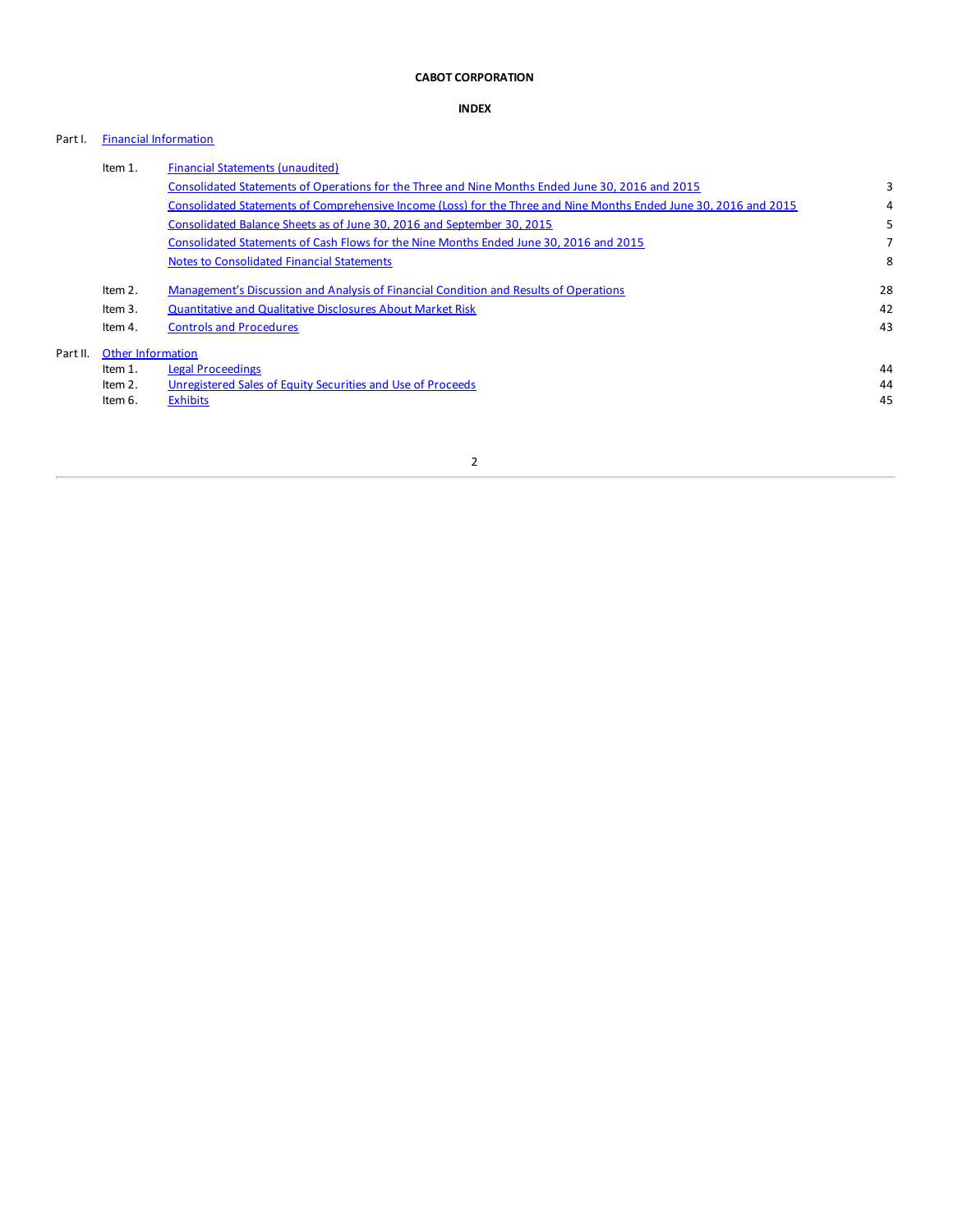<span id="page-2-0"></span>*Item 1. Financial Statements*

# **CABOT CORPORATION CONSOLIDATED STATEMENTS OF OPERATIONS UNAUDITED**

|                                                              |              | Three Months Ended June 30,             |    | Nine Months Ended June 30, |    |                |  |
|--------------------------------------------------------------|--------------|-----------------------------------------|----|----------------------------|----|----------------|--|
|                                                              | 2016         | 2015                                    |    | 2016                       |    | 2015           |  |
|                                                              |              | (In millions, except per share amounts) |    |                            |    |                |  |
| Net sales and other operating revenues                       | \$<br>621    | Ś.<br>694                               | Ś. | 1,792                      | \$ | 2,200          |  |
| Cost of sales                                                | 461          | 544                                     |    | 1,383                      |    | 1,754          |  |
| Gross profit                                                 | 160          | 150                                     |    | 409                        |    | 446            |  |
| Selling and administrative expenses                          | 64           | 67                                      |    | 197                        |    | 216            |  |
| Research and technical expenses                              | 13           | 15                                      |    | 40                         |    | 44             |  |
| Purification Solutions long-lived assets impairment charge   |              |                                         |    |                            |    |                |  |
| (Note B)                                                     |              | 209                                     |    |                            |    | 209            |  |
| Purification Solutions goodwill impairment charge (Note B)   |              | 353                                     |    |                            |    | 353            |  |
| Income (loss) from operations                                | 83           | (494)                                   |    | 172                        |    | (376)          |  |
| Interest and dividend income                                 | $\mathbf{1}$ | $\mathbf{1}$                            |    | $\overline{4}$             |    | $\overline{3}$ |  |
| Interest expense                                             | (13)         | (13)                                    |    | (40)                       |    | (40)           |  |
| Other income (expense)                                       | 3            | (3)                                     |    | (8)                        |    | (6)            |  |
| Income (loss) from continuing operations before income taxes |              |                                         |    |                            |    |                |  |
| and equity in earnings of affiliated companies               | 74           | (509)                                   |    | 128                        |    | (419)          |  |
| (Provision) benefit for income taxes                         | (15)         | 64                                      |    | (21)                       |    | 47             |  |
| Equity in earnings of affiliated companies, net of tax       | 1            | $\mathbf{1}$                            |    | 2                          |    | 4              |  |
| Income (loss) from continuing operations                     | 60           | (444)                                   |    | 109                        |    | (368)          |  |
| Income from discontinued operations, net of tax              |              | 1                                       |    |                            |    | 1              |  |
| Net income (loss)                                            | 60           | (443)                                   |    | 109                        |    | (367)          |  |
| Net income attributable to noncontrolling interests,         |              |                                         |    |                            |    |                |  |
| net of tax                                                   | 4            | $\overline{2}$                          |    | 12                         |    | 7              |  |
| Net income (loss) attributable to Cabot Corporation          | 56           | (445)                                   |    | 97                         |    | (374)          |  |
| Weighted-average common shares outstanding:                  |              |                                         |    |                            |    |                |  |
| <b>Basic</b>                                                 | 62.4         | 63.3                                    |    | 62.4                       |    | 63.7           |  |
| Diluted                                                      | 62.9         | 63.3                                    |    | 62.9                       |    | 63.7           |  |
| Income (loss) per common share:                              |              |                                         |    |                            |    |                |  |
| Basic:                                                       |              |                                         |    |                            |    |                |  |
| Income (loss) from continuing operations attributable to     |              |                                         |    |                            |    |                |  |
| <b>Cabot Corporation</b>                                     | \$<br>0.90   | \$<br>(7.05)                            | Ŝ. | 1.55                       | \$ | (5.89)         |  |
| Income from discontinued operations                          |              | 0.01                                    |    |                            |    | 0.01           |  |
| Net income (loss) attributable to Cabot Corporation          | \$<br>0.90   | \$<br>(7.04)                            | \$ | 1.55                       | \$ | (5.88)         |  |
| Diluted:                                                     |              |                                         |    |                            |    |                |  |
| Income (loss) from continuing operations attributable to     |              |                                         |    |                            |    |                |  |
| <b>Cabot Corporation</b>                                     | \$<br>0.88   | \$<br>(7.05)                            | \$ | 1.53                       | \$ | (5.89)         |  |
| Income from discontinued operations                          |              | 0.01                                    |    |                            |    | 0.01           |  |
| Net income (loss) attributable to Cabot Corporation          | \$<br>0.88   | \$<br>(7.04)                            | \$ | 1.53                       | \$ | (5.88)         |  |
|                                                              |              |                                         |    |                            |    |                |  |
| Dividends per common share                                   | \$<br>0.30   | \$<br>0.22                              | \$ | 0.74                       | \$ | 0.66           |  |

The accompanying notes are an integral part of these consolidated financial statements.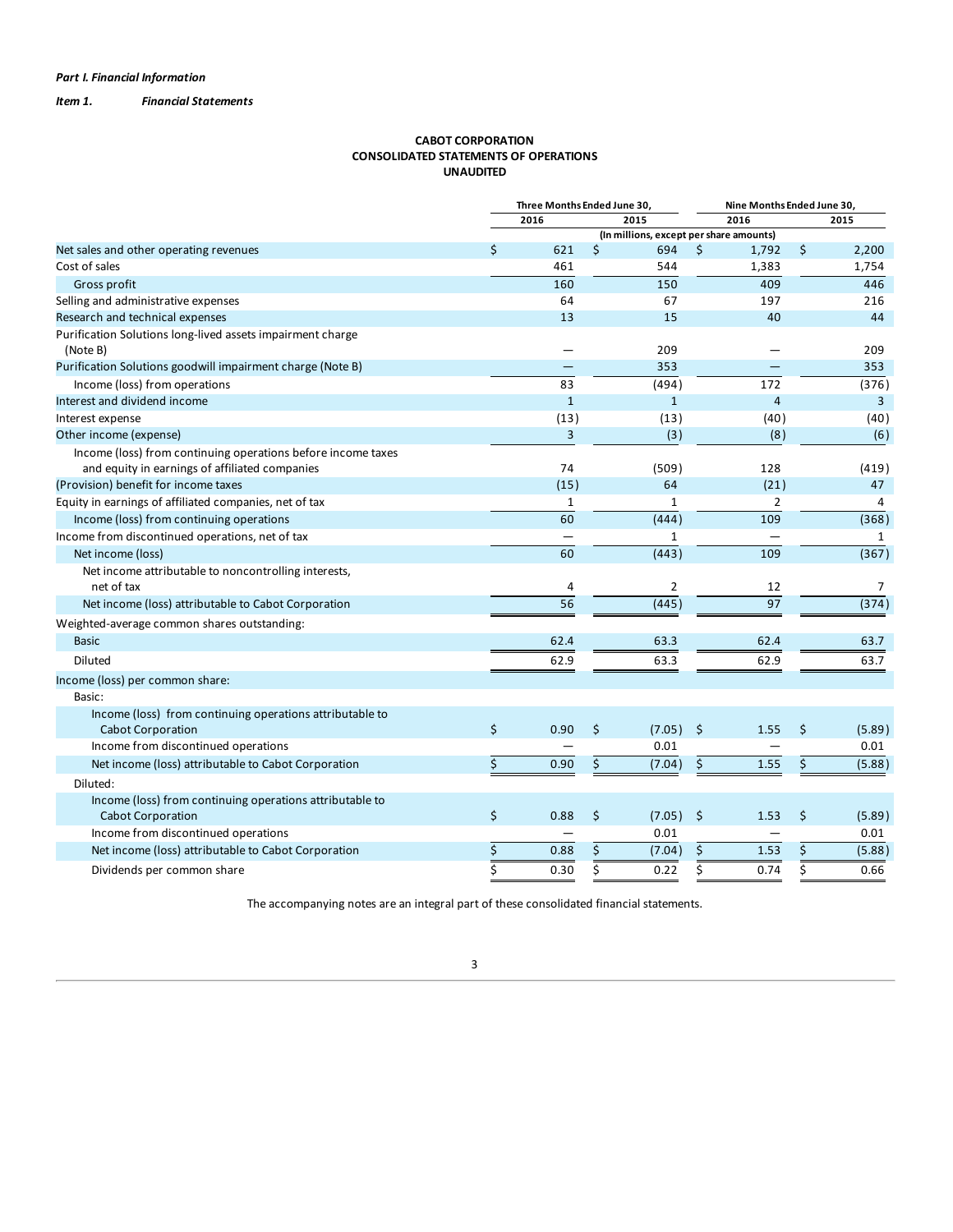# **CABOT CORPORATION CONSOLIDATED STATEMENTS OF COMPREHENSIVE INCOME (LOSS) UNAUDITED**

<span id="page-3-0"></span>

|                                                                                                 | Three Months Ended June 30, |  | Nine Months Ended June 30, |   |      |   |       |  |
|-------------------------------------------------------------------------------------------------|-----------------------------|--|----------------------------|---|------|---|-------|--|
|                                                                                                 | 2016                        |  | 2015                       |   | 2016 |   | 2015  |  |
|                                                                                                 |                             |  | (In millions)              |   |      |   |       |  |
| Net income (loss)                                                                               | 60                          |  | (443)                      | S | 109  | S | (367) |  |
| Other comprehensive income (loss), net of tax                                                   |                             |  |                            |   |      |   |       |  |
| Foreign currency translation adjustment (net of tax benefit of                                  |                             |  |                            |   |      |   |       |  |
| $\frac{1}{2}$ , $\frac{1}{2}$ , $\frac{1}{2}$ , $\frac{1}{2}$ , $\frac{1}{2}$ and $\frac{1}{2}$ | (13)                        |  | 18                         |   | 5    |   | (216) |  |
| Pension and other postretirement benefit liability adjustments                                  |                             |  |                            |   |      |   |       |  |
| Pension and other postretirement benefit liability adjustments                                  |                             |  |                            |   |      |   |       |  |
| arising during the period, net of tax                                                           |                             |  |                            |   | (1)  |   | 21    |  |
| Amortization of net loss and prior service credit included in net                               |                             |  |                            |   |      |   |       |  |
| periodic pension cost, net of tax                                                               | (1)                         |  |                            |   |      |   |       |  |
| Other comprehensive (loss) income                                                               | (14)                        |  | 18                         |   | 4    |   | (194) |  |
| Comprehensive income (loss)                                                                     | 46                          |  | (425)                      |   | 113  |   | (561) |  |
| Net income attributable to noncontrolling interests                                             | 4                           |  |                            |   | 12   |   |       |  |
| Noncontrolling interests foreign currency translation                                           |                             |  |                            |   |      |   |       |  |
| adjustment, net of tax                                                                          | (3)                         |  |                            |   | (5)  |   | (3)   |  |
| Comprehensive income attributable to noncontrolling interests,                                  |                             |  |                            |   |      |   |       |  |
| net of tax                                                                                      |                             |  |                            |   |      |   |       |  |
| Comprehensive income (loss) attributable to Cabot Corporation                                   | 45                          |  | (427)                      | Ś | 106  |   | (565) |  |

The accompanying notes are an integral part of these consolidated financial statements.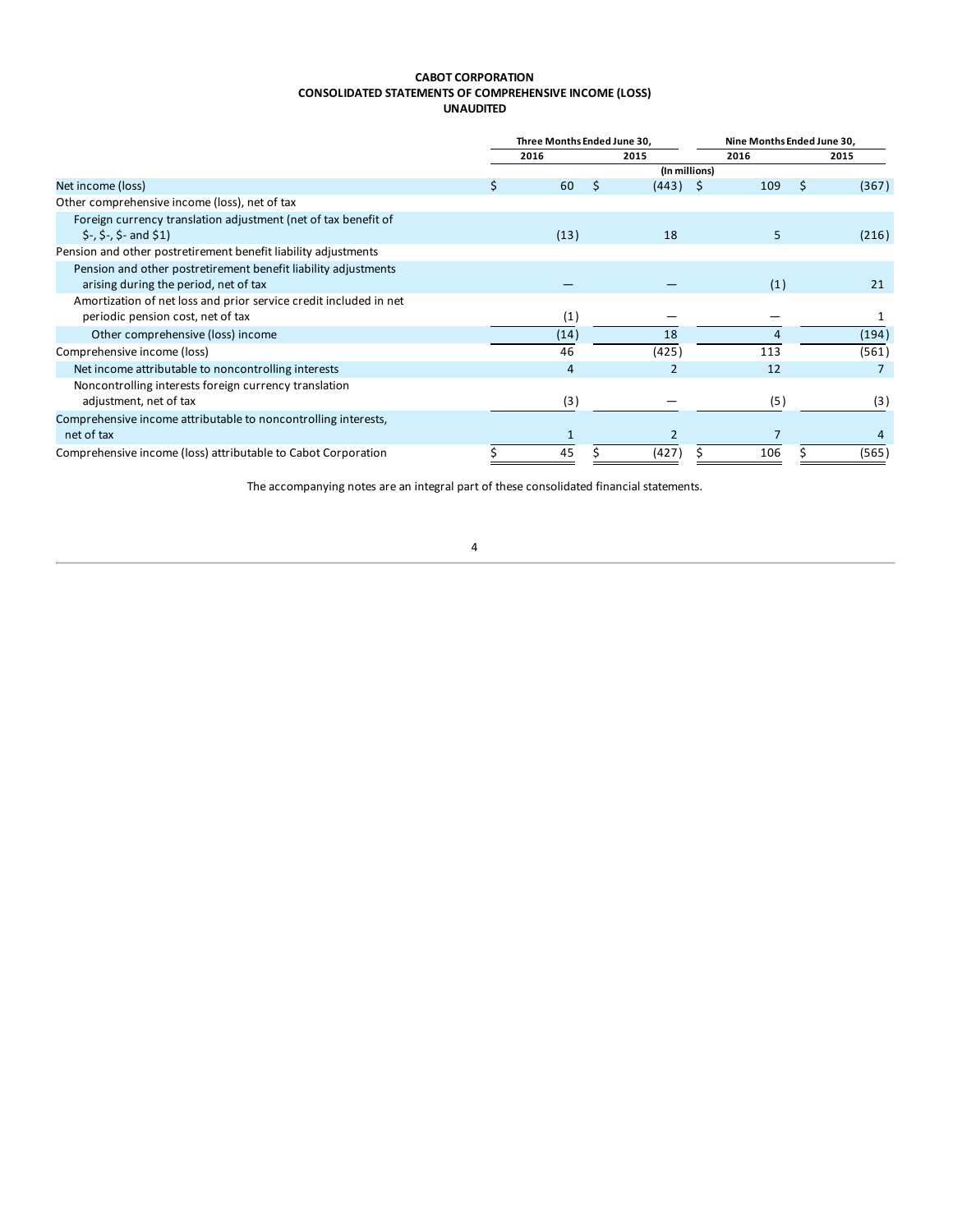# **CABOT CORPORATION CONSOLIDATED BALANCE SHEETS ASSETS UNAUDITED**

<span id="page-4-0"></span>

|                                                                                    | <b>June 30,</b><br>2016 | September 30,<br>2015 |  |  |
|------------------------------------------------------------------------------------|-------------------------|-----------------------|--|--|
|                                                                                    |                         | (In millions)         |  |  |
| Current assets:                                                                    |                         |                       |  |  |
| Cash and cash equivalents                                                          | \$<br>222               | \$<br>77              |  |  |
| Accounts and notes receivable, net of reserve for doubtful accounts of \$8 and \$7 | 434                     | 477                   |  |  |
| Inventories:                                                                       |                         |                       |  |  |
| Raw materials                                                                      | 67                      | 69                    |  |  |
| Work in process                                                                    | 3                       | 1                     |  |  |
| Finished goods                                                                     | 223                     | 287                   |  |  |
| Other                                                                              | 37                      | 40                    |  |  |
| <b>Total inventories</b>                                                           | 330                     | 397                   |  |  |
| Prepaid expenses and other current assets                                          | 44                      | 54                    |  |  |
| Deferred income taxes                                                              | 49                      | 43                    |  |  |
| Total current assets                                                               | 1,079                   | 1,048                 |  |  |
|                                                                                    |                         |                       |  |  |
| Property, plant and equipment, net                                                 | 1,297                   | 1,383                 |  |  |
| Goodwill                                                                           | 152                     | 154                   |  |  |
| <b>Equity affiliates</b>                                                           | 55                      | 57                    |  |  |
| Intangible assets, net                                                             | 142                     | 153                   |  |  |
| Assets held for rent                                                               | 95                      | 86                    |  |  |
| Deferred income taxes                                                              | 172                     | 152                   |  |  |
| Other assets                                                                       | 41                      | 42                    |  |  |
| <b>Total assets</b>                                                                | 3,033                   | 3,075<br>S            |  |  |

The accompanying notes are an integral part of these consolidated financial statements.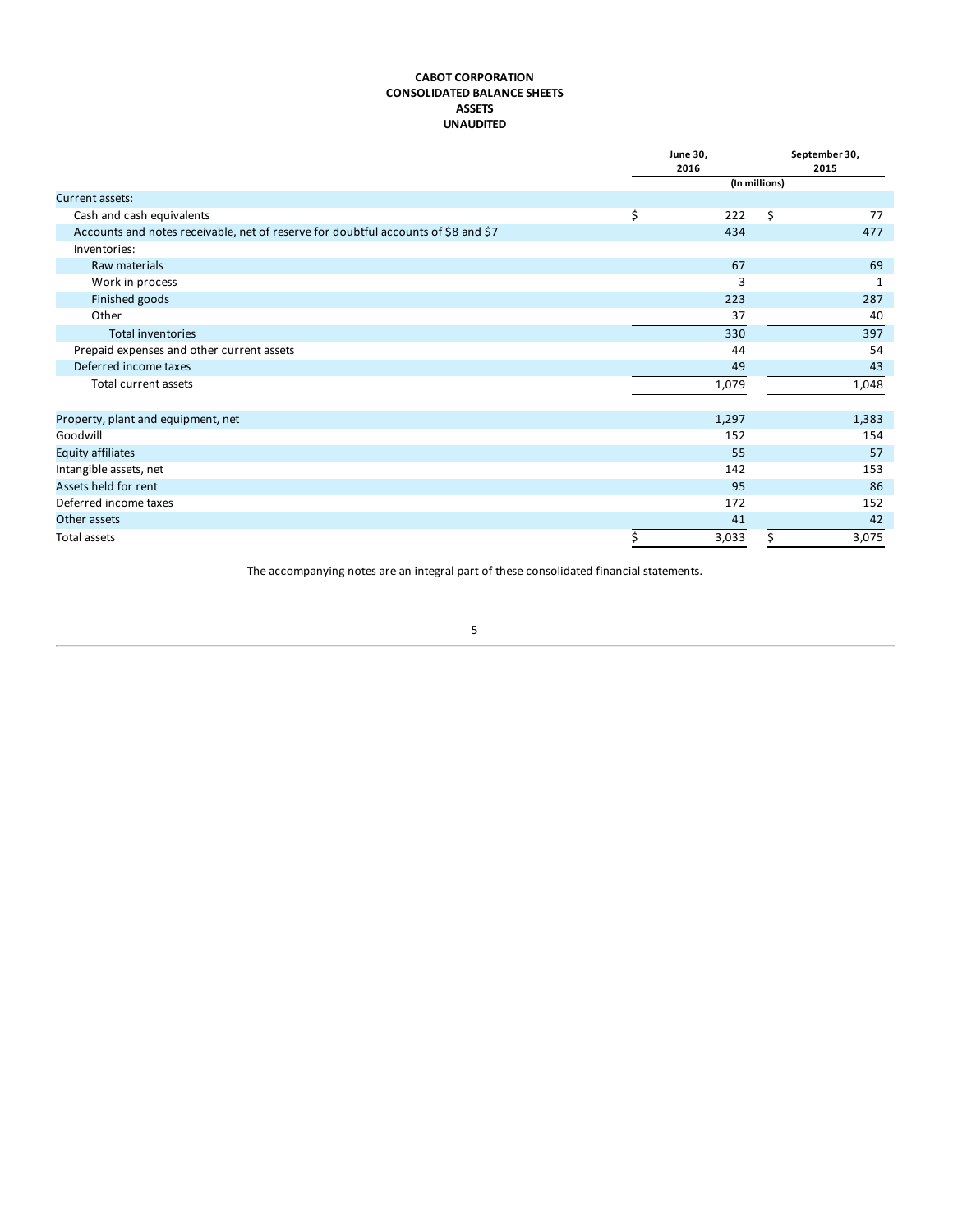# **CABOT CORPORATION CONSOLIDATED BALANCE SHEETS LIABILITIES AND STOCKHOLDERS' EQUITY UNAUDITED**

|                                                                  | <b>June 30,</b><br>2016                              | September 30,<br>2015 |
|------------------------------------------------------------------|------------------------------------------------------|-----------------------|
|                                                                  | (In millions, except share<br>and per share amounts) |                       |
| <b>Current liabilities:</b>                                      |                                                      |                       |
| Notes payable                                                    | \$<br>\$<br>$\overline{7}$                           | 22                    |
| Accounts payable and accrued liabilities                         | 332                                                  | 389                   |
| Income taxes payable                                             | 20                                                   | 28                    |
| Deferred income taxes                                            | $\mathbf{1}$                                         | $\mathbf{1}$          |
| Current portion of long-term debt                                | 301                                                  | 1                     |
| <b>Total current liabilities</b>                                 | 661                                                  | 441                   |
| Long-term debt                                                   | 669                                                  | 970                   |
| Deferred income taxes                                            | 67                                                   | 59                    |
| Other liabilities                                                | 226                                                  | 240                   |
| Redeemable preferred stock                                       | 27                                                   | 27                    |
| Commitments and contingencies (Note G)                           |                                                      |                       |
| Stockholders' equity:                                            |                                                      |                       |
| Preferred stock:                                                 |                                                      |                       |
| Authorized: 2,000,000 shares of \$1 par value                    |                                                      |                       |
| Issued and Outstanding: None and none                            |                                                      |                       |
| Common stock:                                                    |                                                      |                       |
| Authorized: 200,000,000 shares of \$1 par value                  |                                                      |                       |
| Issued: 62,530,702 and 62,704,966 shares                         |                                                      |                       |
| Outstanding: 62,288,963 and 62,458,396 shares                    | 63                                                   | 63                    |
| Less cost of 241,739 and 246,570 shares of common treasury stock | (8)                                                  | (8)                   |
| Additional paid-in capital                                       |                                                      |                       |
| Retained earnings                                                | 1,523                                                | 1,478                 |
| Accumulated other comprehensive loss                             | (290)                                                | (299)                 |
| Total Cabot Corporation stockholders' equity                     | 1,288                                                | 1,234                 |
| Noncontrolling interests                                         | 95                                                   | 104                   |
| Total stockholders' equity                                       | 1,383                                                | 1,338                 |
| Total liabilities and stockholders' equity                       | \$<br>\$<br>3,033                                    | 3,075                 |

The accompanying notes are an integral part of these consolidated financial statements.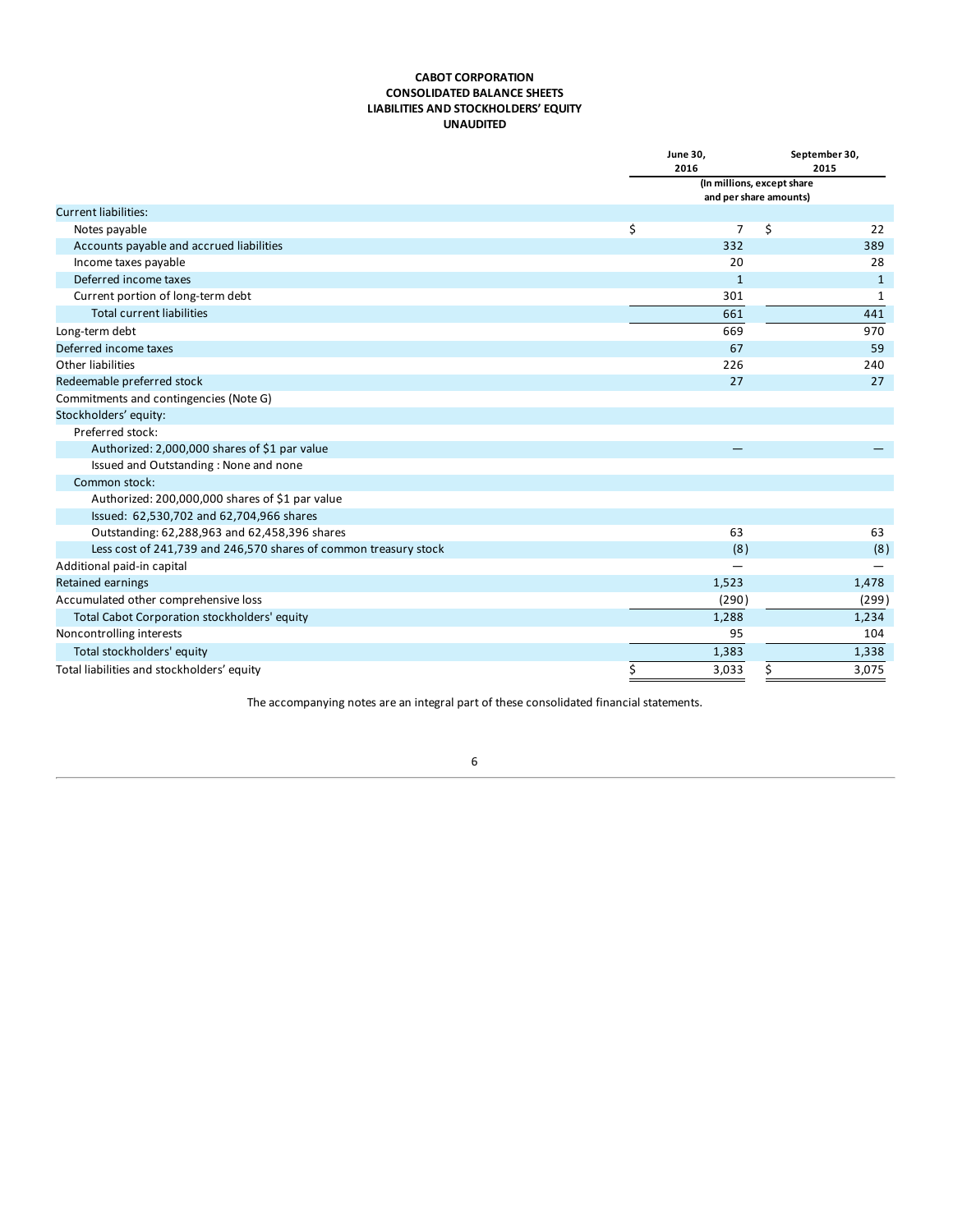# **CABOT CORPORATION CONSOLIDATED STATEMENTS OF CASH FLOWS UNAUDITED**

<span id="page-6-0"></span>

| 2016<br>2015<br><b>Cash Flows from Operating Activities:</b><br>\$<br>\$<br>Net income (loss)<br>109<br>(367)<br>Adjustments to reconcile net income (loss) to cash provided by operating activities:<br>122<br>Depreciation and amortization<br>140<br>23<br>209<br>Long-lived asset impairment charge<br>353<br>Goodwill impairment charge<br>Deferred tax benefit<br>(13)<br>Employee benefit plan settlement<br>18<br>(2)<br>(4)<br>Equity in net income of affiliated companies<br>13<br>9<br>Non-cash compensation<br>$\overline{3}$<br>Other non-cash expense (income)<br>Changes in assets and liabilities:<br>Accounts and notes receivable<br>42<br>80<br>61<br>33<br>Inventories<br>9<br>$\overline{4}$<br>Prepaid expenses and other current assets<br>Accounts payable and accrued liabilities<br>(56)<br>Income taxes payable<br>(10)<br>Other liabilities<br>(16)<br>(27)<br>8<br>Cash dividends received from equity affiliates<br>10<br>Other<br>$\overline{2}$<br>$\overline{4}$<br>\$<br>295<br>\$<br>278<br>Cash provided by operating activities<br><b>Cash Flows from Investing Activities:</b><br>Additions to property, plant and equipment<br>(80)<br>(103)<br>Proceeds from the sale of land<br>16<br>Change in assets held for rent<br>(6)<br>(8)<br>\$<br>(70)<br>\$<br>(111)<br>Cash used in investing activities<br><b>Cash Flows from Financing Activities:</b><br>Repayments under financing arrangements<br>(3)<br>(4)<br>Increase in notes payable, net<br>1<br>$\equiv$<br>(Repayments of) proceeds from issuance of commercial paper, net<br>111<br>(11)<br>Repayments of long-term debt<br>(57)<br>(1)<br>Purchases of common stock<br>(27)<br>(85)<br>Proceeds from sales of common stock<br>8<br>6<br>(16)<br>Cash dividends paid to noncontrolling interests<br>Cash dividends paid to common stockholders<br>(47)<br>(42)<br>\$<br>$\overline{(86)}$<br>(97)<br>\$<br>Cash used in financing activities<br>17<br>(64)<br>Effects of exchange rate changes on cash<br>145<br>Increase in cash and cash equivalents<br>17<br>67<br>Cash and cash equivalents at beginning of period<br>77<br>\$<br>222<br>\$<br>84<br>Cash and cash equivalents at end of period |  | <b>Nine Months Ended</b><br><b>June 30,</b> |  |
|---------------------------------------------------------------------------------------------------------------------------------------------------------------------------------------------------------------------------------------------------------------------------------------------------------------------------------------------------------------------------------------------------------------------------------------------------------------------------------------------------------------------------------------------------------------------------------------------------------------------------------------------------------------------------------------------------------------------------------------------------------------------------------------------------------------------------------------------------------------------------------------------------------------------------------------------------------------------------------------------------------------------------------------------------------------------------------------------------------------------------------------------------------------------------------------------------------------------------------------------------------------------------------------------------------------------------------------------------------------------------------------------------------------------------------------------------------------------------------------------------------------------------------------------------------------------------------------------------------------------------------------------------------------------------------------------------------------------------------------------------------------------------------------------------------------------------------------------------------------------------------------------------------------------------------------------------------------------------------------------------------------------------------------------------------------------------------------------------------------------------------------------------------------------------------------------------------|--|---------------------------------------------|--|
|                                                                                                                                                                                                                                                                                                                                                                                                                                                                                                                                                                                                                                                                                                                                                                                                                                                                                                                                                                                                                                                                                                                                                                                                                                                                                                                                                                                                                                                                                                                                                                                                                                                                                                                                                                                                                                                                                                                                                                                                                                                                                                                                                                                                         |  |                                             |  |
| (75)<br>(3)<br>(84)<br>(22)<br>(16)                                                                                                                                                                                                                                                                                                                                                                                                                                                                                                                                                                                                                                                                                                                                                                                                                                                                                                                                                                                                                                                                                                                                                                                                                                                                                                                                                                                                                                                                                                                                                                                                                                                                                                                                                                                                                                                                                                                                                                                                                                                                                                                                                                     |  |                                             |  |
|                                                                                                                                                                                                                                                                                                                                                                                                                                                                                                                                                                                                                                                                                                                                                                                                                                                                                                                                                                                                                                                                                                                                                                                                                                                                                                                                                                                                                                                                                                                                                                                                                                                                                                                                                                                                                                                                                                                                                                                                                                                                                                                                                                                                         |  |                                             |  |
|                                                                                                                                                                                                                                                                                                                                                                                                                                                                                                                                                                                                                                                                                                                                                                                                                                                                                                                                                                                                                                                                                                                                                                                                                                                                                                                                                                                                                                                                                                                                                                                                                                                                                                                                                                                                                                                                                                                                                                                                                                                                                                                                                                                                         |  |                                             |  |
|                                                                                                                                                                                                                                                                                                                                                                                                                                                                                                                                                                                                                                                                                                                                                                                                                                                                                                                                                                                                                                                                                                                                                                                                                                                                                                                                                                                                                                                                                                                                                                                                                                                                                                                                                                                                                                                                                                                                                                                                                                                                                                                                                                                                         |  |                                             |  |
|                                                                                                                                                                                                                                                                                                                                                                                                                                                                                                                                                                                                                                                                                                                                                                                                                                                                                                                                                                                                                                                                                                                                                                                                                                                                                                                                                                                                                                                                                                                                                                                                                                                                                                                                                                                                                                                                                                                                                                                                                                                                                                                                                                                                         |  |                                             |  |
|                                                                                                                                                                                                                                                                                                                                                                                                                                                                                                                                                                                                                                                                                                                                                                                                                                                                                                                                                                                                                                                                                                                                                                                                                                                                                                                                                                                                                                                                                                                                                                                                                                                                                                                                                                                                                                                                                                                                                                                                                                                                                                                                                                                                         |  |                                             |  |
|                                                                                                                                                                                                                                                                                                                                                                                                                                                                                                                                                                                                                                                                                                                                                                                                                                                                                                                                                                                                                                                                                                                                                                                                                                                                                                                                                                                                                                                                                                                                                                                                                                                                                                                                                                                                                                                                                                                                                                                                                                                                                                                                                                                                         |  |                                             |  |
|                                                                                                                                                                                                                                                                                                                                                                                                                                                                                                                                                                                                                                                                                                                                                                                                                                                                                                                                                                                                                                                                                                                                                                                                                                                                                                                                                                                                                                                                                                                                                                                                                                                                                                                                                                                                                                                                                                                                                                                                                                                                                                                                                                                                         |  |                                             |  |
|                                                                                                                                                                                                                                                                                                                                                                                                                                                                                                                                                                                                                                                                                                                                                                                                                                                                                                                                                                                                                                                                                                                                                                                                                                                                                                                                                                                                                                                                                                                                                                                                                                                                                                                                                                                                                                                                                                                                                                                                                                                                                                                                                                                                         |  |                                             |  |
|                                                                                                                                                                                                                                                                                                                                                                                                                                                                                                                                                                                                                                                                                                                                                                                                                                                                                                                                                                                                                                                                                                                                                                                                                                                                                                                                                                                                                                                                                                                                                                                                                                                                                                                                                                                                                                                                                                                                                                                                                                                                                                                                                                                                         |  |                                             |  |
|                                                                                                                                                                                                                                                                                                                                                                                                                                                                                                                                                                                                                                                                                                                                                                                                                                                                                                                                                                                                                                                                                                                                                                                                                                                                                                                                                                                                                                                                                                                                                                                                                                                                                                                                                                                                                                                                                                                                                                                                                                                                                                                                                                                                         |  |                                             |  |
|                                                                                                                                                                                                                                                                                                                                                                                                                                                                                                                                                                                                                                                                                                                                                                                                                                                                                                                                                                                                                                                                                                                                                                                                                                                                                                                                                                                                                                                                                                                                                                                                                                                                                                                                                                                                                                                                                                                                                                                                                                                                                                                                                                                                         |  |                                             |  |
|                                                                                                                                                                                                                                                                                                                                                                                                                                                                                                                                                                                                                                                                                                                                                                                                                                                                                                                                                                                                                                                                                                                                                                                                                                                                                                                                                                                                                                                                                                                                                                                                                                                                                                                                                                                                                                                                                                                                                                                                                                                                                                                                                                                                         |  |                                             |  |
|                                                                                                                                                                                                                                                                                                                                                                                                                                                                                                                                                                                                                                                                                                                                                                                                                                                                                                                                                                                                                                                                                                                                                                                                                                                                                                                                                                                                                                                                                                                                                                                                                                                                                                                                                                                                                                                                                                                                                                                                                                                                                                                                                                                                         |  |                                             |  |
|                                                                                                                                                                                                                                                                                                                                                                                                                                                                                                                                                                                                                                                                                                                                                                                                                                                                                                                                                                                                                                                                                                                                                                                                                                                                                                                                                                                                                                                                                                                                                                                                                                                                                                                                                                                                                                                                                                                                                                                                                                                                                                                                                                                                         |  |                                             |  |
|                                                                                                                                                                                                                                                                                                                                                                                                                                                                                                                                                                                                                                                                                                                                                                                                                                                                                                                                                                                                                                                                                                                                                                                                                                                                                                                                                                                                                                                                                                                                                                                                                                                                                                                                                                                                                                                                                                                                                                                                                                                                                                                                                                                                         |  |                                             |  |
|                                                                                                                                                                                                                                                                                                                                                                                                                                                                                                                                                                                                                                                                                                                                                                                                                                                                                                                                                                                                                                                                                                                                                                                                                                                                                                                                                                                                                                                                                                                                                                                                                                                                                                                                                                                                                                                                                                                                                                                                                                                                                                                                                                                                         |  |                                             |  |
|                                                                                                                                                                                                                                                                                                                                                                                                                                                                                                                                                                                                                                                                                                                                                                                                                                                                                                                                                                                                                                                                                                                                                                                                                                                                                                                                                                                                                                                                                                                                                                                                                                                                                                                                                                                                                                                                                                                                                                                                                                                                                                                                                                                                         |  |                                             |  |
|                                                                                                                                                                                                                                                                                                                                                                                                                                                                                                                                                                                                                                                                                                                                                                                                                                                                                                                                                                                                                                                                                                                                                                                                                                                                                                                                                                                                                                                                                                                                                                                                                                                                                                                                                                                                                                                                                                                                                                                                                                                                                                                                                                                                         |  |                                             |  |
|                                                                                                                                                                                                                                                                                                                                                                                                                                                                                                                                                                                                                                                                                                                                                                                                                                                                                                                                                                                                                                                                                                                                                                                                                                                                                                                                                                                                                                                                                                                                                                                                                                                                                                                                                                                                                                                                                                                                                                                                                                                                                                                                                                                                         |  |                                             |  |
|                                                                                                                                                                                                                                                                                                                                                                                                                                                                                                                                                                                                                                                                                                                                                                                                                                                                                                                                                                                                                                                                                                                                                                                                                                                                                                                                                                                                                                                                                                                                                                                                                                                                                                                                                                                                                                                                                                                                                                                                                                                                                                                                                                                                         |  |                                             |  |
|                                                                                                                                                                                                                                                                                                                                                                                                                                                                                                                                                                                                                                                                                                                                                                                                                                                                                                                                                                                                                                                                                                                                                                                                                                                                                                                                                                                                                                                                                                                                                                                                                                                                                                                                                                                                                                                                                                                                                                                                                                                                                                                                                                                                         |  |                                             |  |
|                                                                                                                                                                                                                                                                                                                                                                                                                                                                                                                                                                                                                                                                                                                                                                                                                                                                                                                                                                                                                                                                                                                                                                                                                                                                                                                                                                                                                                                                                                                                                                                                                                                                                                                                                                                                                                                                                                                                                                                                                                                                                                                                                                                                         |  |                                             |  |
|                                                                                                                                                                                                                                                                                                                                                                                                                                                                                                                                                                                                                                                                                                                                                                                                                                                                                                                                                                                                                                                                                                                                                                                                                                                                                                                                                                                                                                                                                                                                                                                                                                                                                                                                                                                                                                                                                                                                                                                                                                                                                                                                                                                                         |  |                                             |  |
|                                                                                                                                                                                                                                                                                                                                                                                                                                                                                                                                                                                                                                                                                                                                                                                                                                                                                                                                                                                                                                                                                                                                                                                                                                                                                                                                                                                                                                                                                                                                                                                                                                                                                                                                                                                                                                                                                                                                                                                                                                                                                                                                                                                                         |  |                                             |  |
|                                                                                                                                                                                                                                                                                                                                                                                                                                                                                                                                                                                                                                                                                                                                                                                                                                                                                                                                                                                                                                                                                                                                                                                                                                                                                                                                                                                                                                                                                                                                                                                                                                                                                                                                                                                                                                                                                                                                                                                                                                                                                                                                                                                                         |  |                                             |  |
|                                                                                                                                                                                                                                                                                                                                                                                                                                                                                                                                                                                                                                                                                                                                                                                                                                                                                                                                                                                                                                                                                                                                                                                                                                                                                                                                                                                                                                                                                                                                                                                                                                                                                                                                                                                                                                                                                                                                                                                                                                                                                                                                                                                                         |  |                                             |  |
|                                                                                                                                                                                                                                                                                                                                                                                                                                                                                                                                                                                                                                                                                                                                                                                                                                                                                                                                                                                                                                                                                                                                                                                                                                                                                                                                                                                                                                                                                                                                                                                                                                                                                                                                                                                                                                                                                                                                                                                                                                                                                                                                                                                                         |  |                                             |  |
|                                                                                                                                                                                                                                                                                                                                                                                                                                                                                                                                                                                                                                                                                                                                                                                                                                                                                                                                                                                                                                                                                                                                                                                                                                                                                                                                                                                                                                                                                                                                                                                                                                                                                                                                                                                                                                                                                                                                                                                                                                                                                                                                                                                                         |  |                                             |  |
|                                                                                                                                                                                                                                                                                                                                                                                                                                                                                                                                                                                                                                                                                                                                                                                                                                                                                                                                                                                                                                                                                                                                                                                                                                                                                                                                                                                                                                                                                                                                                                                                                                                                                                                                                                                                                                                                                                                                                                                                                                                                                                                                                                                                         |  |                                             |  |
|                                                                                                                                                                                                                                                                                                                                                                                                                                                                                                                                                                                                                                                                                                                                                                                                                                                                                                                                                                                                                                                                                                                                                                                                                                                                                                                                                                                                                                                                                                                                                                                                                                                                                                                                                                                                                                                                                                                                                                                                                                                                                                                                                                                                         |  |                                             |  |
|                                                                                                                                                                                                                                                                                                                                                                                                                                                                                                                                                                                                                                                                                                                                                                                                                                                                                                                                                                                                                                                                                                                                                                                                                                                                                                                                                                                                                                                                                                                                                                                                                                                                                                                                                                                                                                                                                                                                                                                                                                                                                                                                                                                                         |  |                                             |  |
|                                                                                                                                                                                                                                                                                                                                                                                                                                                                                                                                                                                                                                                                                                                                                                                                                                                                                                                                                                                                                                                                                                                                                                                                                                                                                                                                                                                                                                                                                                                                                                                                                                                                                                                                                                                                                                                                                                                                                                                                                                                                                                                                                                                                         |  |                                             |  |
|                                                                                                                                                                                                                                                                                                                                                                                                                                                                                                                                                                                                                                                                                                                                                                                                                                                                                                                                                                                                                                                                                                                                                                                                                                                                                                                                                                                                                                                                                                                                                                                                                                                                                                                                                                                                                                                                                                                                                                                                                                                                                                                                                                                                         |  |                                             |  |
|                                                                                                                                                                                                                                                                                                                                                                                                                                                                                                                                                                                                                                                                                                                                                                                                                                                                                                                                                                                                                                                                                                                                                                                                                                                                                                                                                                                                                                                                                                                                                                                                                                                                                                                                                                                                                                                                                                                                                                                                                                                                                                                                                                                                         |  |                                             |  |
|                                                                                                                                                                                                                                                                                                                                                                                                                                                                                                                                                                                                                                                                                                                                                                                                                                                                                                                                                                                                                                                                                                                                                                                                                                                                                                                                                                                                                                                                                                                                                                                                                                                                                                                                                                                                                                                                                                                                                                                                                                                                                                                                                                                                         |  |                                             |  |
|                                                                                                                                                                                                                                                                                                                                                                                                                                                                                                                                                                                                                                                                                                                                                                                                                                                                                                                                                                                                                                                                                                                                                                                                                                                                                                                                                                                                                                                                                                                                                                                                                                                                                                                                                                                                                                                                                                                                                                                                                                                                                                                                                                                                         |  |                                             |  |
|                                                                                                                                                                                                                                                                                                                                                                                                                                                                                                                                                                                                                                                                                                                                                                                                                                                                                                                                                                                                                                                                                                                                                                                                                                                                                                                                                                                                                                                                                                                                                                                                                                                                                                                                                                                                                                                                                                                                                                                                                                                                                                                                                                                                         |  |                                             |  |
|                                                                                                                                                                                                                                                                                                                                                                                                                                                                                                                                                                                                                                                                                                                                                                                                                                                                                                                                                                                                                                                                                                                                                                                                                                                                                                                                                                                                                                                                                                                                                                                                                                                                                                                                                                                                                                                                                                                                                                                                                                                                                                                                                                                                         |  |                                             |  |
|                                                                                                                                                                                                                                                                                                                                                                                                                                                                                                                                                                                                                                                                                                                                                                                                                                                                                                                                                                                                                                                                                                                                                                                                                                                                                                                                                                                                                                                                                                                                                                                                                                                                                                                                                                                                                                                                                                                                                                                                                                                                                                                                                                                                         |  |                                             |  |
|                                                                                                                                                                                                                                                                                                                                                                                                                                                                                                                                                                                                                                                                                                                                                                                                                                                                                                                                                                                                                                                                                                                                                                                                                                                                                                                                                                                                                                                                                                                                                                                                                                                                                                                                                                                                                                                                                                                                                                                                                                                                                                                                                                                                         |  |                                             |  |

The accompanying notes are an integral part of these consolidated financial statements.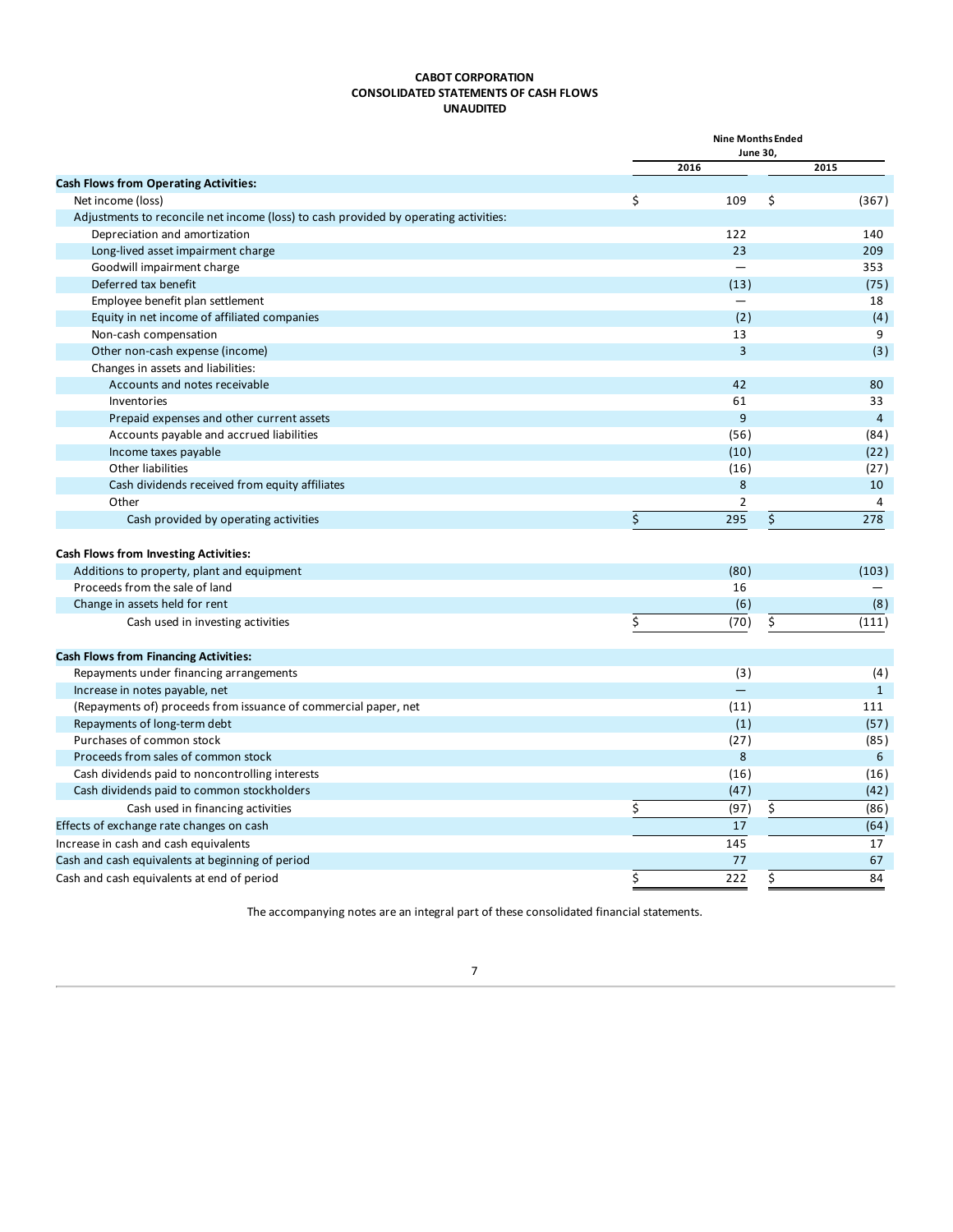## **CABOT CORPORATION NOTES TO CONSOLIDATED FINANCIAL STATEMENTS June 30, 2016 UNAUDITED**

### <span id="page-7-0"></span>**A. Basis of Presentation**

The consolidated financial statements include the accounts of Cabot Corporation ("Cabot" or the "Company") and its wholly owned subsidiaries and majority-owned and controlled U.S. and non-U.S. subsidiaries. Additionally, Cabot considers consolidation of entities over which control is achieved through means other than voting rights. Intercompany transactions have been eliminated in consolidation.

The unaudited consolidated financial statements have been prepared in accordance with the requirements of Form 10-Q and consequently do not include all disclosures required by Form 10-K. Additional information may be obtained by referring to Cabot's Annual Report on Form 10-K for the fiscal year ended September 30, 2015 ("2015 10-K").

The financial information submitted herewith is unaudited and reflects all adjustments which are, in the opinion of management, necessary to provide a fair statement of the results for the interim periods ended June 30, 2016 and 2015. All such adjustments are of a normal recurring nature. The results for interim periods are not necessarily indicative of the results to be expected for the fiscal year.

#### **B. Significant Accounting Policies**

#### *Revenue Recognition and Accounts Receivable*

Cabot recognizes revenue when persuasive evidence of an arrangement exists, delivery has occurred or services have been rendered, the price is fixed or determinable and collectability is reasonably assured. Cabot generally is able to ensure that products meet customer specifications prior to shipment. If the Company is unable to determine that the product has met the specified objective criteria prior to shipment or if title has not transferred because of sales terms, the revenue is considered "unearned" and is deferred until the revenue recognition criteria are met.

Shipping and handling charges related to sales transactions are recorded as sales revenue when billed to customers or included in the sales price. Taxes collected on sales to customers are excluded from revenues.

The following table shows the relative size of the revenue recognized in each of the Company's reportable segments.

|                                | <b>Three Months Ended</b><br><b>June 30.</b> |      | <b>Nine Months Ended</b><br><b>June 30.</b> |      |
|--------------------------------|----------------------------------------------|------|---------------------------------------------|------|
|                                | 2016                                         | 2015 | 2016                                        | 2015 |
| <b>Reinforcement Materials</b> | 46%                                          | 52%  | 48%                                         | 55%  |
| Performance Chemicals          | 38%                                          | 35%  | 38%                                         | 33%  |
| <b>Purification Solutions</b>  | 13%                                          | 11%  | 12%                                         | 10%  |
| <b>Specialty Fluids</b>        | 3%                                           | 2%   | 2%                                          | 2%   |

Cabot derives the substantial majority of its revenues from the sale of products in the Reinforcement Materials, Performance Chemicals, and Purification Solutions segments. Revenue from these products is typically recognized when the product is shipped and title and risk of loss have passed to the customer. The Company offers certain of its customers cash discounts and volume rebates as sales incentives. The discounts and volume rebates are recorded as a reduction in sales at the time revenue is recognized and are estimated based on historical experience and contractual obligations. Cabot periodically reviews the assumptions underlying its estimates of discounts and volume rebates and adjusts its revenues accordingly.

For major activated carbon injection systems projects in Purification Solutions, revenue is recognized using the percentage-of-completion method.

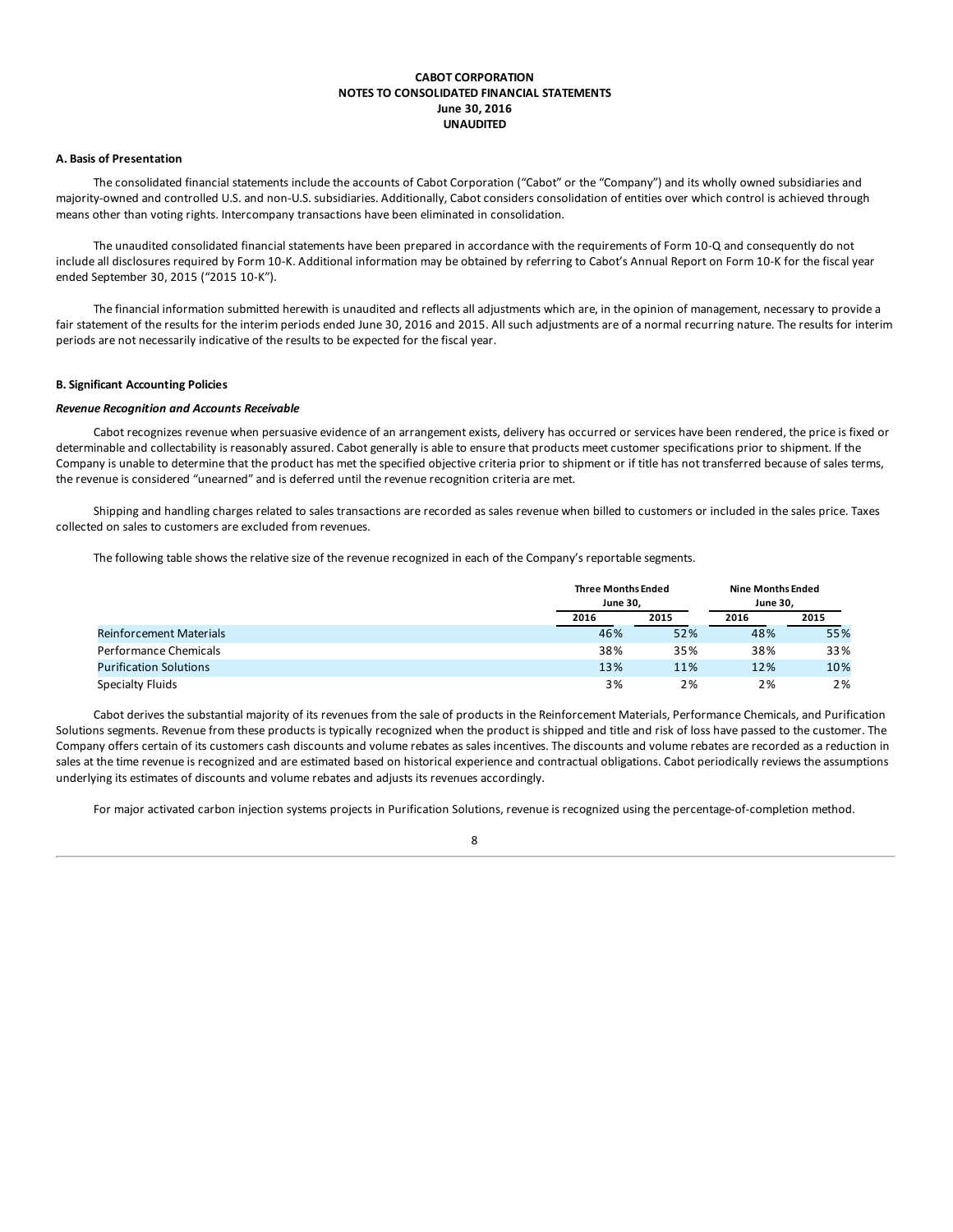Revenue in Specialty Fluids arises primarily from the rental of cesium formate. This revenue is recognized throughout the rental period based on the contracted rental terms. Customers are also billed and revenue is recognized, typically at the end of the job, for cesium formate product that is not returned. The Company also generates revenues from cesium formate sold outside of a rental process and revenue is recognized upon delivery of the fluid.

Cabot maintains allowances for doubtful accounts based on an assessment of the collectability of specific customer accounts, the aging of accounts receivable and other economic information on both a historical and prospective basis. Customer account balances are charged against the allowance when it is probable the receivable will not be recovered. There were no material changes in the allowance for any of the years presented. There is no material off-balance sheet credit exposure related to customer receivable balances.

# *Intangible Assets and Goodwill Impairment*

The Company records tangible and intangible assets acquired and liabilities assumed in business combinations under the acquisition method of accounting. Amounts paid for an acquisition are allocated to the assets acquired and liabilities assumed based on their fair values at the date of acquisition. Goodwill is comprised of the purchase price of business acquisitions in excess of the fair value assigned to the net tangible and identifiable intangible assets acquired. Goodwill is not amortized, but is reviewed for impairment annually as of May 31, or when events or changes in the business environment indicate that the carrying value of the reporting unit may exceed its fair value. A reporting unit, for the purpose of the impairment test, is at or below the operating segment level, and constitutes a business for which discrete financial information is available and regularly reviewed by segment management. The reporting units with goodwill balances are Reinforcement Materials, Purification Solutions, and Fumed Metal Oxides. The separate businesses included within Performance Chemicals are considered separate reporting units. As such, the goodwill balance relative to Performance Chemicals is recorded in the Fumed Metal Oxides reporting unit.

For the purpose of the goodwill impairment test, the Company first assesses qualitative factors to determine whether it is more likely than not that the fair value of a reporting unit is less than its carrying amount. If an initial qualitative assessment identifies that it is more likely than not that the carrying value of a reporting unit exceeds its estimated fair value, an additional quantitative evaluation is performed under the two-step impairment test. Alternatively, the Company may elect to proceed directly to the quantitative goodwill impairment test. If based on the quantitative evaluation the fair value of the reporting unit is less than its carrying amount, the Company performs an analysis of the fair value of all assets and liabilities of the reporting unit. If the implied fair value of the reporting unit's goodwill is determined to be less than its carrying amount, an impairment is recognized for the difference. The fair value of a reporting unit is based on discounted estimated future cash flows. The fair value is also benchmarked against a market approach using the guideline public companies method. The assumptions used to estimate fair value include management's best estimates of future growth rates, operating cash flows, capital expenditures and discount rates over an estimate of the remaining operating period at the reporting unit level. Should the fair value of any of the Company's reporting units decline below its carrying amount because of reduced operating performance, market declines, changes in the discount rate, or other conditions, charges for impairment may be necessary.

When the Company performed its annual goodwill impairment test in the third quarter of fiscal 2015, the fair value of the Purification Solutions reporting unit was less than its carrying amount and the Company recorded impairment charges as a result. A discussion of this assessment and the charges recorded is included under "Purification Solutions Goodwill and Long-Lived Assets Impairment Charges".

Based on the Company's most recent annual goodwill impairment test performed as of May 31, 2016, the fair values of the Reinforcement Materials and Fumed Metal Oxides reporting units were substantially in excess of their carrying values. The fair value of the Purification Solutions reporting unit exceeded its carrying amount by 9%. The future growth of the Purification Solutions reporting unit is dependent on achieving the expected volumes and margins, which are generally driven by the macroeconomic environment, environmental regulations, and global and regional competition, and are highly impacted by the activated carbon based mercury removal business. The expected demand for mercury removal products significantly depends upon: (1) the volumes of activated carbon used in coal-fired energy units for the removal of pollutants and the utilization of these units for electricity generation and (2) other factors, such as environmental laws and regulations, particularly those that require U.S. based coal-fired electric utilities to reduce the quantity of air pollutants they release, including mercury, to comply with the Mercury and Air Toxics Standards ("MATS") issued by the U.S. Environmental Protection Agency ("EPA") continuing to be in effect and enforced.

The Company uses assumptions and estimates in determining the fair value of assets acquired and liabilities assumed in a business combination. The determination of the fair value of intangible assets requires the use of significant judgment with regard to

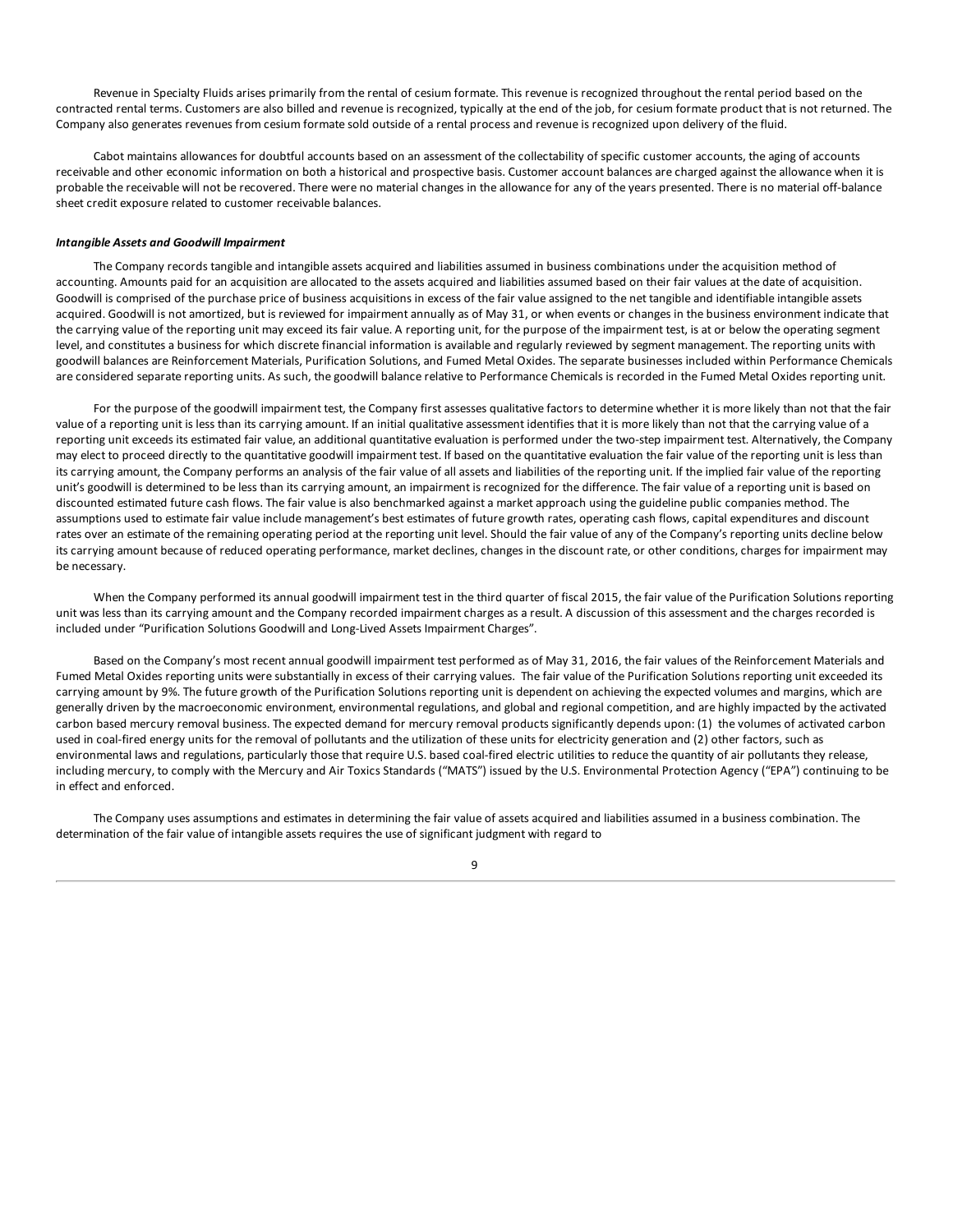assumptions used in the valuation model. The Company estimates the fair value of identifiable acquisition-related intangible assets principally based on projections of cash flows that will arise from these assets. The projected cash flows are discounted to determine the fair value of the assets at the dates of acquisition.

Definite-lived intangible assets, which are comprised of trademarks, customer relationships and developed technologies, are amortized over their estimated useful lives and are reviewed for impairment when indication of potential impairment exists, such as a significant reduction in cash flows associated with the assets. The Company recognized an impairment on intangible assets associated with the Purification Solutions business in the third fiscal quarter of 2015 and no events have been subsequently identified that would require an additional impairment evaluation.

#### *Long-lived Assets Impairment*

The Company's long-lived assets primarily include property, plant and equipment, intangible assets, long-term investments and assets held for rent. The carrying values of long-lived assets are reviewed for impairment whenever events or changes in business circumstances indicate that the carrying amount of an asset may not be recoverable.

To test for impairment of assets, the Company generally uses a probability-weighted estimate of the future undiscounted net cash flows of the assets over their remaining lives to determine if the value of the asset is recoverable. Long-lived assets are grouped with other assets and liabilities at the lowest level for which independent identifiable cash flows are determinable.

An asset impairment is recognized when the carrying value of the asset is not recoverable based on the analysis described above, in which case the asset is written down to its fair value. If the asset does not have a readily determinable market value, a discounted cash flow model may be used to determine the fair value of the asset. In circumstances when an asset does not have separate identifiable cash flows, an impairment charge is recorded when the Company no longer intends to use the asset.

#### *Purification Solutions Goodwill and Long-Lived Assets Impairment Charges*

During the third quarter of fiscal 2015 and as a result of the impairment tests performed on goodwill and long-lived assets of the Purification Solutions reporting unit, the Company recorded impairment charges and an associated tax benefit in the Consolidated Statements of Operations as follows:

|                                      | June 30, 2015<br>(Dollars in millions) |  |  |
|--------------------------------------|----------------------------------------|--|--|
| Goodwill impairment charge           | 353                                    |  |  |
| Long-lived assets impairment charge  | 209                                    |  |  |
| Provision (benefit) for income taxes | (80)                                   |  |  |
| Impairment charges, after tax        | 482                                    |  |  |

In determining the fair value of the Purification Solutions reporting unit, the Company used an income approach (a discounted cash flow analysis) which incorporated significant estimates and assumptions related to future periods, including the timing of MATS implementation and its legal enforcement, the anticipated size of the mercury removal industry, and growth rates and pricing assumptions of activated carbon, among others. In addition, an estimate of the reporting unit's weighted average cost of capital ("WACC") was used to discount future estimated cash flows to their present value. The WACC was based upon externally available data considering market participants' cost of equity and debt, optimal capital structure and risk factors specific to the Purification Solutions reporting unit. Based on these estimates and as part of step one of the annual impairment test, the Company determined that the estimated fair value of the Purification Solutions reporting unit was lower than the reporting unit's carrying value. As such, the reporting unit failed step one of the goodwill impairment test. The Company then proceeded to step two.

Step two of the goodwill impairment test requires the Company to perform a theoretical purchase price allocation for the reporting unit to determine the implied fair value of goodwill and to compare the implied fair value of goodwill to the recorded amount of goodwill. The estimate of fair value is complex and requires significant judgment. Accounting guidance provides that a company should recognize an estimated impairment charge to the extent that it determines that it is probable that an impairment loss has occurred and such impairment can be reasonably estimated. Based on its best estimate as of June 30, 2015, the Company recorded a pre-tax goodwill impairment charge of \$353 million. The Company completed the step two analysis in the fourth quarter of fiscal 2015, which resulted in recording a credit of \$1 million to the pre-tax goodwill impairment charge.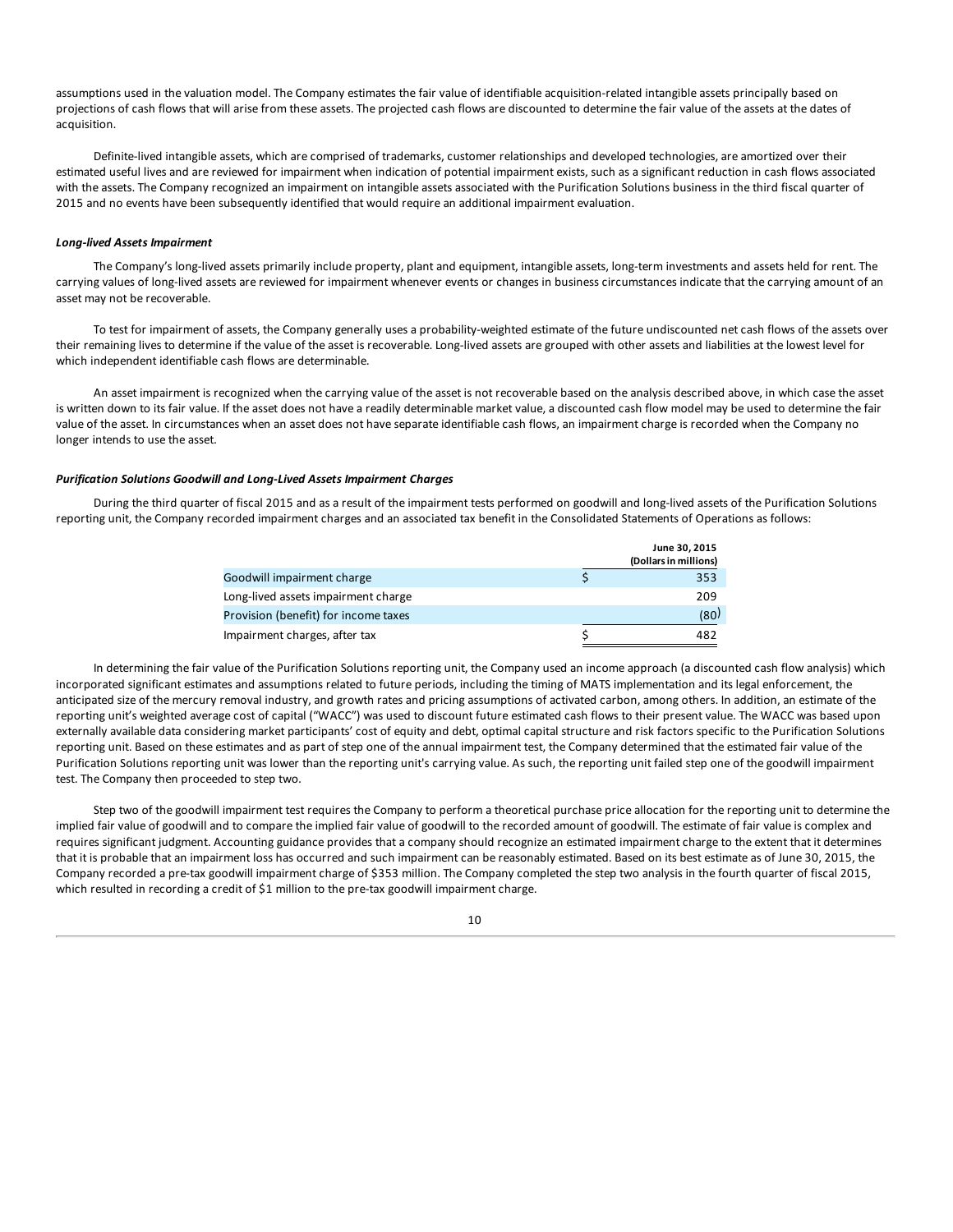Based on the same factors leading to the goodwill impairment, the Company also considered whether the reporting unit's carrying values of definite-lived intangible assets and property, plant and equipment may not be recoverable or whether the carrying value of certain indefinite-lived intangible assets were impaired. The Company used the income approach to determine the fair value of the indefinite-lived intangible assets, which are the trademarks of Purification Solutions, and determined that the fair value of these intangible assets was lower than their carrying value. As such, an impairment loss was recorded in the amount of \$39 million. Subsequent to this impairment analysis, the Company concluded that such assets no longer had an indefinite life and began amortizing these assets over their estimated useful life. The Company also performed an impairment analysis to assess if definite-lived intangible assets and property, plant and equipment were recoverable based on the estimated undiscounted cash flows of the reporting unit, and determined that these cash flows were not sufficient to recover the carrying value of the long-lived assets over their remaining useful lives. Accordingly, an impairment charge was recorded based on the lower of the carrying amount or fair value of the long-lived assets. The Company used the income approach to determine the fair value of the definite-lived intangible assets and a combination of the cost and market approaches to fair value its property, plant and equipment. The Company recorded impairment charges of \$119 million and \$51 million, to its definite-lived intangible assets and property, plant and equipment, respectively, in the quarter ended June 30, 2015.

In connection with the long-lived assets impairment charges, the Company recorded a deferred tax benefit of \$80 million to its income tax provision.

In the Consolidated Statements of Operations for the quarter ended June 30, 2015, the Purification Solutions long-lived assets and goodwill impairment charges were separately presented below the subtotal for income from operations. These charges should have been included in the subtotal for income from operations. The Company has corrected the presentation of these charges in the accompanying Consolidated Statements of Operations. These charges were correctly presented in the Consolidated Statements of Operations for the year ended September 30, 2015.

#### *Property, Plant and Equipment*

Property, plant and equipment are recorded at cost. Depreciation of property, plant and equipment is calculated using the straight-line method over the estimated useful lives. The depreciable lives for buildings, machinery and equipment, and other fixed assets are twenty to twenty-five years, ten to twenty-five years, and three to twenty-five years, respectively. The cost and accumulated depreciation for property, plant and equipment sold, retired, or otherwise disposed of are removed from the Consolidated Balance Sheets and resulting gains or losses are included in earnings in the Consolidated Statements of Operations. Expenditures for repairs and maintenance are charged to expenses as incurred. Expenditures for major renewals and betterments, which significantly extend the useful lives of existing plant and equipment, are capitalized and depreciated.

#### *Income Tax in Interim Periods*

The Company records its tax provision or benefit on an interim basis using an estimated annual effective tax rate. This rate is applied to the current period ordinary income or loss to determine the income tax provision or benefit allocated to the interim period. Losses from jurisdictions for which no benefit can be recognized and the income tax effects of unusual or infrequent items are excluded from the estimated annual effective tax rate and are recognized in the impacted interim period.

Valuation allowances are provided against the future tax benefits that arise from the deferred tax assets in jurisdictions for which no benefit can be recognized. The estimated annual effective tax rate may be significantly impacted by nondeductible expenses and the Company's projected earnings mix by tax jurisdiction. Adjustments to the estimated annual effective income tax rate are recognized in the period when such estimates are revised.

#### *Inventory Valuation*

Inventories are stated at the lower of cost or market. The cost of all carbon black inventories in the U.S. is determined using the last-in, first-out ("LIFO") method. Had the Company used the first-in, first-out ("FIFO") method instead of the LIFO method for such inventories, the value of those inventories would have been \$28 million and \$30 million higher as of June 30, 2016 and September 30, 2015, respectively. The cost of Specialty Fluids inventories, which are classified as assets held for rent, is determined using the average cost method. The cost of other U.S. and non-U.S. inventories is determined using the first-in, first-out ("FIFO") method.

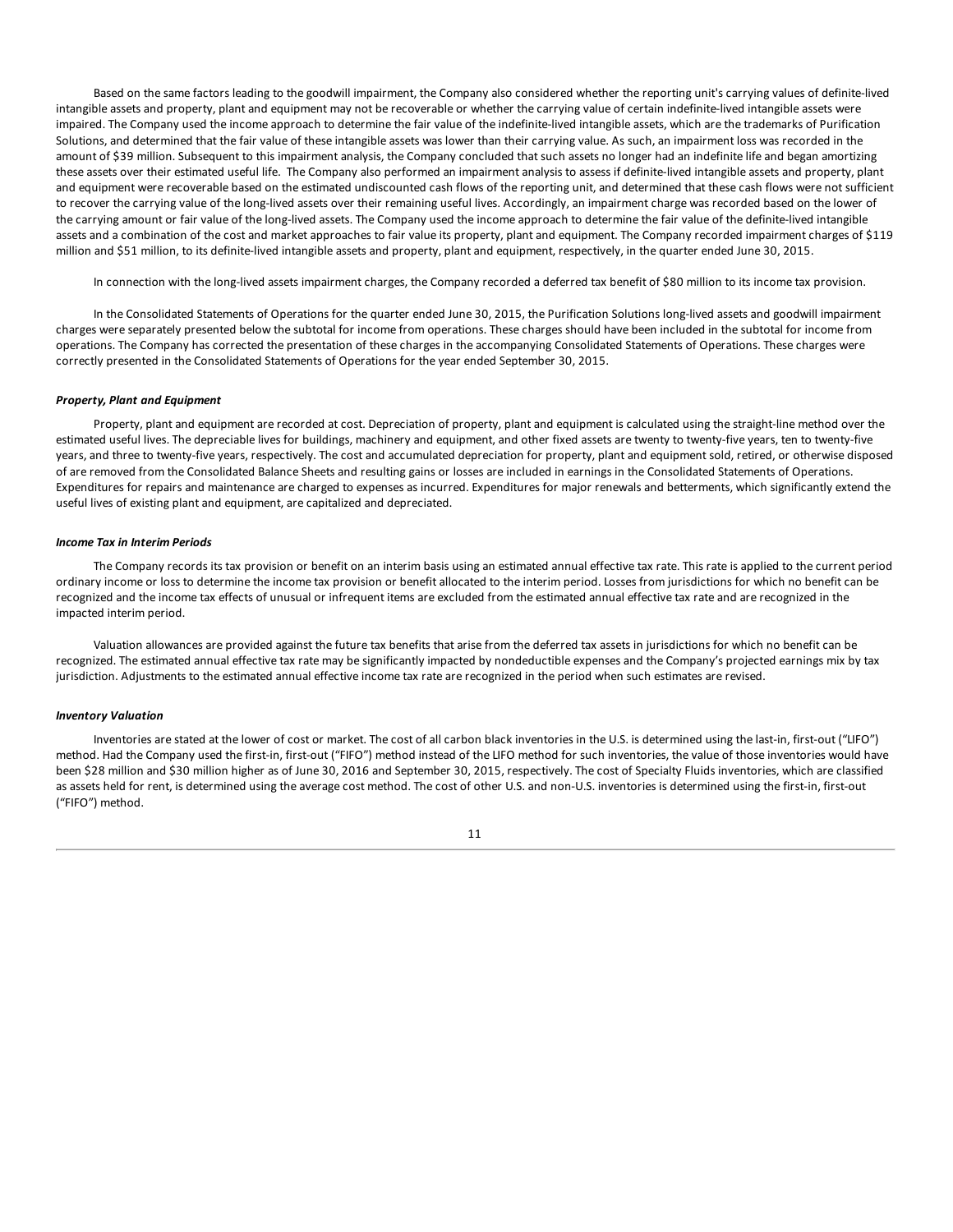Cabot reviews inventory for both potential obsolescence and potential declines in anticipated selling prices. In this review, the Company makes assumptions about the future demand for and market value of the inventory, and based on these assumptions estimates the amount of any obsolete, unmarketable, slow moving, or overvalued inventory. Cabot writes down the value of these inventories by an amount equal to the difference between the cost of the inventory and its estimated net realizable value.

#### *Pensions and Other Postretirement Benefits*

The Company recognizes the funded status of defined benefit pension and other postretirement benefit plans as an asset or liability. This amount is defined as the difference between the fair value of plan assets and the benefit obligation. The Company is required to recognize as a component of other comprehensive income, net of tax, the actuarial gains/losses and prior service costs/credits that arise but were not previously required to be recognized as components of net periodic benefit cost. Other comprehensive income is adjusted as these amounts are later recognized in income as components of net periodic benefit cost.

### *Accumulated Other Comprehensive (Loss) Income*

Accumulated other comprehensive (loss) income, which is included as a component of stockholders' equity, includes unrealized gains or losses on available-for-sale marketable securities and derivative instruments, currency translation adjustments in foreign subsidiaries, translation adjustments on foreign equity securities and minimum pension liability adjustments.

#### *Recent Accounting Pronouncements*

In May 2014, the FASB issued a new standard, "Revenue from Contracts with Customers", which amends the existing accounting standards for revenue recognition. The standard requires entities to recognize revenue when they transfer promised goods or services to customers in an amount that reflects the consideration the entity expects to be entitled to in exchange for those goods or services. This standard is applicable for fiscal years beginning after December 15, 2017 and for interim periods within those years and early adoption is permitted for the fiscal years beginning after December 15, 2016. The Company expects to adopt this standard on October 1, 2018. The Company is currently evaluating the impact the adoption of this standard may have on its consolidated financial statements.

In April 2015, the FASB issued a new standard simplifying the presentation of debt issuance costs by requiring debt issuance costs to be presented as a reduction of the corresponding debt liability. This will make the presentation of debt issuance costs consistent with the presentation of debt discounts or premiums. This standard is applicable for fiscal years beginning after December 15, 2015 and for interim periods within those years and early adoption is permitted. The Company expects to adopt this standard on October 1, 2016. The adoption of this standard is not expected to materially impact the Company's consolidated financial statements.

In November 2015, the FASB issued a new standard that amends the existing accounting standard for income taxes and simplifies the presentation of deferred income taxes. This will require that deferred income tax assets and liabilities be classified as noncurrent on the balance sheet. This standard is applicable for fiscal years beginning after December 15, 2016 and for interim periods within those years and early adoption is permitted. The Company is evaluating this standard and the timing of its adoption. The adoption of this standard is not expected to materially impact the Company's consolidated financial statements.

In February 2016, the FASB issued a new standard for the accounting for leases. This new standard requires lessees to recognize assets and liabilities for most leases, but recognize expenses on their income statements in a manner that is similar to the current accounting treatment for leases. The standard is applicable for fiscal years beginning after December 15, 2018 and for interim periods within those years and early adoption is permitted. The Company expects to adopt the standard on October 1, 2019. The Company is currently evaluating the impact of the adoption of this standard on its consolidated financial statements.

In March 2016, the FASB issued a new standard that amends the accounting standard for stock compensation by simplifying several aspects of the accounting for employee share-based payment transactions, including the related accounting for income taxes, forfeitures, and the withholding of shares to satisfy the employer's tax withholding requirements, as well as classification in the statements of cash flows. The new standard is effective for fiscal years beginning after December 15, 2016, including interim periods within those years and early adoption is permitted. The Company is evaluating this standard and the timing of its adoption. The adoption of this standard is not expected to materially impact the Company's consolidated financial statements.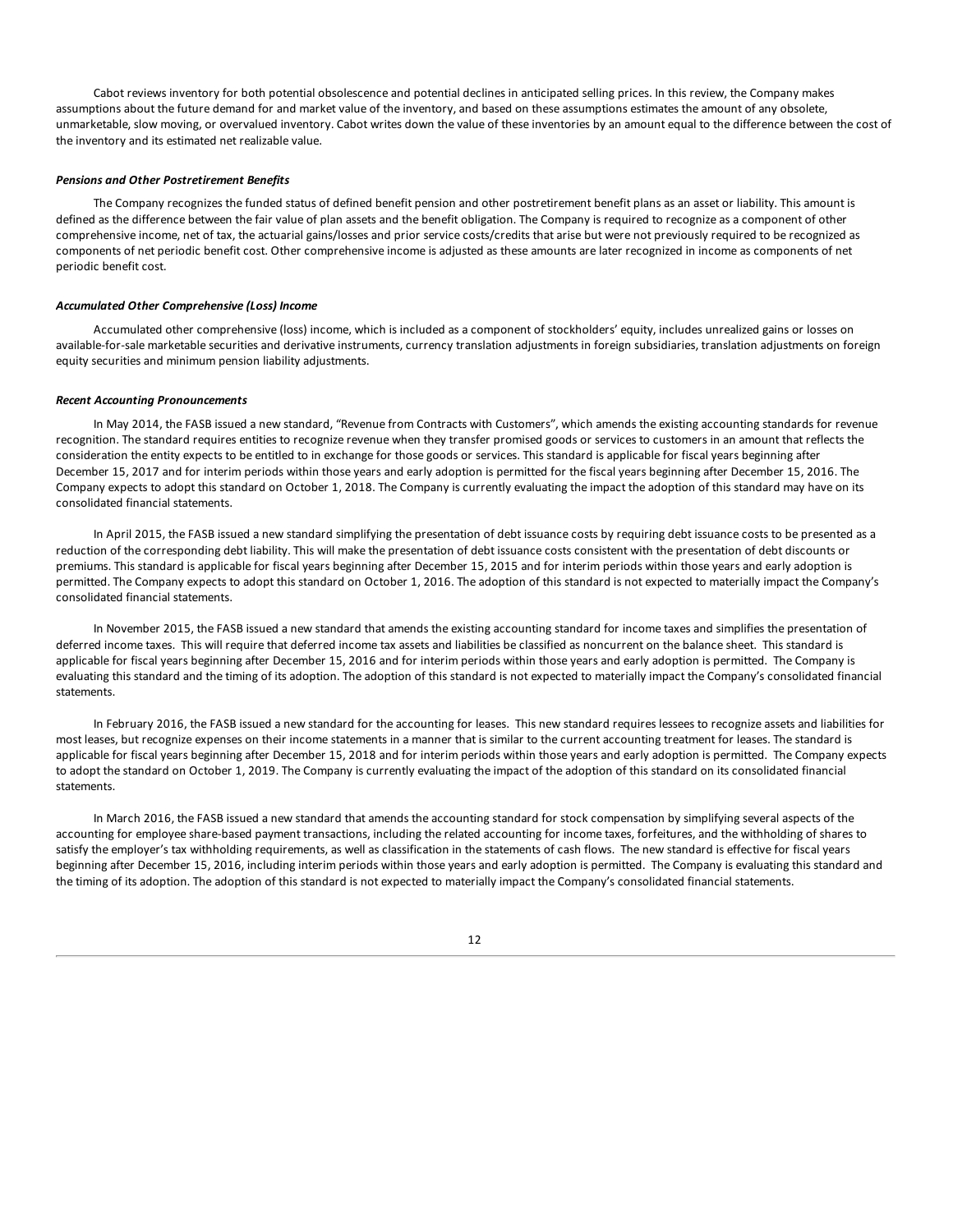# **C. Employee Benefit Plans**

Net periodic defined benefit pension and other postretirement benefit costs include the following:

|                                      |              |                          |         |                         |             |                   |  | Three Months Ended June 30, |                                |                          |  |                          |  |         |  |  |
|--------------------------------------|--------------|--------------------------|---------|-------------------------|-------------|-------------------|--|-----------------------------|--------------------------------|--------------------------|--|--------------------------|--|---------|--|--|
|                                      | 2016<br>2015 |                          |         |                         |             |                   |  |                             | 2016                           |                          |  | 2015                     |  |         |  |  |
|                                      |              |                          |         | <b>Pension Benefits</b> |             |                   |  |                             | <b>Postretirement Benefits</b> |                          |  |                          |  |         |  |  |
|                                      |              | <b>U.S.</b>              | Foreign |                         | <b>U.S.</b> | Foreign           |  | U.S.                        |                                | Foreign                  |  | <b>U.S.</b>              |  | Foreign |  |  |
|                                      |              |                          |         |                         |             |                   |  | (Dollars in millions)       |                                |                          |  |                          |  |         |  |  |
| Service cost                         |              |                          |         |                         |             |                   |  |                             |                                |                          |  |                          |  |         |  |  |
| Interest cost                        |              |                          |         |                         |             |                   |  | 3                           |                                |                          |  |                          |  |         |  |  |
| Expected return on plan assets       |              | (2)                      |         | (3)                     |             | (3)               |  | (4)                         |                                |                          |  |                          |  |         |  |  |
| Amortization of prior service credit |              |                          |         |                         |             |                   |  |                             |                                | (1)                      |  |                          |  | (1)     |  |  |
| Amortization of actuarial loss       |              |                          |         |                         |             |                   |  |                             |                                |                          |  |                          |  |         |  |  |
| Net periodic (credit) benefit cost   |              | $\overline{\phantom{0}}$ |         |                         |             | $\left( 1\right)$ |  |                             |                                | $\overline{\phantom{m}}$ |  | $\overline{\phantom{0}}$ |  | (1)     |  |  |

|                                          |             |      |                         |   |             |      | Nine Months Ended June 30. |      |                                |         |      |             |  |         |  |  |
|------------------------------------------|-------------|------|-------------------------|---|-------------|------|----------------------------|------|--------------------------------|---------|------|-------------|--|---------|--|--|
|                                          |             | 2016 |                         |   |             | 2015 |                            | 2016 |                                |         | 2015 |             |  |         |  |  |
|                                          |             |      | <b>Pension Benefits</b> |   |             |      |                            |      | <b>Postretirement Benefits</b> |         |      |             |  |         |  |  |
|                                          | <b>U.S.</b> |      | Foreign                 |   | <b>U.S.</b> |      | Foreign                    | U.S. |                                | Foreign |      | <b>U.S.</b> |  | Foreign |  |  |
|                                          |             |      |                         |   |             |      | (Dollars in millions)      |      |                                |         |      |             |  |         |  |  |
| Service cost                             |             |      | 6                       | S | —           |      |                            |      |                                |         |      |             |  |         |  |  |
| Interest cost                            | 4           |      | 6                       |   |             |      | 9                          |      |                                |         |      |             |  |         |  |  |
| Expected return on plan assets           | (8)         |      | (10)                    |   | (8)         |      | (12)                       |      |                                |         |      |             |  |         |  |  |
| Amortization of prior service credit     |             |      |                         |   |             |      | _                          | (3)  |                                |         |      | (2)         |  |         |  |  |
| Amortization of actuarial loss           |             |      |                         |   |             |      | З                          |      |                                |         |      |             |  |         |  |  |
| Settlement and curtailment cost (credit) |             |      |                         |   |             |      | 18                         | (1)  |                                |         |      |             |  |         |  |  |
| Net periodic (credit) benefit cost       | (3)         |      | 4                       |   | (3)         |      | 25                         | (3)  |                                | —       |      | (1)         |  |         |  |  |

#### *Settlement of employee benefit plan*

Effective October 1, 2014, the Company transferred the defined benefit obligations and pension plan assets in one of its foreign defined benefit plans to a multi-employer plan. As a result of the transfer, a pre-tax charge of \$18 million was recorded in the nine months ended June 30, 2015 as reflected in Settlement costs in the table above. The pre-tax charge consists of \$27 million released from Accumulated other comprehensive (loss) income ("AOCI") and \$2 million of employer contributions at the time of the settlement, partially offset by an \$11 million release of the pension liability. The settlement charge was recorded primarily in Cost of sales in the Consolidated Statements of Operations.

## **D. Goodwill and Intangible Assets**

Cabot had goodwill balances of \$152 million and \$154 million at June 30, 2016 and September 30, 2015, respectively. The carrying amount of goodwill attributable to each reportable segment with goodwill balances and the changes in those balances during the nine month period ended June 30, 2016 are as follows:

|                               | Reinforcement<br><b>Materials</b> |     |  | Performance<br><b>Chemicals</b> | Purification<br><b>Solutions</b> |  | <b>Total</b> |
|-------------------------------|-----------------------------------|-----|--|---------------------------------|----------------------------------|--|--------------|
|                               |                                   |     |  | (Dollars in millions)           |                                  |  |              |
| Balance at September 30, 2015 |                                   | 55  |  |                                 | 90                               |  | 154          |
| Foreign currency impact       |                                   | (2) |  |                                 |                                  |  | (2)          |
| Balance at June 30, 2016      |                                   | 53  |  |                                 | 90                               |  | 152          |

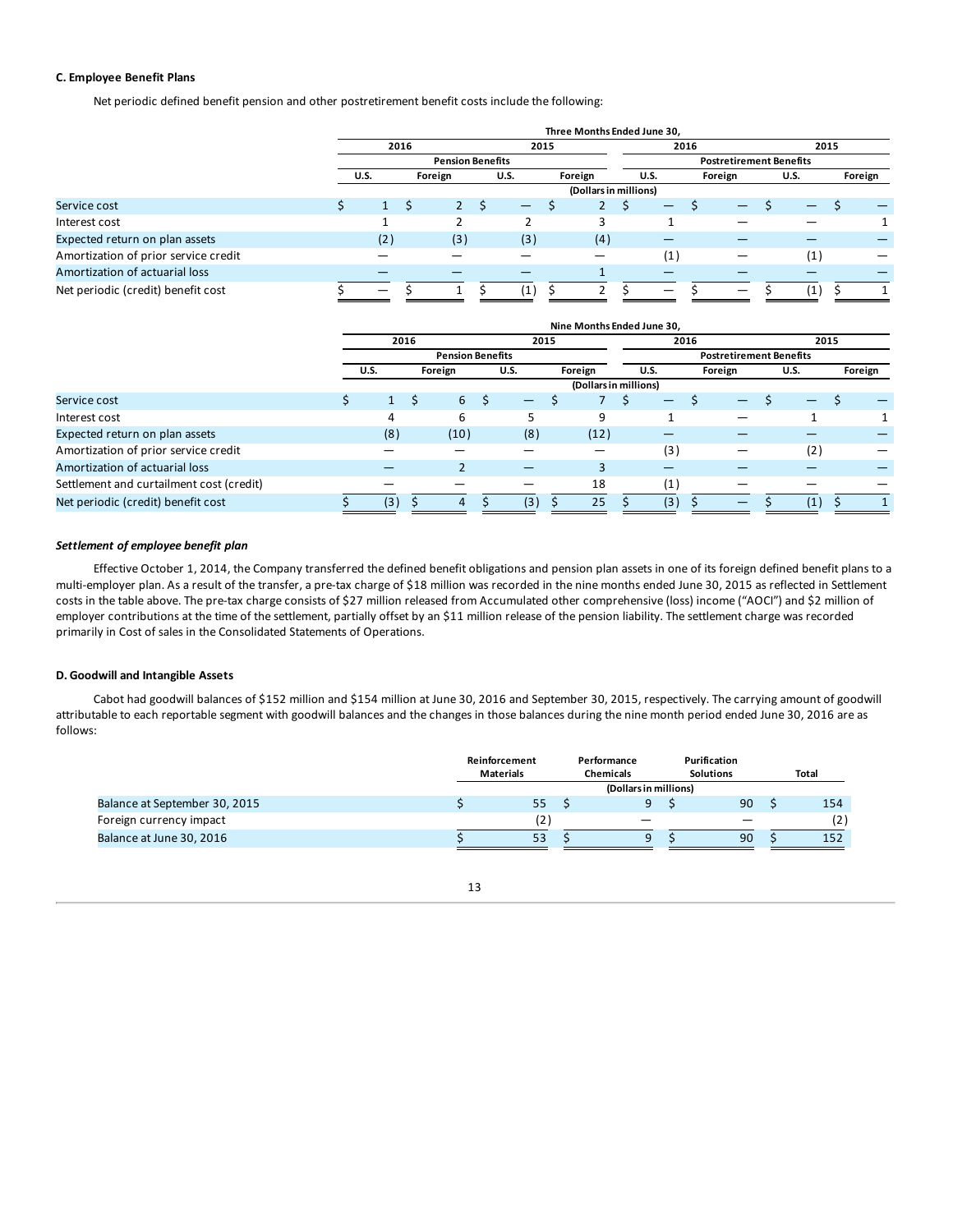The following table provides information regarding the Company's intangible assets:

|                                     | June 30, 2016 |                            |  |                             |                                    |                       |  | September 30, 2015         |                             |     |    |                             |  |
|-------------------------------------|---------------|----------------------------|--|-----------------------------|------------------------------------|-----------------------|--|----------------------------|-----------------------------|-----|----|-----------------------------|--|
|                                     |               | Gross<br>Carrying<br>Value |  | Accumulated<br>Amortization | <b>Net</b><br>Intangible<br>Assets |                       |  | Gross<br>Carrying<br>Value | Accumulated<br>Amortization |     |    | Net<br>Intangible<br>Assets |  |
|                                     |               |                            |  |                             |                                    | (Dollars in millions) |  |                            |                             |     |    |                             |  |
| Intangible assets with finite lives |               |                            |  |                             |                                    |                       |  |                            |                             |     |    |                             |  |
| Developed technologies              |               | 47                         |  | $(3)$ \$                    |                                    | 44                    |  | 48                         |                             | (1) | -S | 47                          |  |
| <b>Trademarks</b>                   |               | 16                         |  | (1)                         |                                    | 15                    |  | 16                         |                             |     |    | 16                          |  |
| Customer relationships              |               | 91                         |  | (8)                         |                                    | 83                    |  | 96                         |                             | (6) |    | 90                          |  |
| Total intangible assets             |               | 154                        |  | (12)                        |                                    | 142                   |  | 160                        |                             | (7) |    | 153                         |  |

Intangible assets are amortized over their estimated useful lives, which range from fourteen to twenty-five years, with a weighted average amortization period of approximately nineteen years. Amortization expense for the three months ended June 30, 2016 and 2015 was \$1 million and \$3 million, respectively, and is included in Cost of sales and Selling and administrative expenses in the Consolidated Statements of Operations. Amortization expense for the nine months ended June 30, 2016 and 2015 was \$5 million and \$12 million, respectively, and is included in Cost of sales and Selling and administrative expenses in the Consolidated Statements of Operations. Total amortization expense is estimated to be approximately \$9 million each year for the next five fiscal years.

#### **E. Stockholders' Equity**

In fiscal 2007, the Board of Directors authorized Cabot to repurchase up to ten million shares of Cabot's common stock in the open market or in privately negotiated transactions. This authorization did not have a set expiration date. During the first nine months of fiscal 2015, Cabot repurchased 925,700 shares of its common stock under this authorization.

In January 2015, the Board of Directors authorized Cabot to repurchase up to five million shares of its common stock in the open market or in privately negotiated transactions and cancelled the previous authorization. Cabot has repurchased 1,875,676 shares of its common stock under this authorization. As of June 30, 2016, 3,124,324 shares remain available for repurchase under the current authorization. The Company retired the repurchased shares and recorded the excess of the purchase price over par value to additional paid-in capital until such amount was reduced to zero and then charged the remainder against retained earnings.

During the first nine months of fiscal 2016 and 2015, Cabot paid cash dividends in the aggregate amount of \$0.74 and \$0.66, respectively, per share of common stock, with a total cost of \$47 million and \$42 million, respectively.

#### *Noncontrolling interest*

The following table illustrates the noncontrolling interest activity for the periods presented:

|                                                      |  | 2016                  |  | 2015 |
|------------------------------------------------------|--|-----------------------|--|------|
|                                                      |  | (Dollars in millions) |  |      |
| <b>Balance at September 30</b>                       |  | 104                   |  | 122  |
| Net income attributable to noncontrolling interests  |  | 12                    |  |      |
| Noncontrolling interest foreign currency translation |  |                       |  |      |
| adjustment                                           |  | (5)                   |  | (3)  |
| Noncontrolling interest dividends declared           |  | (16)                  |  | (22) |
| Balance at June 30                                   |  | 95                    |  | 104  |

During the nine months ended June 30, 2016, \$16 million of dividends were declared to noncontrolling interests, all of which were paid in cash during that time. During the nine months ended June 30, 2015, \$22 million of dividends were declared to noncontrolling interests, \$16 million of which were paid during that time with the remaining \$6 million paid later in the fiscal year.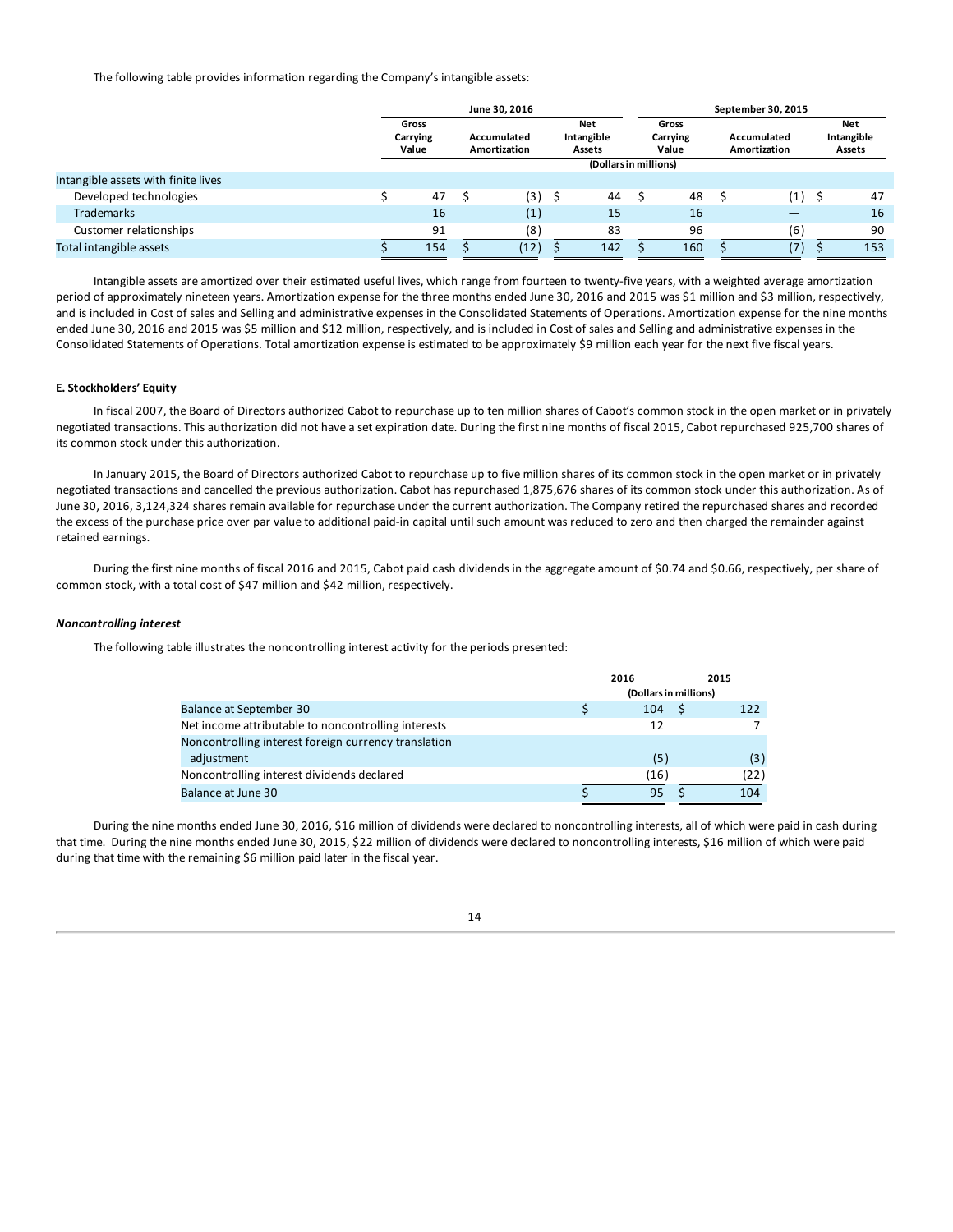# **F. Accumulated Other Comprehensive Loss**

Comprehensive income combines net (loss) income and other comprehensive income items, which are reported as components of stockholders' equity in the accompanying Consolidated Balance Sheets.

Changes in each component of AOCI, net of tax, are as follows:

|                                                                     | Currency<br>Translation<br>Adjustment | Unrealized<br>Gains on<br><b>Investments</b> | <b>Pension and Other</b><br>Postretirement<br><b>Benefit Liability</b><br>Adjustments | <b>Total</b> |             |
|---------------------------------------------------------------------|---------------------------------------|----------------------------------------------|---------------------------------------------------------------------------------------|--------------|-------------|
|                                                                     |                                       | (Dollars in millions)                        |                                                                                       |              |             |
| Balance at September 30, 2015, attributable to Cabot<br>Corporation | \$<br>$(239)$ \$                      | $\overline{2}$                               | \$                                                                                    | (62)         | \$<br>(299) |
| Other comprehensive loss before reclassifications                   | (47)                                  |                                              |                                                                                       |              | (47)        |
| Amounts reclassified from accumulated other<br>comprehensive loss   |                                       |                                              |                                                                                       | (1)          | (1)         |
| Net other comprehensive items                                       | (286)                                 | 2                                            |                                                                                       | (63)         | (347)       |
| Less: Noncontrolling interest                                       | (3)                                   |                                              |                                                                                       |              | (3)         |
| Balance at December 31, 2015, attributable to Cabot<br>Corporation  | \$<br>(283)                           | \$<br>2                                      | Ś                                                                                     | (63)         | \$<br>(344) |
| Other comprehensive income before reclassifications                 | 65                                    |                                              |                                                                                       |              | 65          |
| Amounts reclassified from accumulated other<br>comprehensive loss   |                                       |                                              |                                                                                       | 1            | 1           |
| Net other comprehensive items                                       | (218)                                 | 2                                            |                                                                                       | (62)         | (278)       |
| Less: Noncontrolling interest                                       | 1                                     |                                              |                                                                                       |              | 1           |
| Balance at March 31, 2016, attributable to Cabot<br>Corporation     | \$<br>$(219)$ \$                      | 2                                            |                                                                                       | (62)         | \$<br>(279) |
| Other comprehensive loss before reclassifications                   | (13)                                  |                                              |                                                                                       |              | (13)        |
| Amounts reclassified from accumulated other<br>comprehensive loss   |                                       |                                              |                                                                                       | (1)          | (1)         |
| Net other comprehensive items                                       | (232)                                 | 2                                            |                                                                                       | (63)         | (293)       |
| Less: Noncontrolling interest                                       | (3)                                   |                                              |                                                                                       |              | (3)         |
| Balance at June 30, 2016, attributable to Cabot<br>Corporation      | \$<br>(229)                           | \$<br>2                                      | \$                                                                                    | (63)         | \$<br>(290) |

The amounts reclassified out of AOCI and into the Consolidated Statements of Operations in the three months and nine months ended June 30, 2016 and 2015 are as follows:

|                                             | Affected Line Item in the Consolidated                | <b>Three Months Ended</b><br>June 30, |                       | <b>Nine Months Ended</b><br><b>June 30,</b> |                |      |      |  |
|---------------------------------------------|-------------------------------------------------------|---------------------------------------|-----------------------|---------------------------------------------|----------------|------|------|--|
|                                             | <b>Statements of Operations</b>                       | 2016                                  | 2015                  |                                             | 2016           |      | 2015 |  |
|                                             |                                                       |                                       | (Dollars in millions) |                                             |                |      |      |  |
| Pension and other postretirement            |                                                       |                                       |                       |                                             |                |      |      |  |
| benefit liability adjustment                |                                                       |                                       |                       |                                             |                |      |      |  |
| Amortization of actuarial losses            | Net Periodic Benefit Cost - see<br>Note C for details |                                       | $1 \quad$             |                                             | $\overline{2}$ | - \$ | 3    |  |
| Amortization of prior service credit        | Net Periodic Benefit Cost - see<br>Note C for details | (1)                                   | (1)                   |                                             | (3)            |      | (2)  |  |
| Settlement and curtailment (credit)<br>cost | Net Periodic Benefit Cost - see<br>Note C for details |                                       |                       |                                             | (1)            |      | 27   |  |
| Total before tax                            |                                                       | (1)                                   |                       |                                             | (2)            |      | 28   |  |
| Tax impact                                  | Provision (benefit) for income<br>taxes               |                                       |                       |                                             |                |      | (6)  |  |
| Total after tax                             |                                                       | (1)                                   |                       |                                             | (1)            |      | 22   |  |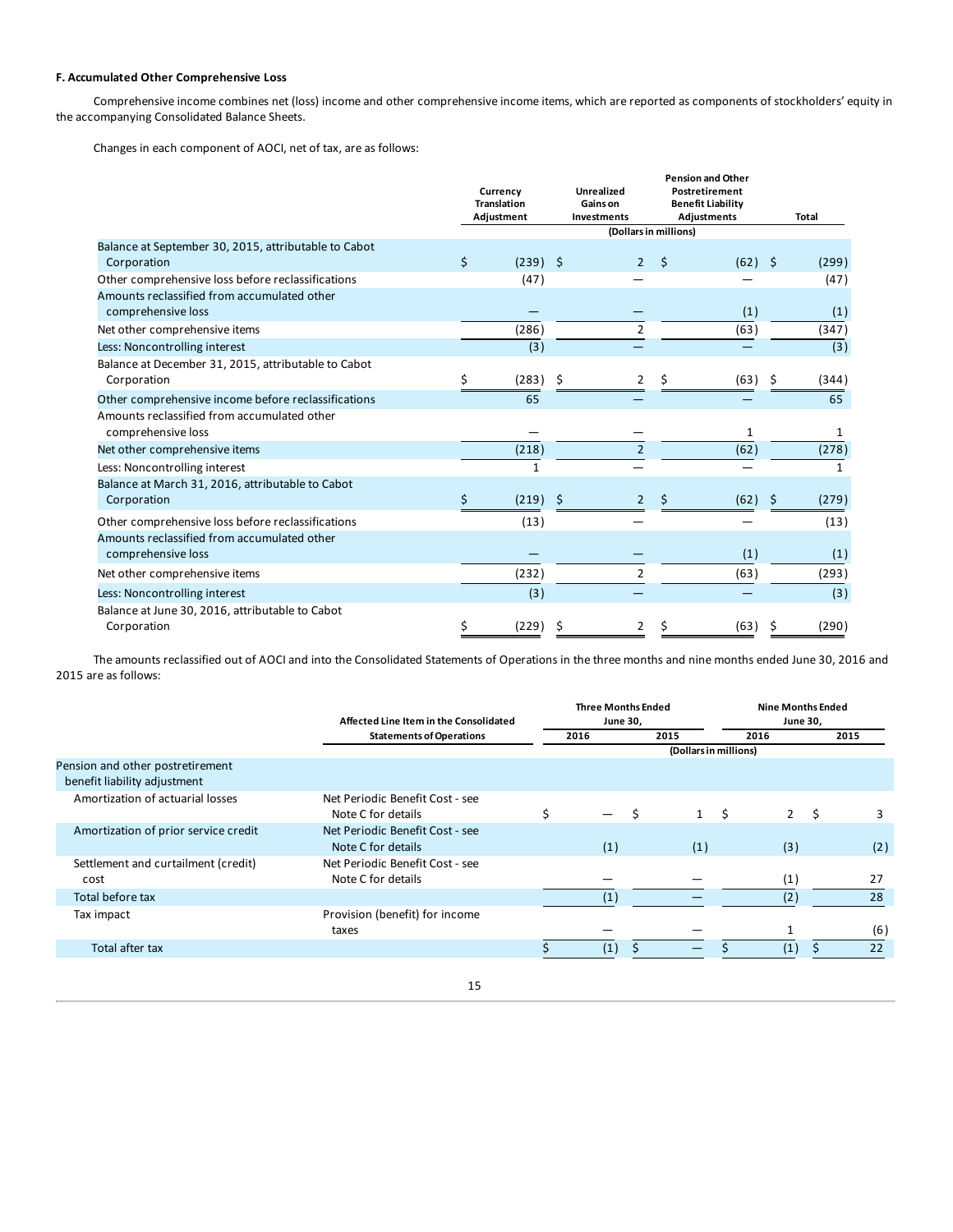#### **G. Commitments and Contingencies**

#### *Purchase Commitments*

Cabot has entered into long-term purchase agreements primarily for the purchase of raw materials. Under certain of these agreements the quantity of material being purchased is fixed, but the price paid changes as market prices change. For those commitments, the amounts included in the table below are based on market prices at June 30, 2016.

|                                |                             |  |      |      |      | Payments Due by Fiscal Year |      |            |       |       |
|--------------------------------|-----------------------------|--|------|------|------|-----------------------------|------|------------|-------|-------|
|                                | Remainder of<br>Fiscal 2016 |  | 2017 | 2018 | 2019 |                             | 2020 | Thereafter |       | Total |
|                                |                             |  |      |      |      | (Dollars in millions)       |      |            |       |       |
| <b>Reinforcement Materials</b> | 40                          |  | 134  | 125  |      | 122                         | 86   |            | 1.260 | 1,767 |
| Performance Chemicals          | 14                          |  | 52   | 38   |      | 33                          | 30   |            | 153   | 320   |
| <b>Purification Solutions</b>  |                             |  | 9    |      |      | –                           |      |            |       | 15    |
| Total                          | 57                          |  | 195  | 166  |      | 155                         | 116  |            | 1.413 | 2.102 |

#### *Guarantee Agreements*

Cabot has provided certain indemnities pursuant to which it may be required to make payments to an indemnified party in connection with certain transactions and agreements. In connection with certain acquisitions and divestitures, Cabot has provided routine indemnities with respect to such matters as environmental, tax, insurance, product and employee liabilities. In connection with various other agreements, including service and supply agreements with customers, Cabot has provided indemnities for certain contingencies and routine warranties. Cabot is unable to estimate the maximum potential liability for these types of indemnities as a maximum obligation is not explicitly stated in most cases and the amounts, if any, are dependent upon the outcome of future contingent events, the nature and likelihood of which cannot be reasonably estimated. The duration of the indemnities vary, and in many cases are indefinite. Cabot has not recorded any liability for these indemnities in the consolidated financial statements, except as otherwise disclosed.

#### *Contingencies*

Cabot is a defendant, or potentially responsible party, in various lawsuits and environmental proceedings wherein substantial amounts are claimed or at issue.

#### *Environmental Matters*

As of June 30, 2016 and September 30, 2015, Cabot had \$14 million and \$16 million, respectively, reserved for environmental matters. These environmental matters mainly relate to former operations. These reserves represent Cabot's best estimates of the probable costs to be incurred at those sites where costs are reasonably estimable based on the Company's analysis of the extent of clean up required, alternative clean-up methods available, abilities of other responsible parties to contribute and its interpretation of laws and regulations applicable to each site. Cash payments related to these environmental matters were \$2 million and \$1 million in the first nine months of fiscal 2016 and 2015, respectively. Cabot reviews the adequacy of the reserves as circumstances change at individual sites and adjusts the reserves as appropriate. Almost all of Cabot's environmental issues relate to sites that are mature and have been investigated and studied and, in many cases, are subject to agreed upon remediation plans. However, depending on the results of future testing, changes in risk assessment practices, remediation techniques and regulatory requirements, newly discovered conditions, and other factors, it is reasonably possible that the Company could incur additional costs in excess of environmental reserves currently recorded. Management estimates, based on the latest available information, that any such future environmental remediation costs that are reasonably possible to be in excess of amounts already recorded would be immaterial to the Company's consolidated financial statements.

#### *Other Matters*

#### *Respirator Liabilities*

Cabot has exposure in connection with a safety respiratory products business that a subsidiary acquired from American Optical Corporation ("AO") in an April 1990 asset purchase transaction. The subsidiary manufactured respirators under the AO brand and

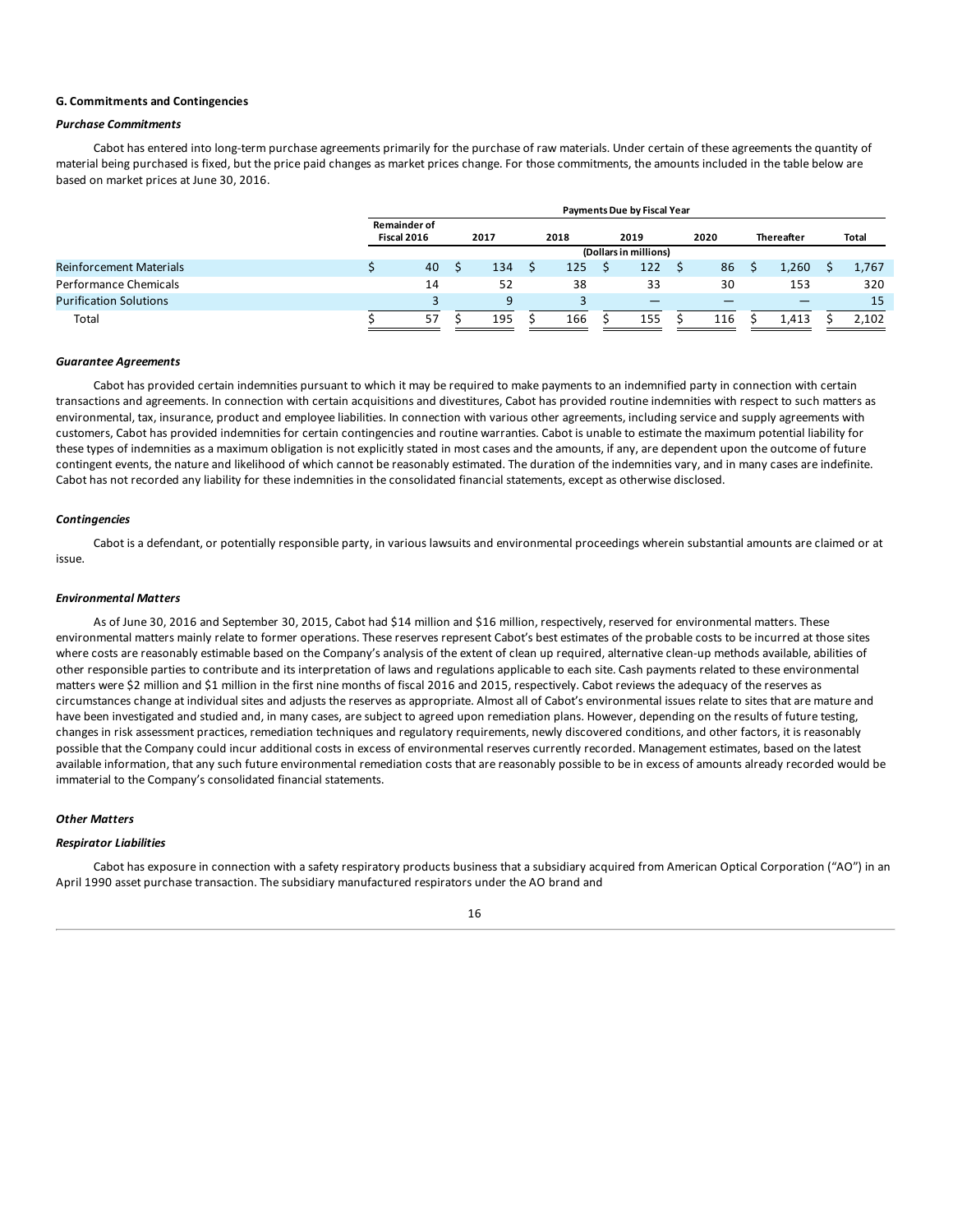disposed of that business in July 1995. In connection with its acquisition of the business, the subsidiary agreed, in certain circumstances, to assume a portion of AO's liabilities, including costs of legal fees together with amounts paid in settlements and judgments, allocable to AO respiratory products used prior to the 1990 purchase by the Cabot subsidiary. In exchange for the subsidiary's assumption of certain of AO's respirator liabilities, AO agreed to provide to the subsidiary the benefits of: (i) AO's insurance coverage for the period prior to the 1990 acquisition and (ii) a former owner's indemnity of AO holding it harmless from any liability allocable to AO respiratory products used prior to May 1982. As more fully described in the 2015 10-K, the respirator liabilities generally involve claims for personal injury, including asbestosis, silicosis and coal worker's pneumoconiosis, allegedly resulting from the use of respirators that are alleged to have been negligently designed and/or labeled. Neither Cabot, nor its past or present subsidiaries, at any time manufactured asbestos or asbestos-containing products. At no time did this respiratory product line represent a significant portion of the respirator market.

As of June 30, 2016 and September 30, 2015, there were approximately 37,000 and 38,000 claimants, respectively, in pending cases asserting claims against AO in connection with respiratory products. Cabot has a reserve to cover its expected share of liability for existing and future respirator liability claims. At June 30, 2016 and September 30, 2015, the reserve was \$8 million and \$11 million, respectively. Cash payments related to this liability were \$3 million in the first nine months of fiscal 2016 and \$2 million in the first nine months of fiscal 2015.

#### *Other*

The Company has various other lawsuits, claims and contingent liabilities arising in the ordinary course of its business and with respect to the Company's divested businesses. In the opinion of the Company, although final disposition of some or all of these other suits and claims may impact the Company's consolidated financial statements in a particular period, they are not expected, in the aggregate, to have a material adverse effect on the Company's consolidated financial statements.

#### **H. Income Tax**

#### *Effective Tax Rate*

|                                      | <b>Three Months Ended</b> | <b>June 30.</b>       |      |  | <b>Nine Months Ended</b><br><b>June 30.</b> |  |      |
|--------------------------------------|---------------------------|-----------------------|------|--|---------------------------------------------|--|------|
|                                      | 2016                      |                       | 2015 |  | 2016                                        |  | 2015 |
|                                      |                           | (Dollars in millions) |      |  | (Dollars in millions)                       |  |      |
| Provision (benefit) for income taxes | 15                        |                       | (64) |  | 21                                          |  | (47) |
| Effective tax rate                   | 21%                       |                       | 13%  |  | 17%                                         |  | 11%  |

During the three and nine months ended June 30, 2016, the Company recorded tax provisions of \$15 million and \$21 million, resulting in effective tax rates of 21% and 17%, respectively. These amounts included a net discrete tax expense of \$3 million and a net discrete tax benefit of \$2 million, respectively, for the three and nine months ended June 30, 2016. During the three and nine months ended June 30, 2015, the Company recorded tax benefits of \$64 million and \$47 million, resulting in an effective tax rate of 13% and 11%, respectively. These amounts included a net discrete tax expense of \$1 million and a net discrete tax benefit of \$7 million, respectively, for the three and nine months ended June 30, 2015.

#### *Uncertainties*

Cabot files U.S. federal and state and non-U.S. income tax returns in jurisdictions with varying statutes of limitations. The U.S. tax returns for fiscal 2013 through fiscal 2015 remain subject to examination by the United States Internal Revenue Service ("IRS") and various state tax returns for fiscal 2005 through fiscal 2015 remain subject to examination by the respective state tax authorities. In significant non-U.S. jurisdictions, various tax returns for fiscal 2004 through fiscal 2015 remain subject to examination by their respective tax authorities. Cabot's significant non-U.S. jurisdictions include China, France, Germany, Italy, Japan, and the Netherlands.

Certain Cabot subsidiaries are under audit in jurisdictions outside of the U.S. In addition, certain statutes of limitations are scheduled to expire in the near future. It is reasonably possible that a change in the unrecognized tax benefits may also occur within the next twelve months related to the settlement of one or more of these audits, however, an estimated range of the impact on the unrecognized tax benefits cannot be quantified at this time.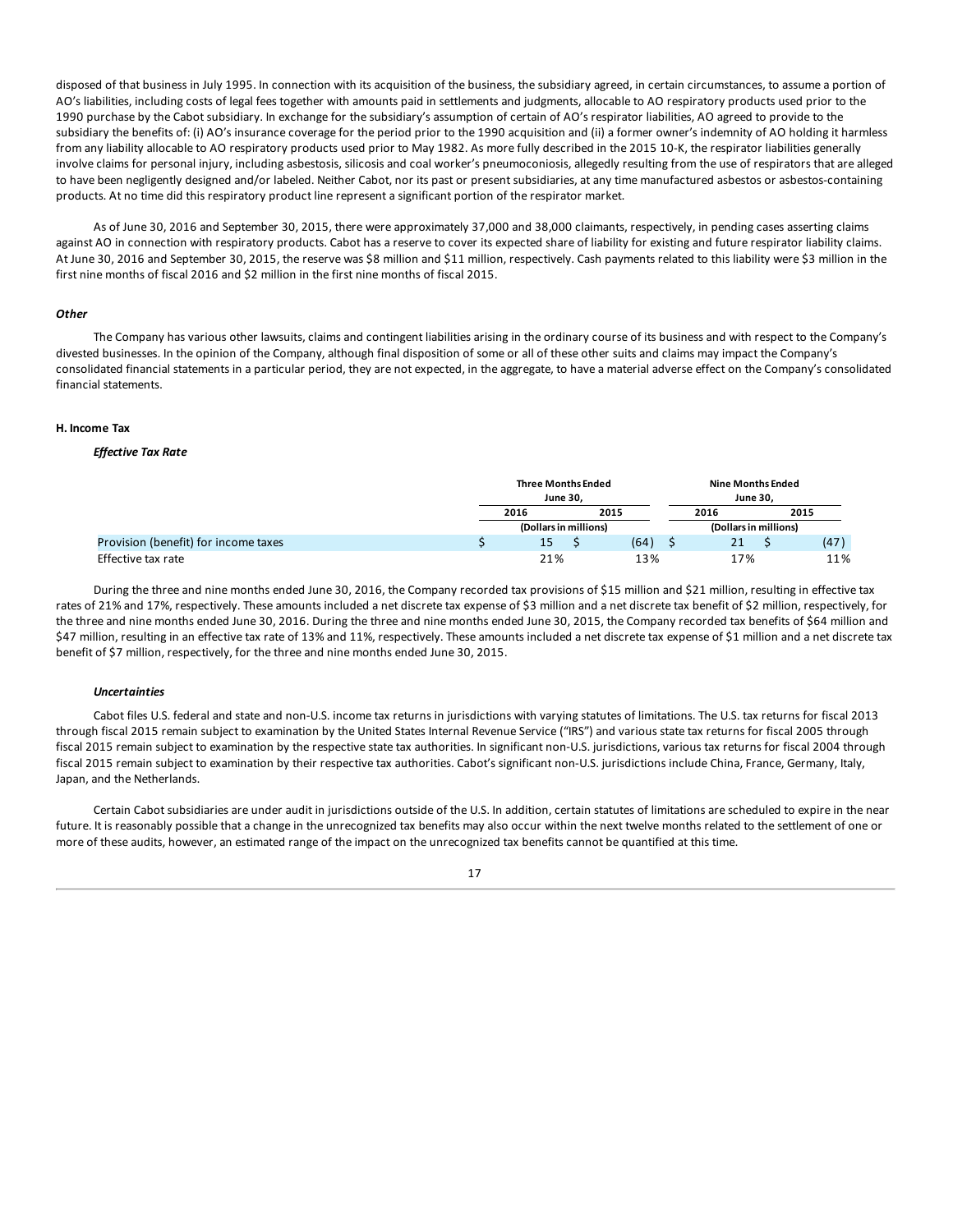During the three and nine months ended June 30, 2016, Cabot released uncertain tax positions of less than \$1 million and \$3 million, respectively, due to the expirations of statutes of limitations in various jurisdictions. During the three and nine months ended June 30, 2015, Cabot released uncertain tax positions of less than \$1 million and \$13 million, respectively, due to the expirations of statutes of limitations in various jurisdictions.

# **I. Earnings Per Share**

The following tables summarize the components of the basic and diluted earnings per common share computations:

|                                                          | <b>Three Months Ended</b><br><b>June 30,</b> |                  |            | <b>Nine Months Ended</b><br><b>June 30,</b> |                                                            |                  |        |  |  |
|----------------------------------------------------------|----------------------------------------------|------------------|------------|---------------------------------------------|------------------------------------------------------------|------------------|--------|--|--|
|                                                          | 2016                                         |                  | 2015       |                                             | 2016                                                       |                  | 2015   |  |  |
|                                                          |                                              |                  |            |                                             | (Dollars and shares in millions, except per share amounts) |                  |        |  |  |
| <b>Basic EPS:</b>                                        |                                              |                  |            |                                             |                                                            |                  |        |  |  |
| Net income (loss) attributable to Cabot Corporation      | \$<br>56                                     | \$               | $(445)$ \$ |                                             | 97                                                         | \$               | (374)  |  |  |
| Less: Dividends and dividend equivalents to              |                                              |                  |            |                                             |                                                            |                  |        |  |  |
| participating securities                                 |                                              |                  |            |                                             |                                                            |                  |        |  |  |
| Less: Undistributed earnings allocated to                |                                              |                  |            |                                             |                                                            |                  |        |  |  |
| participating securities(1)                              |                                              |                  |            |                                             |                                                            |                  |        |  |  |
| Earnings (loss) allocated to common                      |                                              |                  |            |                                             |                                                            |                  |        |  |  |
| shareholders (numerator)                                 | \$<br>56                                     | \$               | (445)      | \$                                          | 97                                                         | \$               | (374)  |  |  |
| Weighted average common shares and                       |                                              |                  |            |                                             |                                                            |                  |        |  |  |
| participating securities outstanding                     | 62.9                                         |                  | 63.8       |                                             | 62.9                                                       |                  | 64.2   |  |  |
| Less: Participating securities(1)                        | 0.5                                          |                  | 0.5        |                                             | 0.5                                                        |                  | 0.5    |  |  |
| Adjusted weighted average common shares                  |                                              |                  |            |                                             |                                                            |                  |        |  |  |
| (denominator)                                            | 62.4                                         |                  | 63.3       |                                             | 62.4                                                       |                  | 63.7   |  |  |
| Amounts per share - basic:                               |                                              |                  |            |                                             |                                                            |                  |        |  |  |
| Income (loss) from continuing operations attributable to |                                              |                  |            |                                             |                                                            |                  |        |  |  |
| <b>Cabot Corporation</b>                                 | \$<br>0.90                                   | \$               | (7.05)     | -\$                                         | 1.55                                                       | \$               | (5.89) |  |  |
| Income from discontinued operations                      |                                              |                  | 0.01       |                                             |                                                            |                  | 0.01   |  |  |
| Net income (loss) attributable to Cabot Corporation      | \$<br>0.90                                   | \$               | (7.04)     | \$                                          | 1.55                                                       | \$               | (5.88) |  |  |
| <b>Diluted EPS:</b>                                      |                                              |                  |            |                                             |                                                            |                  |        |  |  |
| Earnings (loss) allocated to common shareholders         | \$<br>56                                     | \$               | (445)      | S.                                          | 97                                                         | \$               | (374)  |  |  |
| Plus: Earnings allocated to participating securities     |                                              |                  |            |                                             |                                                            |                  |        |  |  |
| Less: Adjusted earnings allocated to participating       |                                              |                  |            |                                             |                                                            |                  |        |  |  |
| securities <sup>(2)</sup>                                |                                              |                  |            |                                             | (1)                                                        |                  |        |  |  |
| Earnings (loss) allocated to common                      |                                              |                  |            |                                             |                                                            |                  |        |  |  |
| shareholders (numerator)                                 | \$<br>56                                     | \$               | (445)      | \$                                          | 96                                                         | \$               | (374)  |  |  |
| Adjusted weighted average common shares                  |                                              |                  |            |                                             |                                                            |                  |        |  |  |
| outstanding                                              | 62.4                                         |                  | 63.3       |                                             | 62.4                                                       |                  | 63.7   |  |  |
| <b>Effect of dilutive securities:</b>                    |                                              |                  |            |                                             |                                                            |                  |        |  |  |
| Common shares issuable(3)                                | 0.5                                          |                  |            |                                             | 0.5                                                        |                  |        |  |  |
| Adjusted weighted average common shares                  |                                              |                  |            |                                             |                                                            |                  |        |  |  |
| (denominator)                                            | 62.9                                         |                  | 63.3       |                                             | 62.9                                                       |                  | 63.7   |  |  |
| Amounts per share - diluted:                             |                                              |                  |            |                                             |                                                            |                  |        |  |  |
| Income (loss) from continuing operations attributable to |                                              |                  |            |                                             |                                                            |                  |        |  |  |
| <b>Cabot Corporation</b>                                 | \$<br>0.88                                   | \$               | (7.05)     | - \$                                        | 1.53                                                       | \$               | (5.89) |  |  |
| Income from discontinued operations                      |                                              |                  | 0.01       |                                             |                                                            |                  | 0.01   |  |  |
| Net income (loss) attributable to Cabot Corporation      | \$<br>0.88                                   | $\overline{\xi}$ | (7.04)     | \$                                          | 1.53                                                       | $\overline{\xi}$ | (5.88) |  |  |

(1) Participating securities consist of shares of unvested time-based restricted stock units.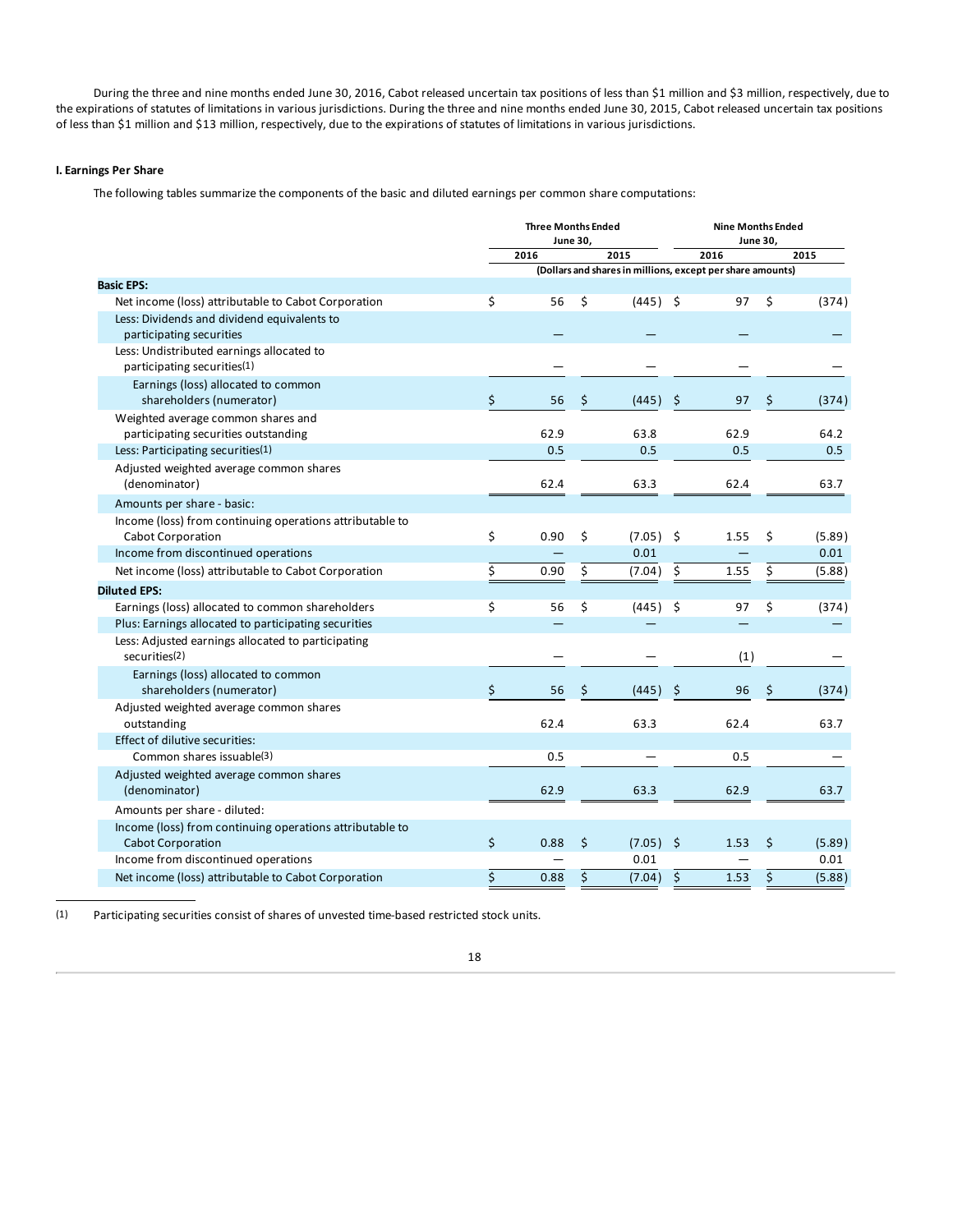Undistributed earnings are the earnings which remain after dividends declared during the period are assumed to be distributed to the common and participating shareholders. Undistributed earnings are allocated to common and participating shareholders on the same basis as dividend distributions. The calculation of undistributed earnings is as follows:

|                                                                          | <b>Three Months Ended</b><br>June 30, |      |    |                       |  | <b>Nine Months Ended</b><br><b>June 30,</b> |            |       |  |  |
|--------------------------------------------------------------------------|---------------------------------------|------|----|-----------------------|--|---------------------------------------------|------------|-------|--|--|
|                                                                          |                                       | 2016 |    | 2015                  |  | 2016                                        |            | 2015  |  |  |
|                                                                          |                                       |      |    | (Dollars in millions) |  |                                             |            |       |  |  |
| Calculation of undistributed earnings (loss):                            |                                       |      |    |                       |  |                                             |            |       |  |  |
| Net income (loss) attributable to Cabot Corporation                      |                                       | 56   | S  | $(445)$ \$            |  | 97                                          |            | (374) |  |  |
| Less: Dividends declared on common stock                                 |                                       | 19   |    | 14                    |  | 47                                          |            | 42    |  |  |
| Less: Dividends declared on participating<br>securities                  |                                       |      |    |                       |  |                                             |            |       |  |  |
| Undistributed earnings (loss)                                            |                                       | 37   |    | (459)                 |  | 50                                          |            | (416) |  |  |
| Allocation of undistributed earnings (loss):                             |                                       |      |    |                       |  |                                             |            |       |  |  |
| Undistributed earnings (loss) allocated to common                        |                                       |      |    |                       |  |                                             |            |       |  |  |
| shareholders                                                             | Ś.                                    | 37   | -S | $(459)$ \$            |  | 50                                          | $\sqrt{5}$ | (416) |  |  |
| Undistributed earnings (loss) allocated to participating<br>shareholders |                                       |      |    |                       |  |                                             |            |       |  |  |
| Undistributed earnings (loss)                                            |                                       | 37   |    | (459)                 |  | 50                                          |            | (416) |  |  |

(2) Undistributed earnings are adjusted for the assumed distribution of dividends to the dilutive securities, which are described in (3) below, and then reallocated to participating securities.

(3) Represents incremental shares of common stock from the (i) assumed exercise of stock options issued under Cabot's equity incentive plans; (ii) assumed issuance of shares to employees pursuant to the Company's Deferred Compensation and Supplemental Retirement Plan; and (iii) assumed issuance of shares under outstanding performance-based restricted stock unit awards issued under Cabot's equity incentive plans. For the three and nine months ended June 30, 2016, 338,854 and 726,589 incremental shares of common stock, respectively, were not included in the calculation of diluted earnings per share because the inclusion of these shares would have been antidilutive. For the three and nine months ended June 30, 2015, 492,172 and 508,991 incremental shares of common stock, respectively, were not included in the calculation of diluted earnings per share because the inclusion of these shares would have been antidilutive.

### **J. Restructuring**

Cabot's restructuring activities were recorded in the Consolidated Statements of Operations as follows:

|  |      |                 | <b>Nine Months Ended</b><br><b>June 30,</b>                |      |  |      |  |
|--|------|-----------------|------------------------------------------------------------|------|--|------|--|
|  |      |                 |                                                            | 2016 |  | 2015 |  |
|  |      |                 |                                                            |      |  |      |  |
|  |      |                 |                                                            | 32   |  | 4    |  |
|  |      |                 |                                                            |      |  | 10   |  |
|  |      |                 |                                                            |      |  |      |  |
|  |      |                 |                                                            | 45   |  | 14   |  |
|  | 2016 | <b>June 30,</b> | <b>Three Months Ended</b><br>2015<br>(Dollars in millions) |      |  |      |  |

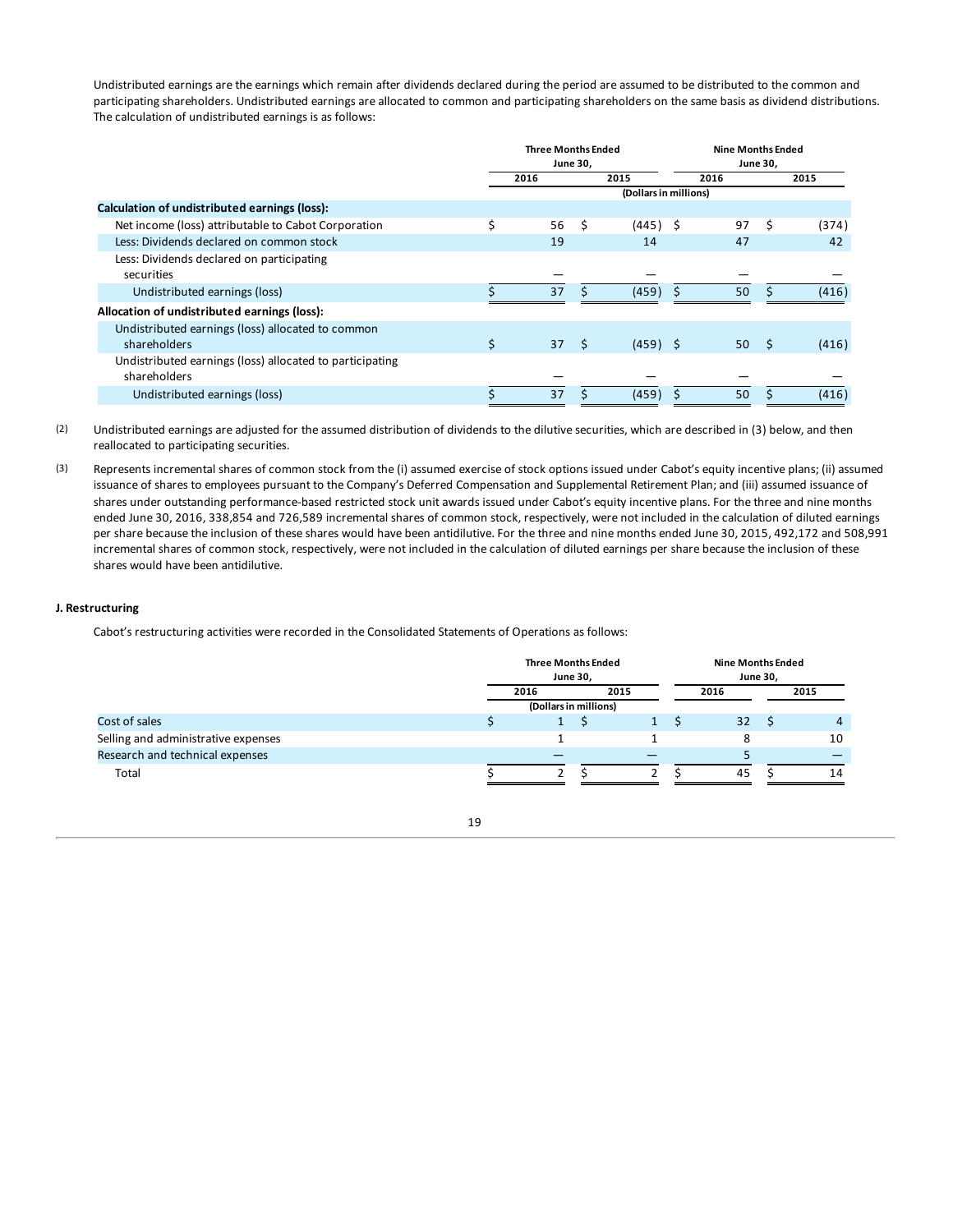#### Details of all restructuring activities and the related reserves during the three months ended June 30, 2016 are as follows:

|                              | Severance<br>and Employee<br><b>Benefits</b> | Environmental<br>Remediation | Asset<br>Sales           | Asset<br>Impairment<br>and<br>Accelerated<br>Depreciation | Other                          | Total |
|------------------------------|----------------------------------------------|------------------------------|--------------------------|-----------------------------------------------------------|--------------------------------|-------|
|                              |                                              |                              | (Dollars in millions)    |                                                           |                                |       |
| Reserve at March 31, 2016    | 11                                           |                              | $\overline{\phantom{0}}$ | $\qquad \qquad \longleftarrow$                            | $\qquad \qquad \longleftarrow$ | 13    |
| Charges                      |                                              |                              |                          |                                                           |                                |       |
| Costs charged against assets |                                              |                              |                          |                                                           |                                |       |
| Cash paid                    | (7)                                          | (1)                          |                          |                                                           | (1)                            | (9)   |
| Reserve at June 30, 2016     | 4                                            |                              | $\overline{\phantom{0}}$ | -                                                         | $\overline{\phantom{0}}$       | -6    |

Details of all restructuring activities and the related reserves during the nine months ended June 30, 2016 are as follows:

|                               | Severance<br>and Employee<br><b>Benefits</b> | Environmental<br>Remediation | Asset<br><b>Sales</b>           | Asset<br>Impairment<br>and<br>Accelerated<br>Depreciation | Other | Total |
|-------------------------------|----------------------------------------------|------------------------------|---------------------------------|-----------------------------------------------------------|-------|-------|
|                               |                                              |                              | (Dollars in millions)           |                                                           |       |       |
| Reserve at September 30, 2015 | 5                                            |                              | $\hspace{0.1mm}-\hspace{0.1mm}$ | $\qquad \qquad -$                                         |       | 9     |
| Charges (credit)              | 26                                           |                              | (9)                             | 23                                                        | 4     | 45    |
| Costs charged against assets  |                                              |                              | (7)                             | (23)                                                      |       | (30)  |
| Cash (paid) received          | (27)                                         | (1)                          | 16                              |                                                           | (6)   | (18)  |
| Reserve at June 30, 2016      | 4                                            |                              | $\overline{\phantom{0}}$        | $\overline{\phantom{0}}$                                  | —     | -6    |

#### *2016 Plan*

In October 2015, in response to challenging macroeconomic conditions, the Company announced its intention to restructure its operations subject to local consultation requirements and processes in certain locations. Cabot's plan has resulted in a reduction of approximately 300 positions across the Company's global locations. These actions are intended to result in a more competitive cost structure.

The Company has recorded pre-tax charges of approximately \$2 million for the three months ended June 30, 2016 and \$28 million for the first nine months of fiscal 2016 related to this plan. The Company expects to record less than \$1 million through the rest of fiscal 2016 and approximately \$1 million thereafter related to these actions. The charges recorded and anticipated are comprised of severance, employee benefits and other transition costs.

Cumulative net cash outlays related to these actions are expected to be approximately \$29 million, comprised of severance, employee benefits and other transition costs. Through June 30, 2016, the Company has made \$25 million in cash payments related to this plan and expects to make \$2 million in cash payments through the remainder of fiscal 2016 and \$2 million thereafter.

As of June 30, 2016, Cabot has \$3 million of accrued restructuring costs in the Consolidated Balance Sheet related to these actions, which is mainly comprised of accrued severance charges.

Additionally, in November 2015, Cabot announced that it had committed to closing its carbon black manufacturing facility in Merak, Indonesia. The decision to close this plant and to consolidate production in Asia using the Company's Cilegon, Indonesia and other Asian and global carbon black production sites to meet regional demand was driven by the financial performance at the Merak facility in the past several years. Manufacturing operations ceased at the end of January 2016 and approximately 50 employees were affected.

The Company has recorded pre-tax charges of less than \$1 million in the three months ended June 30, 2016, and approximately \$25 million in the first nine months of fiscal 2016 related to this closure, comprised of \$22 million of asset impairments and accelerated depreciation and \$3 million of severance and employee benefits.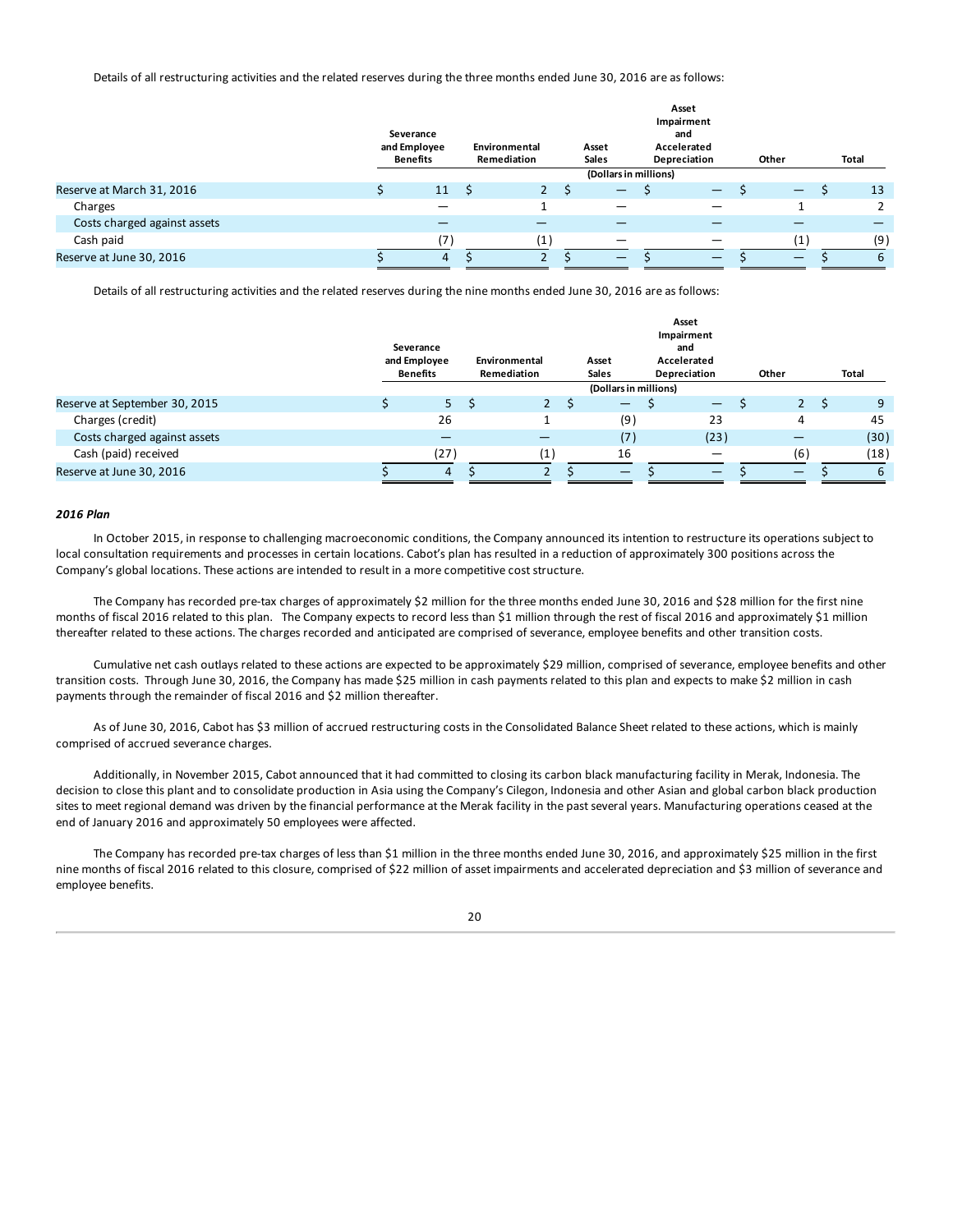Future anticipated site closure costs for the Merak facility, comprised mainly of site demolition, clearing and environmental remediation charges, and other miscellaneous costs, are expected to total less than \$1 million in the remainder of fiscal 2016 and approximately \$4 million in fiscal 2017.

Net cash outlays related to this closure are expected to be approximately \$7 million, comprised of \$4 million of site demolition, clearing and environmental remediation costs, \$3 million of severance payments, and less than \$1 million for other charges. Through June 30, 2016, the Company has made \$2 million in cash payments related to this plan, mainly for severance and other miscellaneous charges and expects to pay \$1 million through the remainder of fiscal 2016 mainly for severance and other charges, and expects to pay an additional \$4 million in fiscal 2017 mainly for site demolition, clearing and environmental remediation costs.

As of June 30, 2016, Cabot has approximately \$1 million of accrued severance costs in the Consolidated Balance Sheet related to the Merak facility closure.

Details of the 2016 restructuring activities, including the Merak facility closure, during the three and nine months ended June 30, 2016 are as follows:

|                                              | Severance<br>and Employee<br><b>Benefits</b> |                | Asset<br>Impairment<br>and<br>Accelerated<br>Depreciation | Other          | <b>Total</b>   |
|----------------------------------------------|----------------------------------------------|----------------|-----------------------------------------------------------|----------------|----------------|
| Reserve at September 30, 2015                | \$                                           |                | (Dollars in millions)                                     |                | \$             |
| Charges                                      |                                              | 25             | 22                                                        |                | 48             |
| Costs charged against liabilities / (assets) |                                              |                | (22)                                                      |                | (21)           |
| Cash paid                                    |                                              | (10)           |                                                           | (1)            | (11)           |
| Reserve at December 31, 2015                 |                                              | 16             |                                                           |                | 16             |
| Charges                                      |                                              |                |                                                           | $\overline{2}$ | 3              |
| Costs charged against assets / liabilities   |                                              |                | (1)                                                       |                | (1)            |
| Cash paid                                    |                                              | (7)            |                                                           | (2)            | (9)            |
| Reserve at March 31, 2016                    |                                              | $\mathbf{q}$   |                                                           |                | $\mathsf{q}$   |
| Charges                                      |                                              |                |                                                           |                | 2              |
| Costs charged against liabilities / (assets) |                                              |                |                                                           |                |                |
| Cash paid                                    |                                              | (6)            |                                                           | (1)            | (7)            |
| Reserve at June 30, 2016                     |                                              | $\overline{4}$ |                                                           |                | $\overline{4}$ |

#### *Business Service Center Transition*

In January 2014, the Company announced its intention to open a new Europe, Middle East and Africa ("EMEA") business service center in Riga, Latvia, and to close its Leuven, Belgium site, subject to the Belgian information and consultation process, which was successfully completed in June 2014. These actions were developed following an extensive evaluation of the Company's business service capabilities in the EMEA region and a determination that the future EMEA business service center will enable the Company to provide the highest quality of service at the most competitive cost.

The actions related to the transition of the business service center have been completed and have resulted in total charges of approximately \$24 million, comprised of \$16 million of severance charges and \$8 million of other transition costs including training costs and redundant salaries. There were no charges related to this plan recorded in the first nine months of fiscal 2016 and \$5 million was recorded related to this plan in the first nine months of fiscal 2015 comprised of severance charges of \$1 million and \$4 million of other transition costs including training costs and redundant salaries.

Through June 30, 2016, the Company has made \$21 million in cash payments related to this plan, comprised of \$14 million of severance payments and \$7 million of other transition related costs, and expects to make cash payments of less than \$1 million, comprised mainly of severance, in the remainder of fiscal 2016. The difference between the initial accrual and subsequent cash payments was due to changes in foreign exchange rates.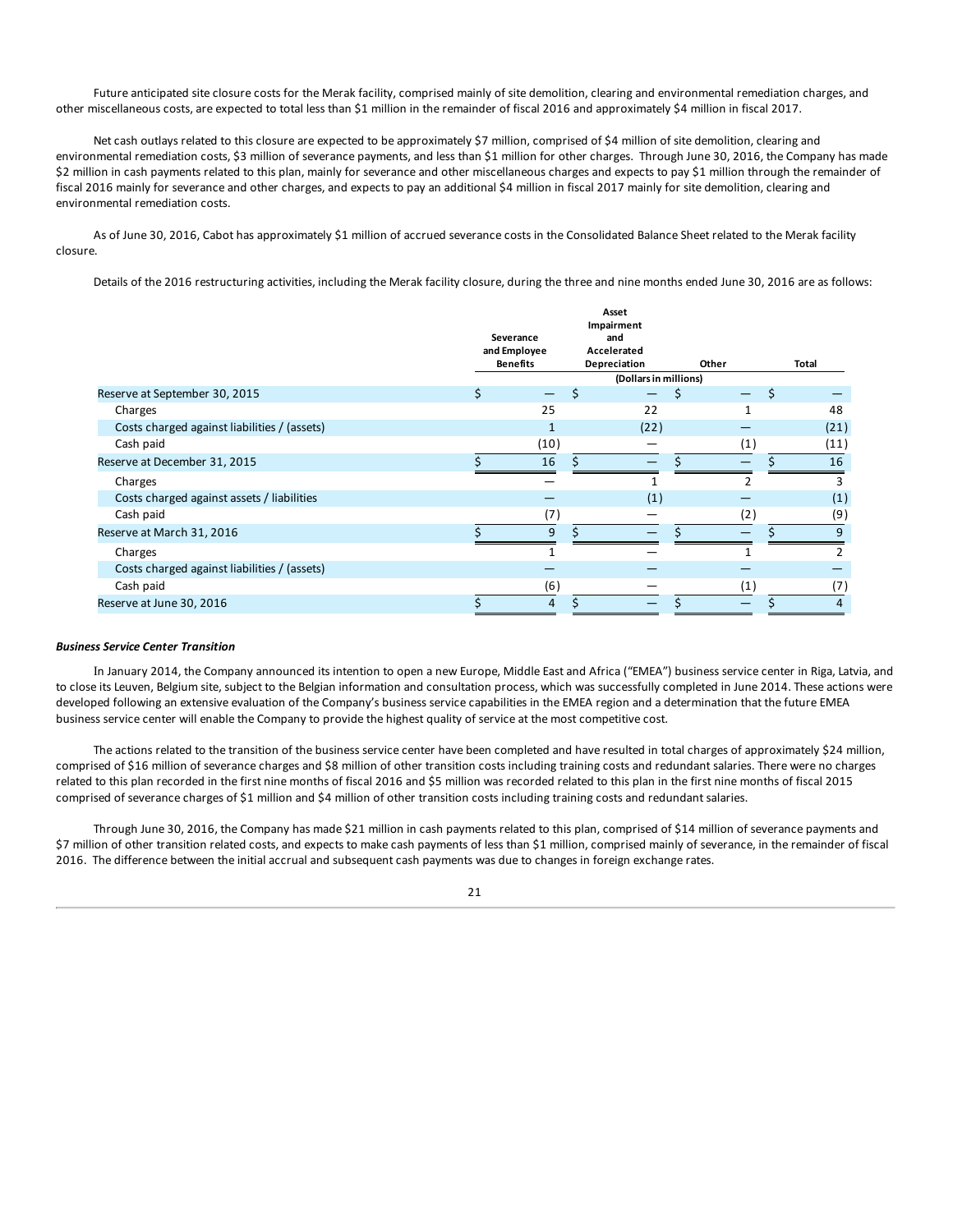As of June 30, 2016, Cabot has less than \$1 million of accrued severance charges in the Consolidated Balance Sheet related to this transaction.

#### *Closure of Port Dickson, Malaysia Manufacturing Facility*

In April 2013, the Company announced that the Board of its carbon black joint venture, Cabot Malaysia Sdn. Bhd. ("CMSB"), decided to cease production at its Port Dickson, Malaysia facility. The facility ceased production in June 2013. The Company holds a 50.1 percent equity share in CMSB. The decision, which affected approximately 90 carbon black employees, was driven by the facility's manufacturing inefficiencies and raw materials costs.

Through June 30, 2016, the Company recorded cumulative net pre-tax restructuring charges related to this plan of \$19 million, comprised mainly of accelerated depreciation and asset write-offs of \$16 million, severance charges of \$2 million, site demolition, clearing and environmental remediation charges of \$2 million, and other closure related charges of \$1 million, partially offset by the gain from the sale of land of \$2 million in the first quarter of fiscal 2016. CMSB's net income or loss is attributable to Cabot Corporation and to the noncontrolling interest in the joint venture.

The Company has recorded a net pre-tax charge of less than \$1 million in both of the three month periods ended June 30, 2016 and 2015, and a net pretax gain of approximately \$1 million and a net pre-tax charge of less than \$1 million in the nine month periods ended June 30, 2016 and 2015, respectively. The portion of the charges that are allocable to the noncontrolling interest in CMSB (49.9%) are recorded within Net income attributable to noncontrolling interests, net of tax, in the Consolidated Statements of Operations. The majority of actions related to closure of the plant were completed in fiscal 2014.

Cumulative net cash received related to this plan is \$3 million, comprised of \$7 million received from the sale of land, partially offset by approximately \$2 million paid for severance, \$1 million paid for site demolition, clearing and environmental remediation, and \$1 million paid for other closure related charges.

CMSB expects to make cash payments of less than \$1 million during the remainder of fiscal 2016 and fiscal 2017 mainly for site demolition, clearing and environmental remediation costs.

As of June 30, 2016, Cabot has less than \$1 million of accrued restructuring costs in the Consolidated Balance Sheets related to this closure, which is mainly for accrued environmental charges.

#### *Other Activities*

The Company has recorded other pre-tax restructuring charges of less than \$1 million and charges of \$1 million during the three month periods ended June 30, 2016 and 2015, respectively, and approximately \$1 million and \$6 million during the nine month periods ended June 30, 2016 and 2015, respectively. Fiscal 2016 activity is comprised mainly of accelerated depreciation and severance adjustments whereas fiscal 2015 charges are comprised of severance costs. No future charges related to these actions are expected.

As of June 30, 2016, Cabot has less than \$1 million of accrued severance and other closure related costs in the Consolidated Balance Sheets related to these activities which are expected to be paid through early fiscal 2017.

#### *Previous Actions and Sites Pending Sale*

Beginning in fiscal 2009, the Company entered into several different restructuring plans which have been substantially completed, pending the sale of a former manufacturing site in Thane, India. The Company has incurred total cumulative pre-tax charges of approximately \$158 million related to these plans through June 30, 2016, comprised of \$67 million for severance charges, \$66 million for accelerated depreciation and asset impairments, \$10 million for environmental, demolition and site clearing costs, and \$23 million of other closure related charges, partially offset by gains on asset sales of \$8 million.

Pre-tax restructuring charges were less than \$1 million in the three month periods ended June 30, 2016 and 2015 related to these actions.

The net pre-tax restructuring gain related to these plans was \$7 million for the nine months ended June 30, 2016 driven by the sale of land, whereas charges of \$2 million were recorded during the nine months ended June 30, 2015. Since fiscal 2009, Cabot has

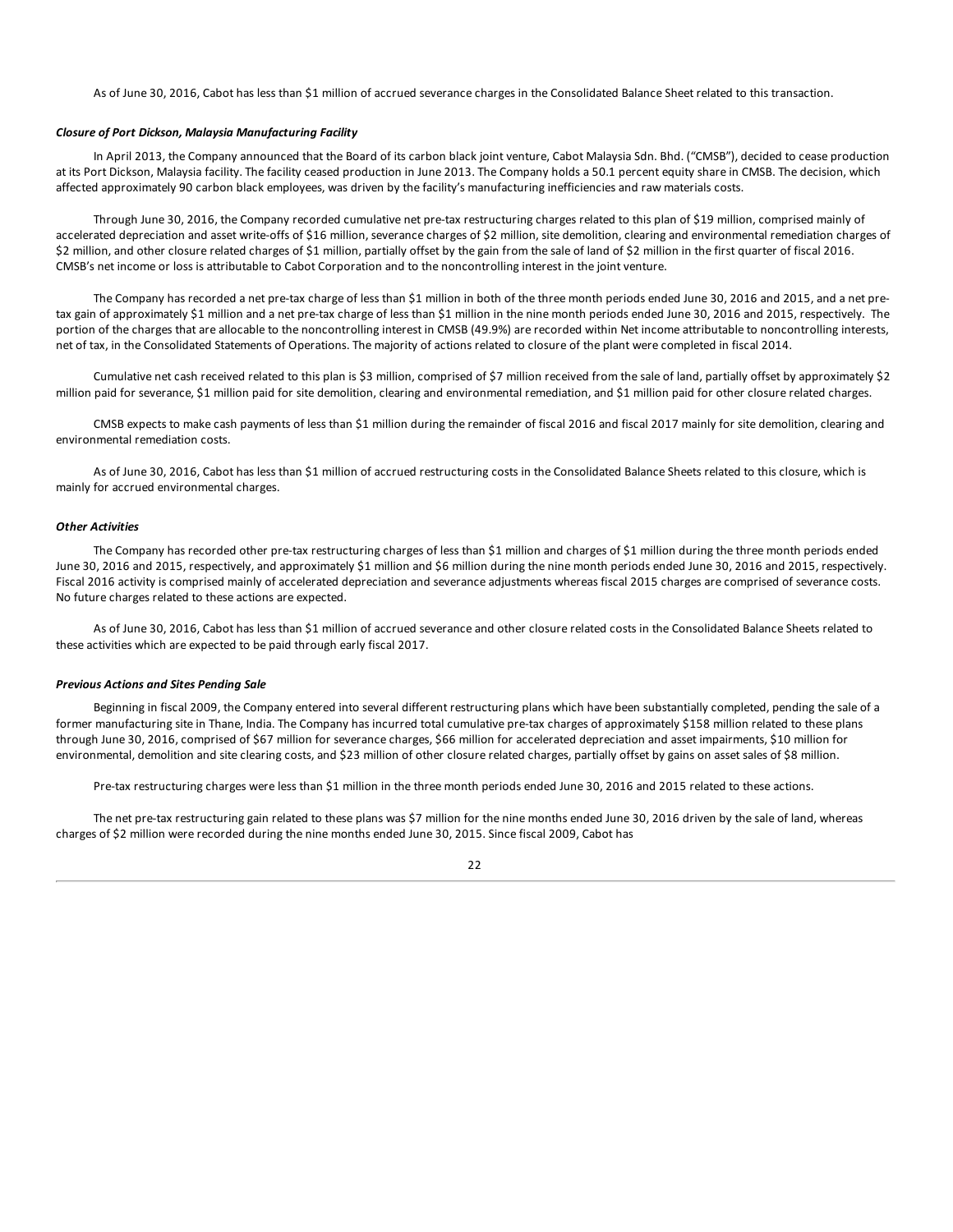made net cash payments of \$79 million related to these plans comprised of \$63 million for severance payments, \$10 million for environmental, demolition and site clearing costs, and \$25 million for other closure related charges, partially offset by cash proceeds from asset sales of \$19 million. The Company expects to pay approximately \$2 million for environmental and other closure related costs in the remainder of fiscal 2016 and thereafter.

As of June 30, 2016, Cabot has approximately \$2 million of accrued environmental and other closure related costs in the Consolidated Balance Sheets related to these activities.

#### **K. Financial Instruments and Fair Value Measurements**

The FASB authoritative guidance on fair value measurements defines fair value, provides a framework for measuring fair value in generally accepted accounting principles, and requires certain disclosures about fair value measurements. The disclosures focus on the inputs used to measure fair value. The guidance establishes the following hierarchy for categorizing these inputs:

- Level  $1 -$  Quoted market prices in active markets for identical assets or liabilities
- Level 2 Significant other observable inputs (e.g., quoted prices for similar items in active markets, quoted prices for identical or similar items in markets that are not active, inputs other than quoted prices that are observable such as interest rate and yield curves, and market-corroborated inputs)
- Level  $3 -$  Significant unobservable inputs

There were no transfers of financial assets or liabilities measured at fair value between Level 1 and Level 2 and there were no Level 3 investments during the first nine months of either fiscal 2016 or 2015.

At both June 30, 2016 and September 30, 2015, the fair value of Guaranteed investment contracts, included in Other assets on the Consolidated Balance Sheets, was \$12 million. Guaranteed investment contracts were classified as Level 2 instruments within the fair value hierarchy as the fair value determination was based on other observable inputs.

At June 30, 2016 and September 30, 2015, the fair values of cash and cash equivalents, accounts and notes receivable, accounts payable and accrued liabilities, and notes payable and variable rate debt approximated their carrying values due to the short-term nature of these instruments. The carrying value and fair value of the long-term fixed rate debt were \$0.96 billion and \$1.02 billion, respectively, as of both June 30, 2016 and September 30, 2015. The fair values of Cabot's fixed rate long-term debt and capital lease obligations are estimated based on comparable quoted market prices at the respective period ends. The carrying amounts of Cabot's floating rate long-term debt and capital lease obligations approximate their fair values. All such measurements are based on observable inputs and are classified as Level 2 within the fair value hierarchy. The valuation technique used is the discounted cash flow model.

#### **L. Derivatives**

#### *Foreign Currency Risk Management*

Cabot's international operations are subject to certain risks, including currency exchange rate fluctuations and government actions. Cabot endeavors to match the currency in which its debt is issued to the currency of the Company's major, stable cash receipts. In some situations Cabot has issued debt denominated in U.S. dollars and then entered into cross currency swaps that exchange the dollar principal and interest payments into a currency where the Company expects long-term, stable cash receipts.

Additionally, the Company has foreign currency exposure arising from its net investments in foreign operations. Cabot, from time to time, enters into cross-currency swaps to mitigate the impact of currency rate changes on the Company's net investments.

The Company also has foreign currency exposure arising from the denomination of monetary assets and liabilities in foreign currencies other than the functional currency of a given subsidiary as well as the risk that currency fluctuations could affect the dollar value of future cash flows generated in foreign currencies. Accordingly, Cabot uses short-term forward contracts to minimize the exposure to foreign currency risk. In certain situations where the Company has forecasted purchases under a long-term commitment or forecasted sales denominated in a foreign currency, Cabot may enter into appropriate financial instruments in accordance with the Company's risk management policy to hedge future cash flow exposures.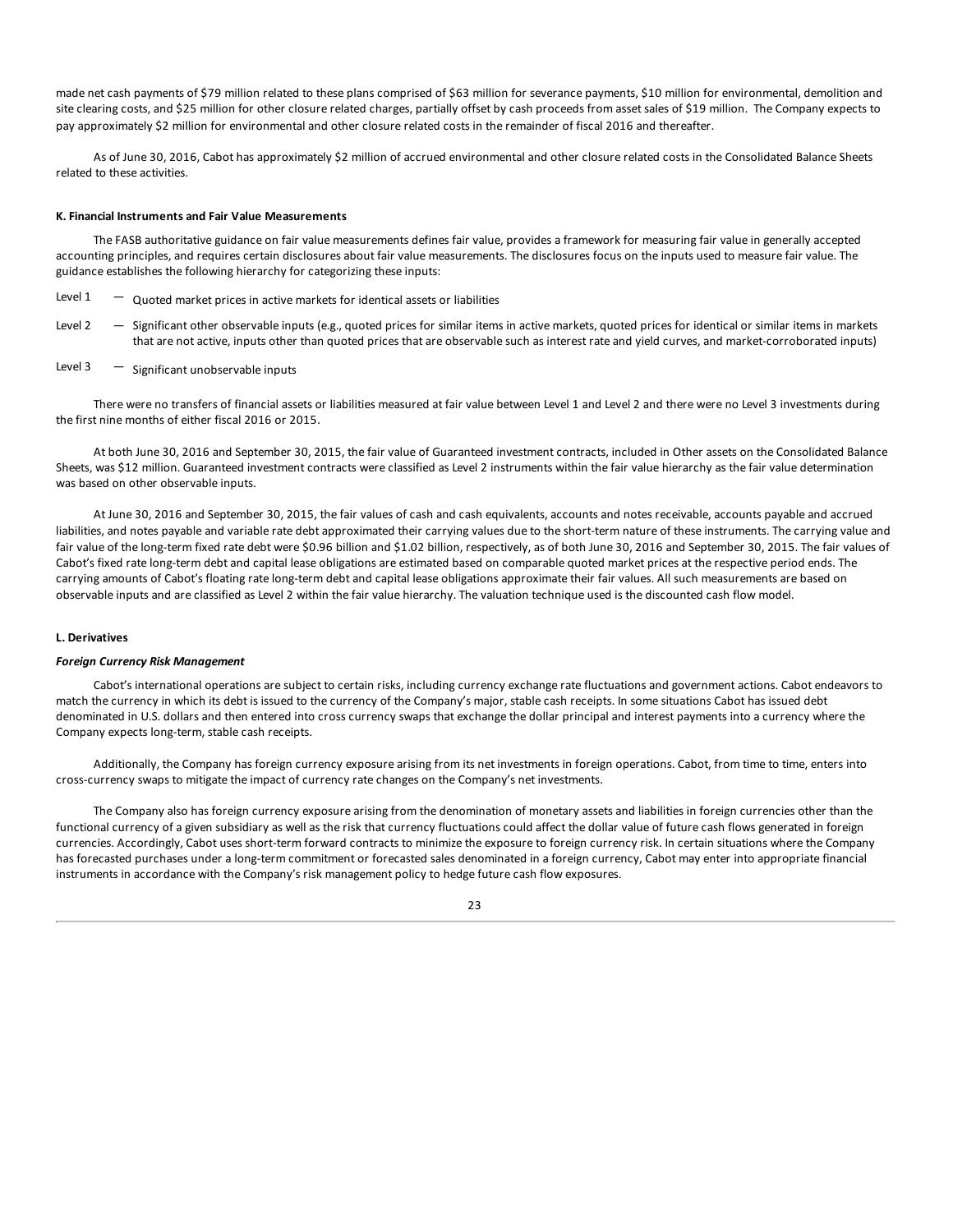The following table provides details of the derivatives held as of June 30, 2016 and September 30, 2015 to manage foreign currency risk.

|                                        |                  |               | <b>Notional Amount, net</b> |                          |
|----------------------------------------|------------------|---------------|-----------------------------|--------------------------|
| <b>Description</b>                     | <b>Borrowing</b> | June 30, 2016 | September 30, 2015          | <b>Hedge Designation</b> |
| Forward Foreign Currency Contracts (1) | N/A              | USD 4 million | USD 2 million               | No designation           |

(1) Cabot's forward foreign exchange contracts are denominated primarily in the British pound sterling, Czech koruna, and Indonesian rupiah.

#### *Accounting for Derivative Instruments and Hedging Activities*

The Company determines the fair value of financial instruments using quoted market prices whenever available. When quoted market prices are not available for various types of financial instruments (such as forwards, options and swaps), the Company uses standard models with market-based inputs, which take into account the present value of estimated future cash flows and the ability of the financial counterparty to perform. For interest rate and cross-currency swaps, the significant inputs to these models are interest rate curves for discounting future cash flows. For forward foreign currency contracts, the significant inputs are interest rate curves for discounting future cash flows, and exchange rate curves of the foreign currency for translating future cash flows.

#### *Cash Flow Hedge*

For derivative instruments that are designated and qualify as cash flow hedges, the effective portion of the gain or loss on the derivative is recorded in Accumulated other comprehensive (loss) income and reclassified to earnings in the same period or periods during which the hedged transaction affects earnings. Gains and losses on the derivative representing either hedge ineffectiveness or hedge components excluded from the assessment of effectiveness are recognized in current period earnings.

#### *Derivative Instruments*

From time to time, the Company may enter into certain derivative instruments that may not be designated as hedges for accounting purposes, which include cross currency swaps, foreign currency forward contracts and commodity derivatives. For cross currency swaps and foreign currency forward contracts not designated as hedges, the Company uses standard models with market-based inputs. The significant inputs to these models are interest rate curves for discounting future cash flows, and exchange rate curves of the foreign currency for translating future cash flows. In determining the fair value of the commodity derivatives, the significant inputs to valuation models are quoted market prices of similar instruments in active markets. Although these derivatives do not qualify for hedge accounting, Cabot believes that such instruments are closely correlated with the underlying exposure, thus managing the associated risk. The gains or losses from changes in the fair value of derivative instruments that are not accounted for as hedges are recognized in current period earnings.

As of both June 30, 2016 and September 30, 2015, the fair value of derivative instruments were immaterial and were presented in Prepaid expenses and other current assets and Accounts payable and accrued liabilities on the Consolidated Balance Sheets.

#### **M. Venezuela**

Cabot owns 49% of an operating carbon black affiliate in Venezuela, which is accounted for as an equity affiliate, through wholly-owned subsidiaries that carry the investment and receive its dividends. As of June 30, 2016, these subsidiaries carried the operating affiliate investment of \$13 million and held 15 million bolivars (less than \$1 million) in cash.

During the nine month periods ended June 30, 2016 and 2015, the Company received dividends in the amounts of \$2 million and \$5 million, respectively, which were paid in U.S. dollars.

A significant portion of the Company's operating affiliate's sales are exports denominated in U.S. dollars. The Venezuelan government mandates that a certain percentage of the dollars collected from these sales be converted into bolivars. As of June 30, 2016, the exchange rate that was made available to the Company when converting these dollars to bolivars was 626 bolivars to the U.S. dollar as compared to 270 bolivars to the U.S. dollar as of March 31, 2016. The operating affiliate and the Company's wholly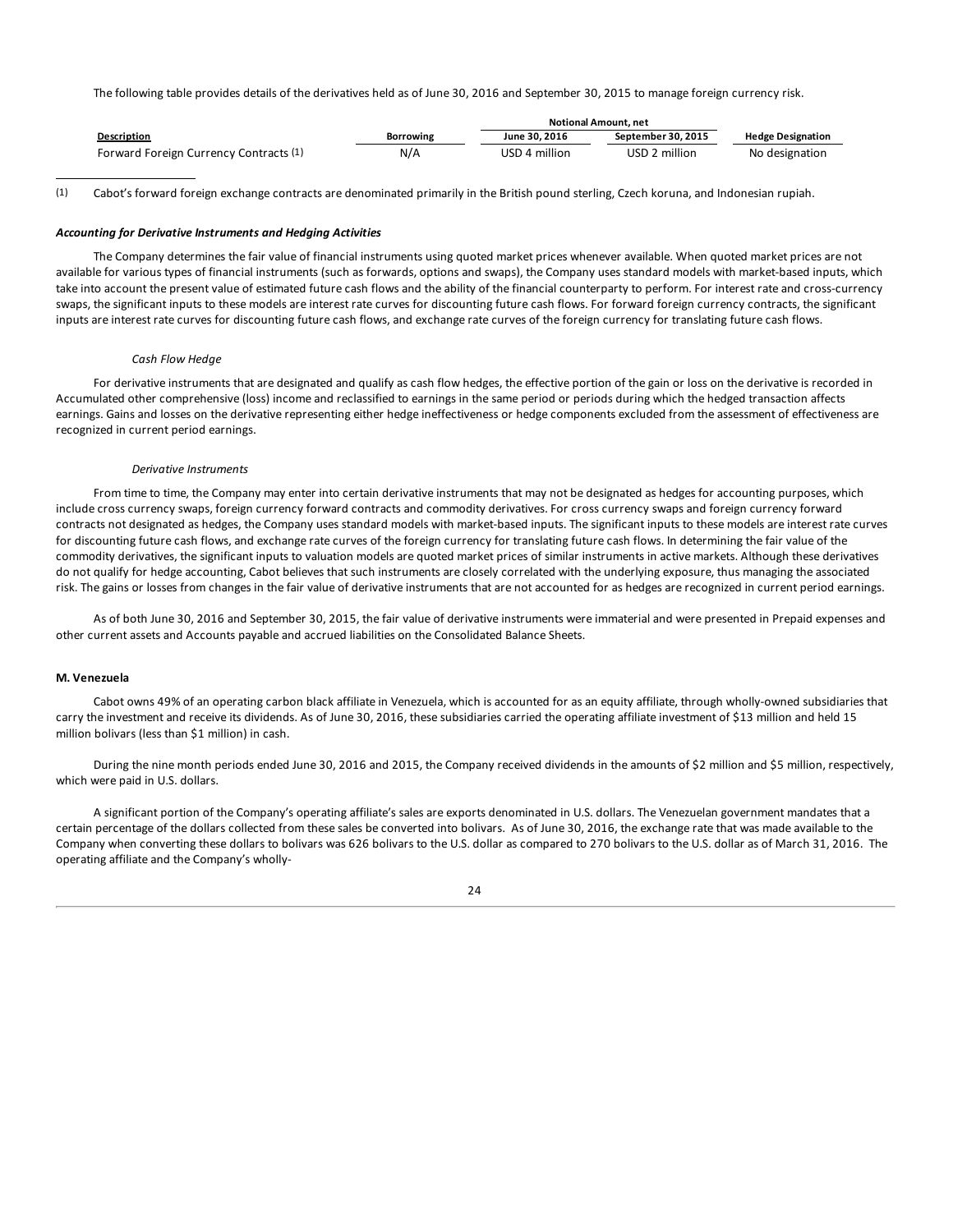owned subsidiaries remeasured their bolivar denominated monetary accounts to reflect the current rate. The impact of the exchange rate devaluation on the operating affiliate and the Company's wholly-owned subsidiaries' results was a net gain of less than \$1 million during both the three months ended and the nine months ended June 30, 2016.

The operating entity has generally been profitable. The Company continues to closely monitor developments in Venezuela and their potential impact on the recoverability of its equity affiliate investment. Any future change in the exchange rate made available to the Company or opening of additional parallel markets could cause the Company to change the exchange rate it uses and result in gains or losses on the bolivar denominated assets held by its operating affiliate and wholly-owned subsidiaries.

#### **N. Financial Information by Segment**

The Company identifies a business as an operating segment if: i) it engages in business activities from which it may earn revenues and incur expenses; ii) its operating results are regularly reviewed by the Chief Operating Decision Maker ("CODM") to make decisions about resources to be allocated to the segment and assess its performance; and iii) it has available discrete financial information. The Company has determined that all of its businesses are operating segments. The CODM reviews financial information at the operating segment level to allocate resources and to assess the operating results and financial performance for each operating segment. Operating segments are aggregated into a reportable segment if the operating segments are determined to have similar economic characteristics and if the operating segments are similar in the following areas: i) nature of products and services; ii) nature of production processes; iii) type or class of customer for their products and services; iv) methods used to distribute the products or provide services; and v) if applicable, the nature of the regulatory environment.

The Company has four reportable segments: Reinforcement Materials, Performance Chemicals, Purification Solutions and Specialty Fluids.

The Reinforcement Materials segment represents the rubber blacks and elastomer composites product lines.

Performance Chemicals is comprised of two businesses: (i) our Specialty Carbons and Formulations business, which manufactures and sells specialty grades of carbon black, specialty compounds and inkjet colorants, and (ii) our Metal Oxides business, which manufactures and sells fumed silica, fumed alumina and dispersions thereof and aerogel. The net sales from each of these businesses for the three and nine months ended June 30, 2016 and 2015 are as follows:

|                                    | <b>Three Months Ended</b> | <b>June 30.</b> |                       | <b>Nine Months Ended</b> | <b>June 30.</b> |      |
|------------------------------------|---------------------------|-----------------|-----------------------|--------------------------|-----------------|------|
|                                    | 2016                      |                 | 2015                  | 2016                     |                 | 2015 |
|                                    |                           |                 | (Dollars in millions) |                          |                 |      |
| Specialty Carbons and Formulations | 152                       |                 | 159                   | 437                      |                 | 478  |
| <b>Metal Oxides</b>                | 76                        |                 | 75                    | 214                      |                 | 222  |
| <b>Total Performance Chemicals</b> | 228                       |                 | 234                   | 651                      |                 | 700  |

The Purification Solutions segment represents the Company's activated carbon business and the Specialty Fluids segment includes cesium formate oil and gas drilling fluids and high-purity fine cesium chemicals product lines.

Reportable segment income (loss) before interest and taxes ("Segment EBIT") is presented for each reportable segment in the financial information by reportable segment table below on the line entitled Income (loss) from continuing operations before taxes. Certain items are items that management does not consider to be representative of ongoing operating segment results and they are, therefore, excluded from Segment EBIT. In addition, Segment EBIT includes Equity in earnings of affiliated companies, net of tax, the full operating results of a contractual joint venture in Purification Solutions, royalties, Net income attributable to noncontrolling interests, net of tax, and discounting charges for certain notes receivable, but excludes Interest expense, foreign currency transaction gains and losses, interest income, dividend income, unearned revenue, the effects of LIFO accounting for inventory, general unallocated expense and unallocated corporate costs.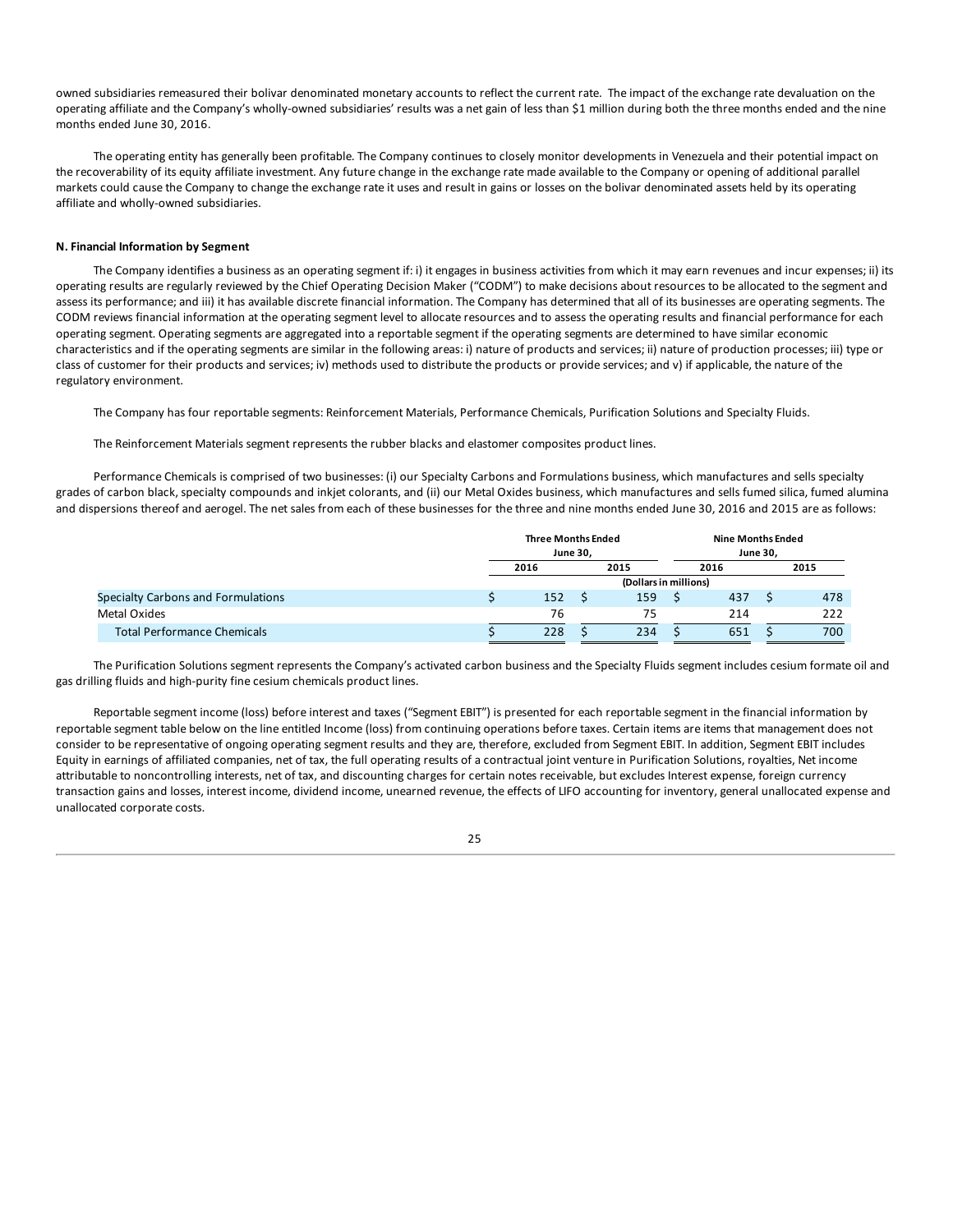Financial information by reportable segment is as follows:

|                                                                | Reinforcement<br><b>Materials</b> |     | Performance<br><b>Chemicals</b> |    | Purification<br><b>Solutions</b> |      | <b>Specialty</b><br><b>Fluids</b> |    | Segment<br>Total |      | <b>Unallocated</b><br>and Other(1) |    | Consolidated<br><b>Total</b> |
|----------------------------------------------------------------|-----------------------------------|-----|---------------------------------|----|----------------------------------|------|-----------------------------------|----|------------------|------|------------------------------------|----|------------------------------|
|                                                                |                                   |     |                                 |    |                                  |      | (Dollars in millions)             |    |                  |      |                                    |    |                              |
| Three Months Ended June 30, 2016                               |                                   |     |                                 |    |                                  |      |                                   |    |                  |      |                                    |    |                              |
| Revenues from external customers(2)                            | \$<br>270                         | Ŝ.  | 228                             | Ś. | 77                               | \$   | 19                                | \$ | 594              | Ŝ.   | 27                                 | \$ | 621                          |
| Income (loss) from continuing operations                       |                                   |     |                                 |    |                                  |      |                                   |    |                  |      |                                    |    |                              |
| before taxes(3)                                                | \$<br>35                          | Ŝ.  | 59                              | \$ |                                  | \$   | 10                                | Ŝ. | 104              | -S   | $(30)$ \$                          |    | 74                           |
| Three Months Ended June 30, 2015                               |                                   |     |                                 |    |                                  |      |                                   |    |                  |      |                                    |    |                              |
| Revenues from external customers(2)                            | \$<br>351                         | Ŝ.  | 234                             | Ŝ. | 72                               | - \$ | 12                                | Ŝ. | 669              | Ŝ.   | 25                                 | Ŝ. | 694                          |
| Income (loss) from continuing operations<br>before taxes $(3)$ | \$<br>32                          | -\$ | 48                              | \$ | 3                                | -\$  | 3                                 | \$ | 86               | -\$  | $(595)$ \$                         |    | (509)                        |
| Nine Months Ended June 30, 2016                                |                                   |     |                                 |    |                                  |      |                                   |    |                  |      |                                    |    |                              |
| Revenues from external customers(2)                            | \$<br>819                         | Ŝ.  | 651                             | Ś. | 210                              | Ŝ.   | 32                                | Ś. | 1,712            | Ŝ.   | 80                                 | Ŝ. | 1,792                        |
| Income (loss) from continuing operations<br>before taxes $(3)$ | \$<br>95                          | -\$ | 167                             | Ś. | $(7)$ \$                         |      | 8                                 | \$ | 263              | - \$ | $(135)$ \$                         |    | 128                          |
| Nine Months Ended June 30, 2015                                |                                   |     |                                 |    |                                  |      |                                   |    |                  |      |                                    |    |                              |
| Revenues from external customers <sup>(2)</sup>                | \$<br>1,169                       | - Ś | 700                             | Ŝ. | 219                              | Ŝ.   | 36                                | Ś. | 2,124            | - Ś  | 76                                 | Ŝ. | 2,200                        |
| Income (loss) from continuing operations<br>before taxes $(3)$ | \$<br>112                         | Ŝ.  | 129                             | \$ | 3                                | \$   | 8                                 | \$ | 252              | S    | $(671)$ \$                         |    | (419)                        |

(1) Unallocated and Other includes certain items and eliminations necessary to reflect management's reporting of operating segment results. These items are reflective of the segment reporting presented to the Chief Operating Decision Maker.

<sup>(2)</sup> "Unallocated and Other revenues from external customers" reflects royalties, other operating revenues, external shipping and handling costs, the impact of unearned revenue, the removal of 100% of the sales of an equity method affiliate and discounting charges for certain Notes receivable. Details are provided in the table below:

|                                                          |      | <b>Three Months Ended</b> | <b>June 30.</b> |                       |      | <b>Nine Months Ended</b><br><b>June 30.</b><br>2015<br>—<br>80 |     |
|----------------------------------------------------------|------|---------------------------|-----------------|-----------------------|------|----------------------------------------------------------------|-----|
|                                                          | 2016 |                           |                 | 2015                  | 2016 |                                                                |     |
|                                                          |      |                           |                 | (Dollars in millions) |      |                                                                |     |
| Royalties, other operating revenues, the impact of       |      |                           |                 |                       |      |                                                                |     |
| unearned revenue, the removal of 100% of the sales of an |      |                           |                 |                       |      |                                                                |     |
| equity method affiliate and discounting charges for      |      |                           |                 |                       |      |                                                                |     |
| certain notes receivable                                 |      | ਢ                         |                 | $(5)$ \$              |      |                                                                | (9) |
| Shipping and handling fees                               |      | 27                        |                 | 30                    |      |                                                                | 85  |
| Total                                                    |      | 27                        |                 | 25                    | 80   |                                                                | 76  |

(3) Income (loss) from continuing operations before taxes that are categorized as Unallocated and Other includes:

|                                                           |  | <b>Three Months Ended</b><br><b>June 30,</b> |       | <b>Nine Months Ended</b><br><b>June 30,</b> |       |
|-----------------------------------------------------------|--|----------------------------------------------|-------|---------------------------------------------|-------|
|                                                           |  | 2016                                         | 2015  | 2016                                        | 2015  |
|                                                           |  |                                              |       |                                             |       |
| Interest expense                                          |  | $(13)$ \$                                    | (13)  | $(40)$ \$                                   | (40)  |
| Total certain items, pre-tax(a)                           |  | (6)                                          | (567) | (63)                                        | (599) |
| Equity in earnings of affiliated companies, net of tax(b) |  | (1)                                          | (1)   | (2)                                         | (4)   |
| Unallocated corporate costs(c)                            |  | (11)                                         | (12)  | (36)                                        | (35)  |
| General unallocated income (expense)(d)                   |  |                                              | (2)   | 6                                           |       |
| Total                                                     |  | (30)                                         | (595) | (135)                                       | (671) |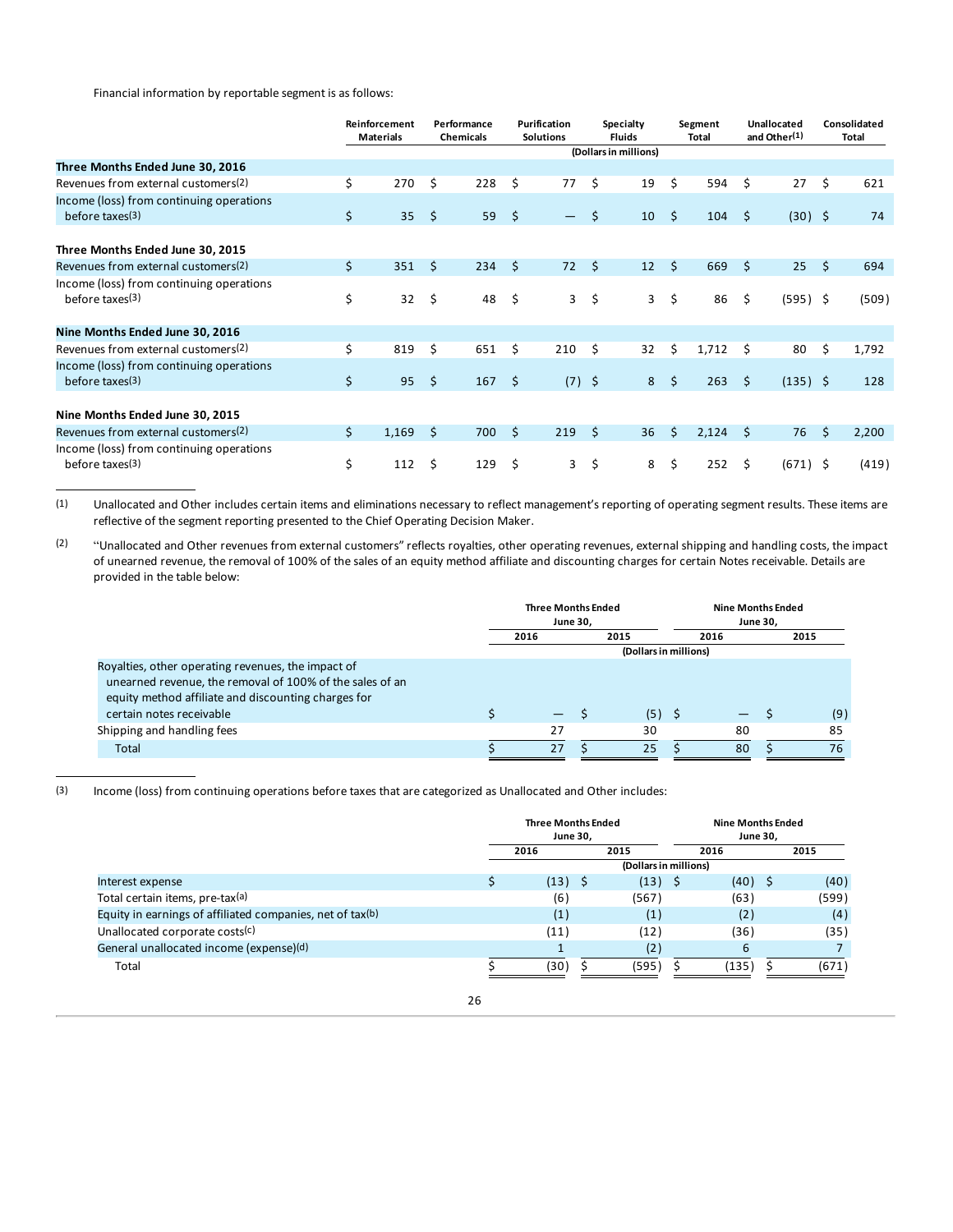- (a) Certain items are items of expense and income that management does not consider representative of the Company's fundamental on-going segment results and they are, therefore, excluded from Segment EBIT. Certain items, pre-tax, for the three months ended June 30, 2016 include charges of \$2 million related to global restructuring activities, \$1 million related to legal and environmental matters and reserves, and \$3 million related to executive transition costs. Certain items, pre-tax, for the nine months ended June 30, 2016 include charges of \$45 million related to global restructuring activities, \$11 million related to net foreign currency impacts related to a loss on the devaluation of the Argentine peso, which was partially offset by a gain on the devaluation of the Venezuelan bolivar, \$4 million related to legal and environmental matters and reserves, and \$3 million related to executive transition costs. Certain items, pre-tax, for the three months ended June 30, 2015 include charges of \$563 million related to goodwill and long-lived asset impairment charges for the Purification Solutions business, \$2 million related to global restructuring activities, and \$2 million related to foreign currency loss on revaluations. Certain items, pre-tax, for the nine months ended June 30, 2015 include charges of \$563 million related to goodwill and long-lived asset impairment charges for the Purification Solutions business, \$14 million related to global restructuring activities, \$2 million for acquisition and integration-related charges, \$18 million related to an employee benefit plan settlement charge, and \$2 million related to foreign currency loss on revaluations.
- (b) Equity in earnings of affiliated companies, net of tax, is included in Segment EBIT and is removed from Unallocated and other to reconcile to income (loss) from operations before taxes.
- (c) Unallocated corporate costs are not controlled by the segments and primarily benefit corporate interests.
- (d) General unallocated income (expense) consists of gains (losses) arising from foreign currency transactions, net of other foreign currency risk management activities, the impact of accounting for certain inventory on a LIFO basis, the profit or loss related to the corporate adjustment for unearned revenue, and the impact of including the full operating results of an equity affiliate in Purification Solutions Segment EBIT.

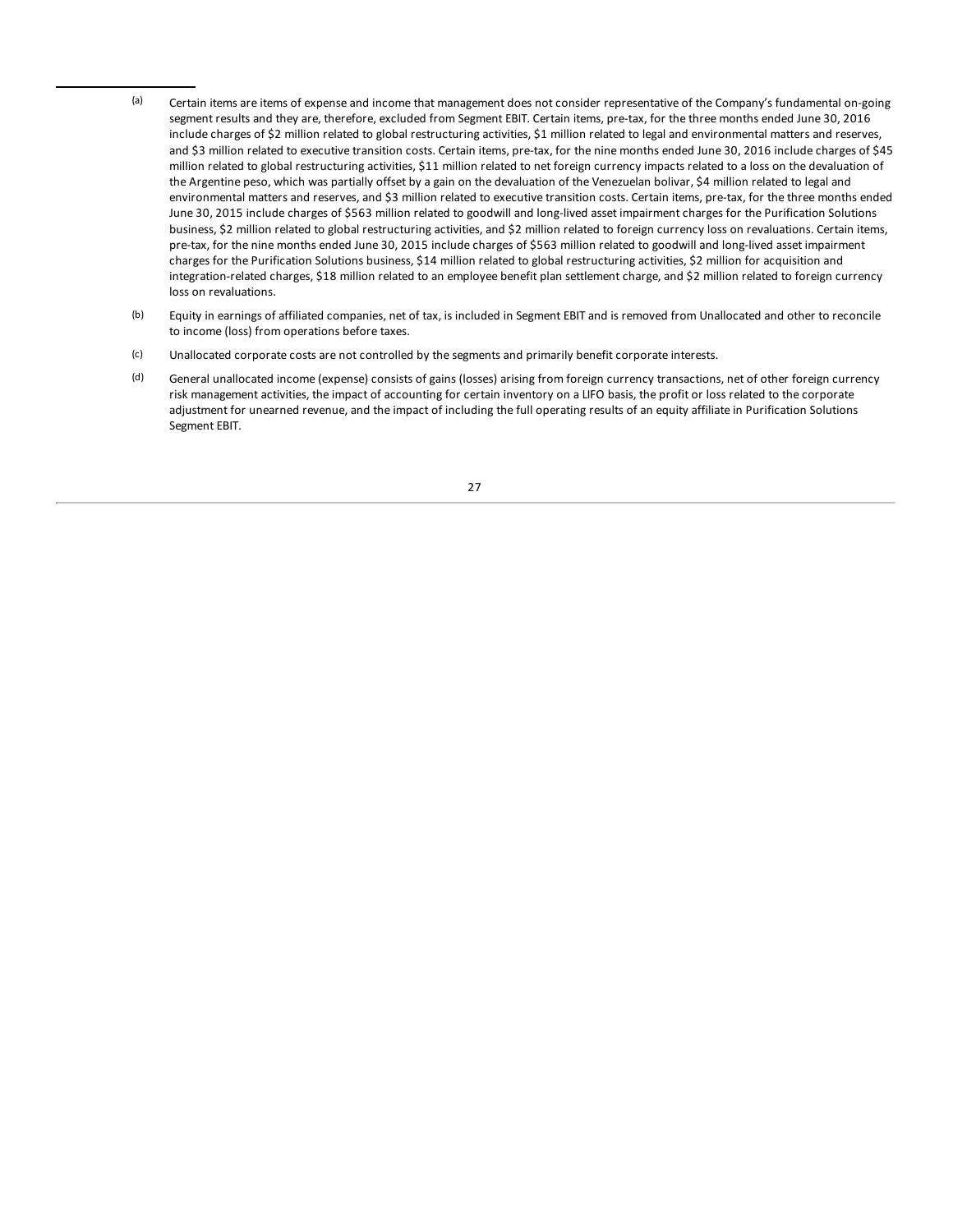### <span id="page-27-0"></span>*Item 2. Management's Discussion and Analysis of Financial Condition and Results of Operations*

#### **Critical Accounting Policies**

The preparation of our financial statements requires management to make estimates and judgments that affect the reported amounts of assets, liabilities, revenues, and expenses and related disclosure of contingent assets and liabilities. We consider an accounting estimate to be critical to the financial statements if (i) the estimate is complex in nature or requires a high degree of judgment and (ii) different estimates and assumptions were used, the results could have a material impact on the consolidated financial statements. On an ongoing basis, we evaluate our estimates and the application of our policies. We base our estimates on historical experience, current conditions and on various other assumptions that we believe are reasonable under the circumstances, the results of which form the basis for making judgments about the carrying values of assets and liabilities that are not readily apparent from other sources. Actual results may differ from these estimates under different assumptions or conditions. Our critical accounting policies have not substantially changed from those described in the 2015 Form 10-K. We have updated the description of the policies included below to reflect recent events.

#### *Intangible Assets and Goodwill Impairment*

We record tangible and intangible assets acquired and liabilities assumed in business combinations under the acquisition method of accounting. Amounts paid for an acquisition are allocated to the assets acquired and liabilities assumed based on their fair values at the date of acquisition. Goodwill is comprised of the purchase price of business acquisitions in excess of the fair value assigned to the net tangible and identifiable intangible assets acquired. Goodwill is not amortized, but is reviewed for impairment annually as of May 31, or when events or changes in the business environment indicate that the carrying value of the reporting unit may exceed its fair value. A reporting unit, for the purpose of the impairment test, is at or below the operating segment level, and constitutes a business for which discrete financial information is available and regularly reviewed by segment management. The separate businesses included within Performance Chemicals are considered separate reporting units. The goodwill balance relative to this segment is recorded in the Metal Oxides reporting unit.

For the purpose of the goodwill impairment test, we first assess qualitative factors to determine whether it is more likely than not that the fair value of a reporting unit is less than its carrying amount. If an initial qualitative assessment identifies that it is more likely than not that the carrying value of a reporting unit exceeds its estimated fair value, an additional quantitative evaluation is performed under the two-step impairment test. Alternatively, we may elect to proceed directly to the quantitative goodwill impairment test. If based on the quantitative evaluation the fair value of the reporting unit is less than its carrying amount, we perform an analysis of the fair value of all assets and liabilities of the reporting unit. If the implied fair value of the reporting unit's goodwill is determined to be less than its carrying amount, an impairment is recognized for the difference. The fair value of a reporting unit is based on discounted estimated future cash flows. The fair value is also benchmarked against a market approach using the guideline public companies method. The assumptions used to estimate fair value include management's best estimates of future growth rates, operating cash flows, capital expenditures and discount rates over an estimate of the remaining operating period at the reporting unit level. Should the fair value of any of our reporting units decline below its carrying amount because of reduced operating performance, market declines, changes in the discount rate, or other conditions, charges for impairment may be necessary.

When we performed our annual goodwill impairment test in the third quarter of fiscal 2015, the fair value of the Purification Solutions reporting unit was less than its carrying amount and we recorded impairment charges as a result. A discussion of this assessment and the charges recorded is included under "Purification Solutions Goodwill and Long-Lived Assets Impairment Charges".

Based on our most recent annual goodwill impairment test performed as of May 31, 2016, the fair values of the Reinforcement Materials and Fumed Metal Oxides reporting units were substantially in excess of their carrying values. The fair value of the Purification Solutions reporting unit exceeded its carrying amount by 9%. The future growth of the Purification Solutions reporting unit is dependent on achieving the expected volumes and margins, which are generally driven by the macroeconomic environment, environmental regulations, and global and regional competition, and are highly impacted by the activated carbon based mercury removal business. The expected demand for mercury removal products significantly depends upon: (1) the volume of activated carbon used in coal-fired energy units for the removal of pollutants and the utilization of these units for electricity generation and (2) other factors, such as environmental laws and regulations, particularly those that require U.S. based coal-fired electric utilities to reduce the quantity of air pollutants they release, including mercury, to comply with the Mercury and Air Toxics Standards ("MATS") issued by the U.S. Environmental Protection Agency ("EPA") continuing to be in effect and enforced.

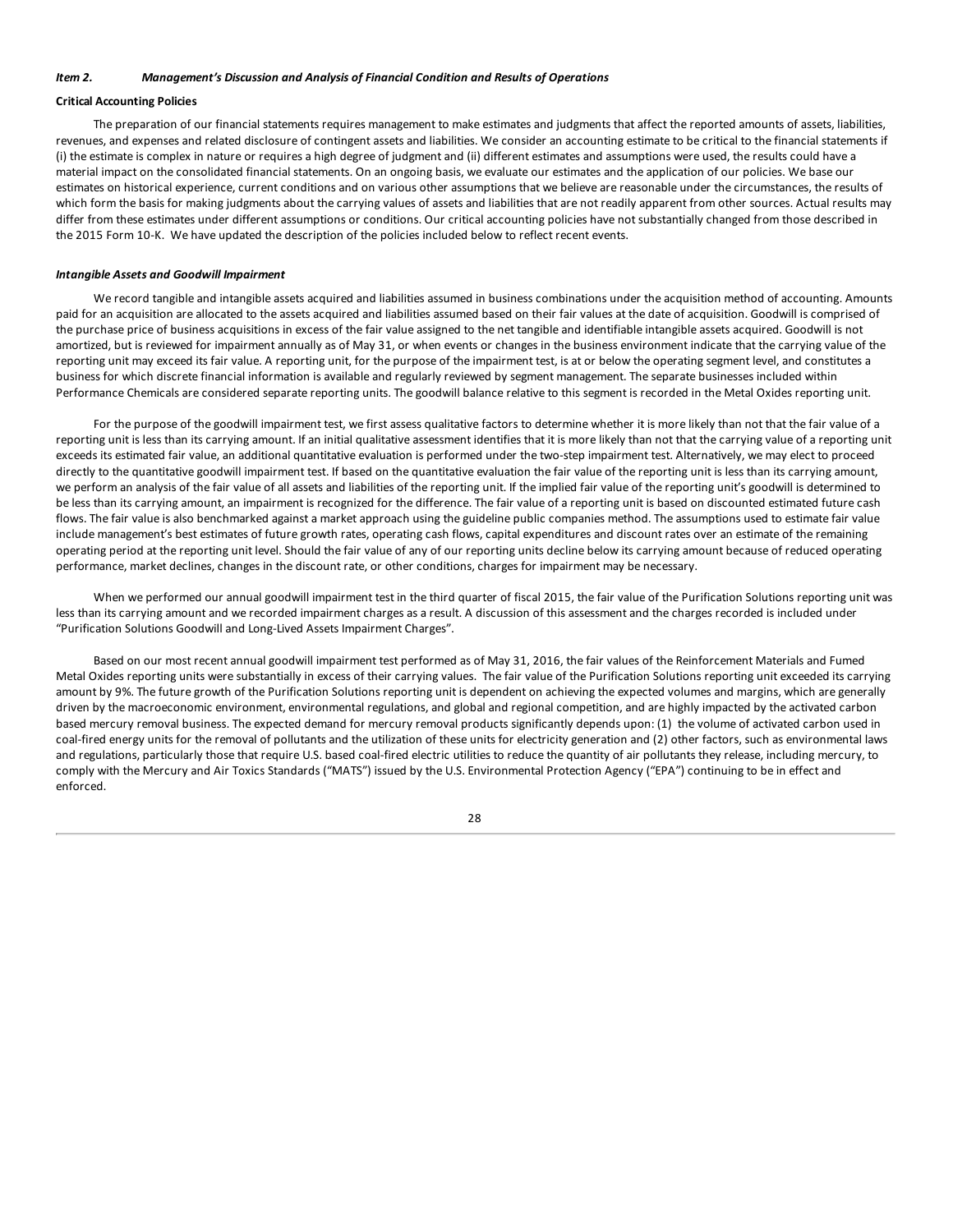We use assumptions and estimates in determining the fair value of assets acquired and liabilities assumed in a business combination. The determination of the fair value of intangible assets requires the use of significant judgment with regard to assumptions used in the valuation model. We estimate the fair value of identifiable acquisition-related intangible assets principally based on projections of cash flows that will arise from these assets. The projected cash flows are discounted to determine the fair value of the assets at the dates of acquisition.

Definite-lived intangible assets, which are comprised of trademarks, customer relationships and developed technologies, are amortized over their estimated useful lives and are reviewed for impairment when indication of potential impairment exists, such as a significant reduction in cash flows associated with the assets. We recognized an impairment on intangible assets associated with the Purification Solutions business in the third fiscal quarter of 2015 and no events have been subsequently identified that would require an additional impairment evaluation.

#### *Long-lived Assets Impairment*

Our long-lived assets primarily include property, plant and equipment, intangible assets, long-term investments and assets held for rent. The carrying values of long-lived assets are reviewed for impairment whenever events or changes in business circumstances indicate that the carrying amount of an asset may not be recoverable.

To test for impairment of assets we generally use a probability-weighted estimate of the future undiscounted net cash flows of the assets over their remaining lives to determine if the value of the asset is recoverable. Long-lived assets are grouped with other assets and liabilities at the lowest level for which independent identifiable cash flows are determinable.

An asset impairment is recognized when the carrying value of the asset is not recoverable based on the analysis described above, in which case the asset is written down to its fair value. If the asset does not have a readily determinable market value, a discounted cash flow model may be used to determine the fair value of the asset. In circumstances when an asset does not have separate identifiable cash flows, an impairment charge is recorded when we no longer intend to use the asset.

#### *Purification Solutions Goodwill and Long-Lived Assets Impairment Charges*

During the third quarter of fiscal 2015 and as a result of the impairment tests performed on goodwill and long-lived assets of the Purification Solutions reporting unit, we recorded impairment charges and an associated tax benefit in the Consolidated Statements of Operations as follows:

|                                      | June 30, 2015<br>(Dollars in millions) |
|--------------------------------------|----------------------------------------|
| Goodwill impairment charge           | 353                                    |
| Long-lived assets impairment charge  | 209                                    |
| Provision (benefit) for income taxes | (80)                                   |
| Impairment charges, after tax        | 482                                    |

In determining the fair value of the Purification Solutions reporting unit, we used an income approach (a discounted cash flow analysis) which incorporated significant estimates and assumptions related to future periods, including the timing of MATS implementation and its legal enforcement, the anticipated size of the mercury removal industry, and growth rates and pricing assumptions of activated carbon, among others. In addition, an estimate of the reporting unit's weighted average cost of capital ("WACC") was used to discount future estimated cash flows to their present value. The WACC was based upon externally available data considering market participants' cost of equity and debt, optimal capital structure and risk factors specific to the Purification Solutions reporting unit. Based on these estimates and as part of step one of the annual impairment test, we determined that the estimated fair value of the Purification Solutions reporting unit was lower than the reporting unit's carrying value. As such, the reporting unit failed step one of the goodwill impairment test. We then proceeded to step two.

Step two of the goodwill impairment test requires us to perform a theoretical purchase price allocation for the reporting unit to determine the implied fair value of goodwill and to compare the implied fair value of goodwill to the recorded amount of goodwill. The estimate of fair value is complex and requires significant judgment. Accounting guidance provides that we should recognize an estimated impairment charge to the extent that it determines that it is probable that an impairment loss has occurred and such impairment can be reasonably estimated. Based on our best estimate as of June 30, 2015, we recorded a pre-tax goodwill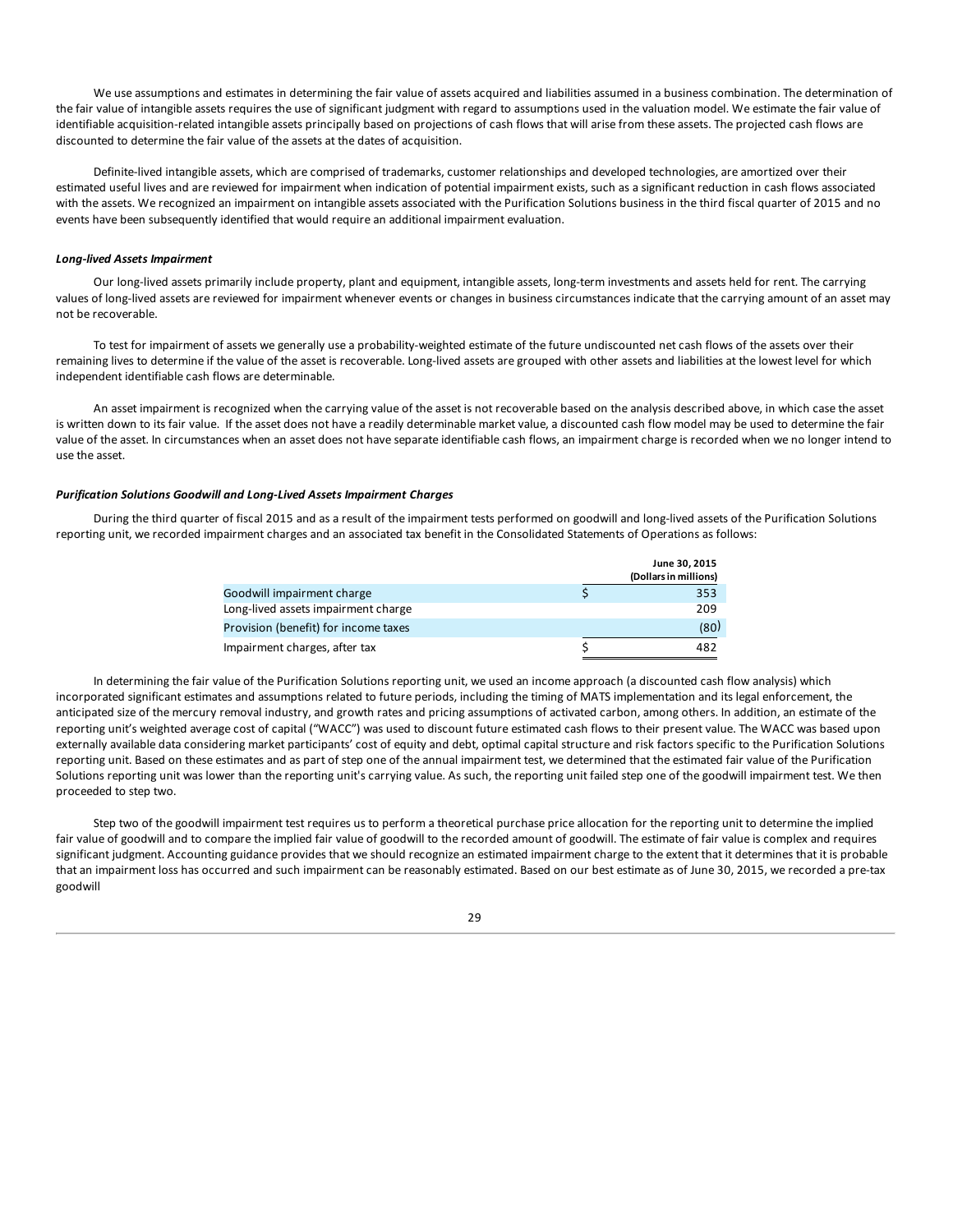impairment charge of \$353 million. We completed the step two analysis in the fourth quarter of fiscal 2015, which resulted in recording a credit of \$1 million to the pre-tax goodwill impairment charge.

Based on the same factors leading to the goodwill impairment, we also considered whether the reporting unit's carrying values of definite-lived intangible assets and property, plant and equipment may not be recoverable or whether the carrying value of certain indefinite-lived intangible assets were impaired. We used the income approach to determine the fair value of the indefinite-lived intangible assets, which are the trademarks of Purification Solutions, and determined that the fair value of these intangible assets was lower than their carrying value. As such, an impairment loss was recorded in the amount of \$39 million. Subsequent to this impairment analysis, we concluded that such assets no longer had an indefinite life and began amortizing these assets over their estimated useful life. We also performed an impairment analysis to assess if definite-lived intangible assets and property, plant and equipment were recoverable based on the estimated undiscounted cash flows of the reporting unit, and determined that these cash flows were not sufficient to recover the carrying value of the long-lived assets over their remaining useful lives. Accordingly, an impairment charge was recorded based on the lower of the carrying amount or fair value of the long-lived assets. We used the income approach to determine the fair value of the definite-lived intangible assets and a combination of the cost and market approaches to fair value our property, plant and equipment. We recorded impairment charges of \$119 million and \$51 million, to our definite-lived intangible assets and property, plant and equipment, respectively, in the quarter ended June 30, 2015.

In connection with the long-lived assets impairment charges, we recorded a deferred tax benefit of \$80 million to our income tax provision.

In the Consolidated Statements of Operations for the quarter ended June 30, 2015, the Purification Solutions long-lived assets and goodwill impairment charges were separately presented below the subtotal for income from operations. These charges should have been included in the subtotal for income from operations. We have corrected the presentation of these charges in the accompanying Consolidated Statements of Operations. These charges were correctly presented in the Consolidated Statements of Operations for the year ended September 30, 2015

#### *Property, Plant and Equipment*

Property, plant and equipment are recorded at cost. Depreciation of property, plant and equipment is calculated using the straight-line method over the estimated useful lives. The depreciable lives for buildings, machinery and equipment, and other fixed assets are twenty to twenty-five years, ten to twenty-five years, and three to twenty-five years, respectively. The cost and accumulated depreciation for property, plant and equipment sold, retired, or otherwise disposed of are removed from the Consolidated Balance Sheets and resulting gains or losses are included in earnings in the Consolidated Statements of Operations. Expenditures for repairs and maintenance are charged to expenses as incurred. Expenditures for major renewals and betterments, which significantly extend the useful lives of existing plant and equipment, are capitalized and depreciated.

#### *Income Taxes*

Our business operations are global in nature, and we are subject to taxes in numerous jurisdictions. Tax laws and tax rates vary substantially in these jurisdictions and are subject to change based on the political and economic climate in those countries. We file our tax returns in accordance with our interpretations of each jurisdiction's tax laws.

Significant judgment is required in determining our worldwide provision for income taxes and recording the related tax assets and liabilities. In the ordinary course of our business, there are operational decisions, transactions, facts and circumstances, and calculations which make the ultimate tax determination uncertain. Furthermore, our tax positions are periodically subject to challenge by taxing authorities throughout the world. We have recorded reserves for taxes and associated interest and penalties that may become payable in future years as a result of audits by tax authorities. Any significant impact as a result of changes in underlying facts, law, tax rates, tax audit, or review could lead to adjustments to our income tax expense, our effective tax rate, and/or our cash flow.

We record our tax provision or benefit on an interim basis using an estimated annual effective tax rate. This rate is applied to the current period ordinary income or loss to determine the income tax provision or benefit allocated to the interim period. Losses from jurisdictions for which no benefit can be recognized and the income tax effects of unusual or infrequent items are excluded from the estimated annual effective tax rate and are recognized in the impacted interim period. The estimated annual effective tax rate may be significantly impacted by nondeductible expenses and our projected earnings mix by tax jurisdiction. Adjustments to the estimated annual effective income tax rate are recognized in the period when such estimates are revised.

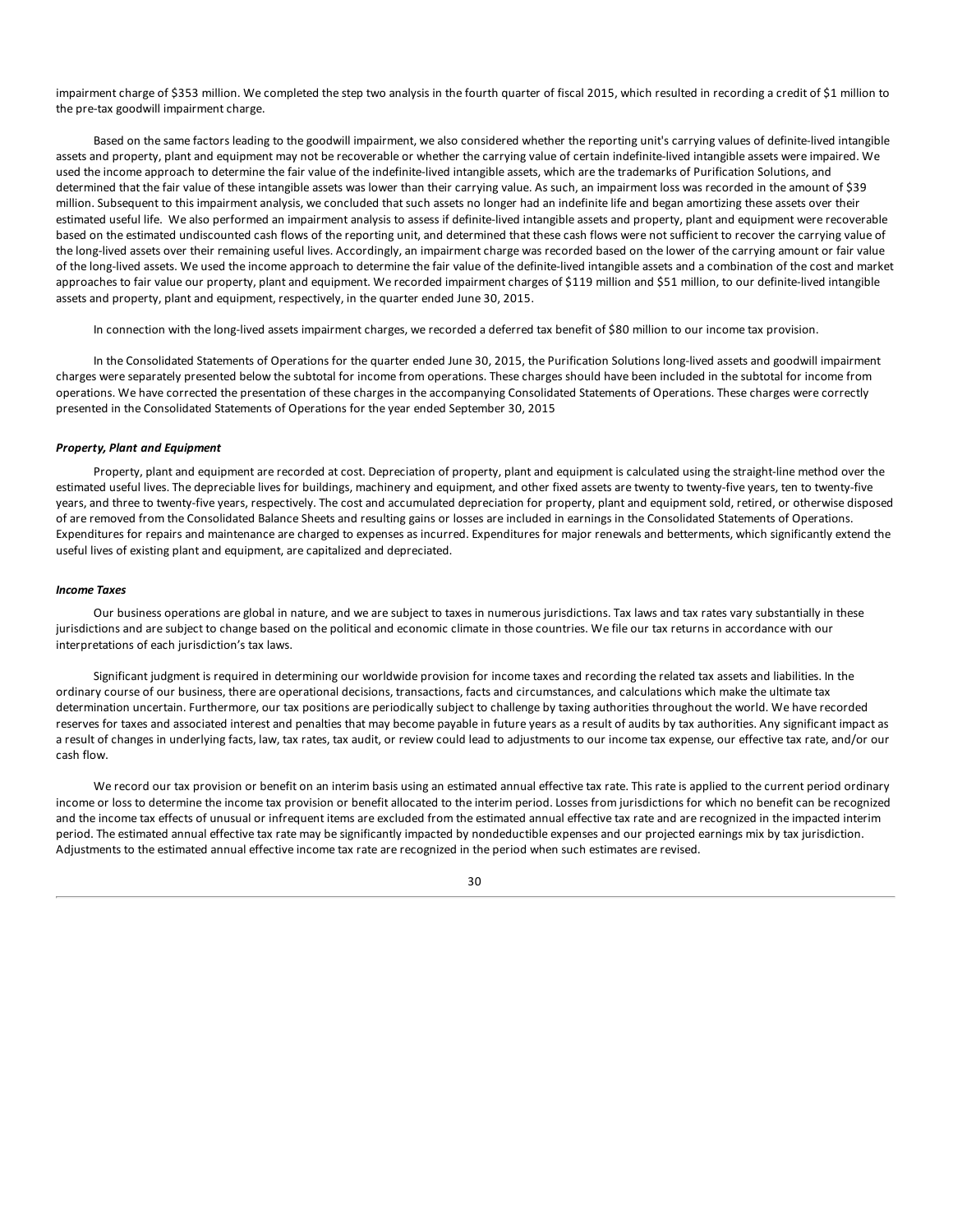We record benefits for uncertain tax positions based on an assessment of whether the position is more likely than not to be sustained by the taxing authorities. If this threshold is not met, no tax benefit of the uncertain tax position is recognized. If the threshold is met, the tax benefit that is recognized is the largest amount that is greater than 50% likely of being realized upon ultimate settlement. This analysis presumes the taxing authorities' full knowledge of the positions taken and all relevant facts, but does not consider the time value of money. We also accrue for interest and penalties on these uncertain tax positions and include such charges in the income tax provision in the Consolidated Statements of Operations.

Additionally, we have established valuation allowances against a variety of deferred tax assets, including net operating loss carry forwards, foreign tax credits, and other income tax credits. Valuation allowances take into consideration our ability to use these deferred tax assets and reduce the value of such items to the amount that is deemed more likely than not to be recoverable. Our ability to utilize these deferred tax assets is dependent on achieving our forecast of future taxable operating income over an extended period of time. We review our forecast in relation to actual results and expected trends on a quarterly basis. Failure to achieve our operating income targets may change our assessment regarding the recoverability of our net deferred tax assets and such change could result in a valuation allowance being recorded against some or all of our net deferred tax assets. An increase in a valuation allowance would result in additional income tax expense, while a release of valuation allowances in periods when these tax attributes become realizable would reduce our income tax expense.

#### **Results of Operations**

Cabot is organized into four reportable business segments: Reinforcement Materials, Performance Chemicals, Purification Solutions and Specialty Fluids. Cabot is also organized for operational purposes into three geographic regions: the Americas; Europe, Middle East and Africa; and Asia Pacific. The discussions of our results of operations for the periods presented reflect these structures.

Our analysis of our financial condition and operating results should be read with our consolidated financial statements and accompanying notes.

#### *Definition of Terms and Non-GAAP Financial Measures*

When discussing our results of operations, we use several terms as described below.

The term "product mix" refers to the mix of types and grades of products sold or the mix of geographic regions where products are sold, and the positive or negative impact this has on the revenue or profitability of the business and/or segment.

The term "LIFO" includes two factors: (i) the impact of current inventory costs being recognized immediately in Cost of sales under a last-in first-out method, compared to the older costs that would have been included in Cost of sales under a first-in first-out method ("Cost of sales impact"); and (ii) the impact of reductions in inventory quantities, causing historical inventory costs to flow through Cost of sales ("liquidation impact").

Our discussion under the heading "Provision for Income Taxes and Reconciliation of Effective Tax Rate to Operating Tax Rate" includes a discussion of our "effective tax rate" and our "operating tax rate" and includes a reconciliation of the two rates. Our operating tax rate is a non-GAAP financial measure and should not be considered as an alternative to our effective tax rate, the most comparable GAAP financial measure. In calculating our operating tax rate, we exclude discrete tax items, which include: i) unusual or infrequent items, such as a significant release of a valuation allowance, ii) items related to uncertain tax positions, such as the tax impact of audit settlements, interest on tax reserves, and the release of tax reserves from the expiration of statutes of limitations, and iii) other discrete tax items, such as the tax impact of legislative changes and, on a quarterly basis, the timing of losses in certain jurisdictions and the cumulative rate adjustment, if applicable. We also exclude the tax impact of certain items, as defined below in the discussion of Total segment EBIT, on both operating income and the tax provision. Our definition of the operating tax rate may not be comparable to the definition used by other companies. Management believes that this non-GAAP financial measure is useful supplemental information because it helps our investors compare our tax rate year to year on a consistent basis and to understand what our tax rate on current operations would be without the impact of these items.

Our discussion under the heading "Third Quarter and First Nine Months of Fiscal 2016 versus Third Quarter and First Nine Months of Fiscal 2015—By Business Segment" includes a discussion of Total segment EBIT, which is a non-GAAP financial measure. Our Chief Operating Decision Maker uses "segment EBIT", which we define as segment income (loss) from continuing operations before interest and taxes, to evaluate the operating results of each segment and to allocate resources to them. We believe Total

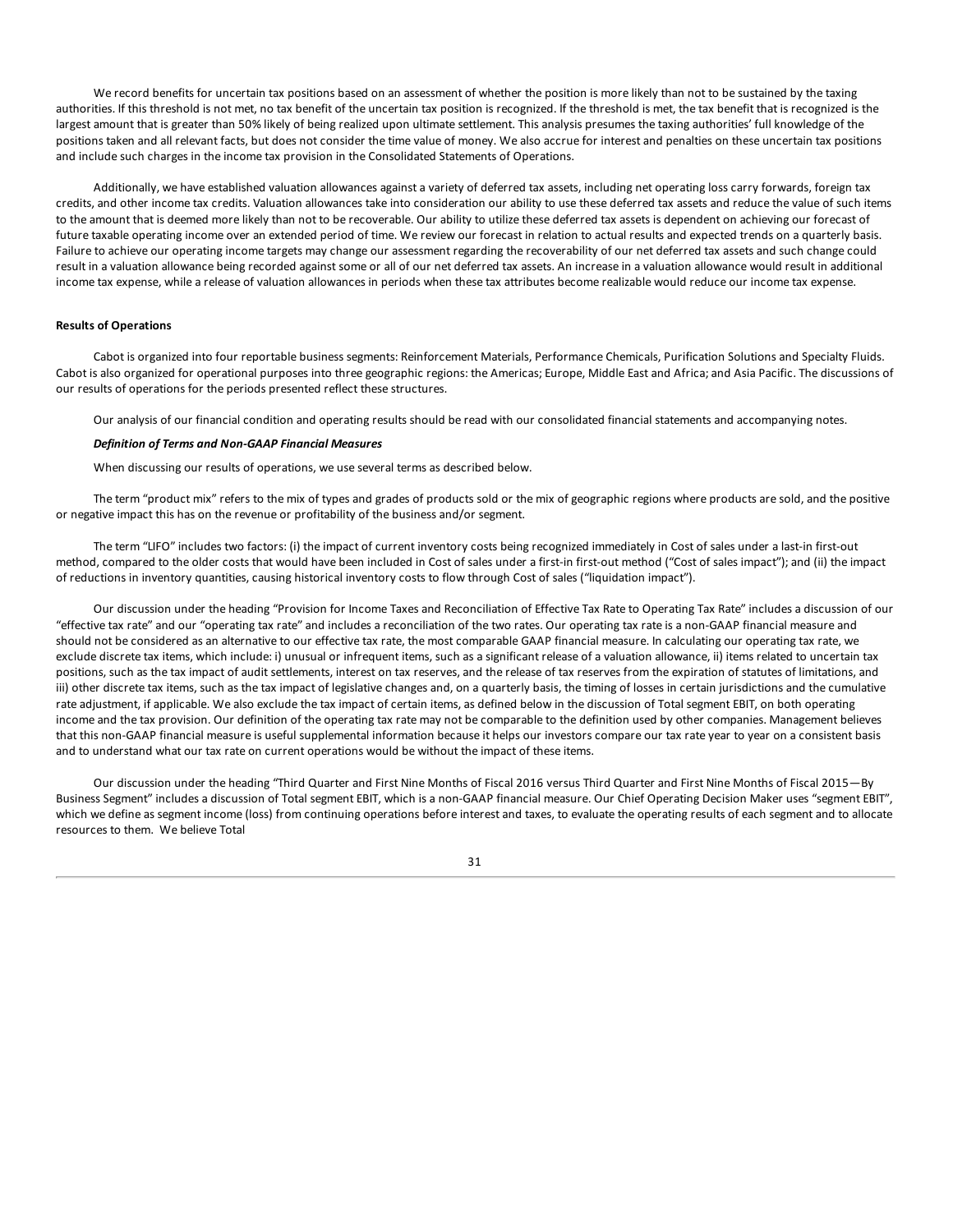segment EBIT, which reflects the sum of EBIT from our four reportable segments, provides useful supplemental information for our investors as it is an important indicator of the Company's operational strength and performance, allows investors to see our results through the eyes of management, and provides context for our discussion of individual business segment performance. Total segment EBIT should not be considered an alternative for Income from continuing operations before income taxes and equity in earnings (loss) of affiliated companies, which is the most directly comparable GAAP financial measure. A reconciliation of Total segment EBIT to Income from continuing operations before income taxes and equity in earnings (loss) of affiliated companies is provided with the discussion of Total segment EBIT. Investors should consider the limitations associated with this non-GAAP measure, including the potential lack of comparability of this measure from one company to another.

In calculating Total segment EBIT, we exclude (i) items of expense and income that management does not consider representative of our fundamental ongoing segment results, which we refer to as "certain items", and (ii) items that, because they are not controlled by the business segments and primarily benefit corporate objectives, are not allocated to our business segments, such as interest expense and other corporate costs, which include unallocated corporate overhead expenses such as certain corporate salaries and headquarter expenses, plus costs related to special projects and initiatives, which we refer to as "other unallocated items". Management believes excluding the items identified as certain items facilitates operating performance comparisons from period to period by eliminating differences caused by the existence and timing of certain expense and income items that would not otherwise be apparent on a GAAP basis and also facilitates an evaluation of the Company's operating performance without the impact of these costs or benefits. The calculations of Total segment EBIT for the periods presented exclude the impact of the following items that are included in our GAAP Income (loss) from continuing operations before income taxes and equity in earnings (loss) of affiliated companies:

- Global restructuring activities include costs or benefits associated with cost reduction initiatives or plant closures and are primarily related to (i) employee termination costs, (ii) asset impairment charges associated with restructuring actions, (iii) costs to close facilities, including environmental costs and contract termination penalties and (iv) gains realized on the sale of land or equipment associated with restructured plants or locations.
- · Foreign currency loss on devaluation represents the impact of controlled currency devaluations on the Company's net monetary assets denominated in that currency. Most recently this has applied to currency exchange rate changes in Argentina and Venezuela.
- · Legal and environmental reserves and matters consist of costs or benefits for matters typically related to former businesses or that are otherwise incurred outside of the ordinary course of business.
- Executive transition costs include incremental charges, including stock compensation charges, associated with the retirement or termination of employment of senior executives of the Company.
- · Asset impairment charges primarily include charges associated with an impairment of goodwill or other long-lived assets.
- · Acquisition and integration-related charges include transaction costs, redundant costs incurred during the period of integration, and costs associated with transitioning certain management and business processes to Cabot's processes.
- Employee benefit plan settlement charges consist of the costs associated with transferring the obligations and assets held by one of the Company's defined benefit plans to a multi-employer plan.

#### *Overview*

The significant difference in Income (loss) from continuing operations before income taxes and equity in earnings of affiliated companies reflected in the comparative periods presented is largely attributable to the goodwill and long-lived asset impairment charges related to the Purification Solutions segment that we recorded in the third quarter of fiscal 2015. In addition, our results for the third quarter of fiscal 2016 reflect an increase in volumes as compared with results for the same period of fiscal 2015, and our results for the first nine months of fiscal 2016 reflect restructuring charges that we recorded during the first half of fiscal 2016.

#### *Third Quarter of Fiscal 2016 versus Third Quarter of Fiscal 2015—Consolidated*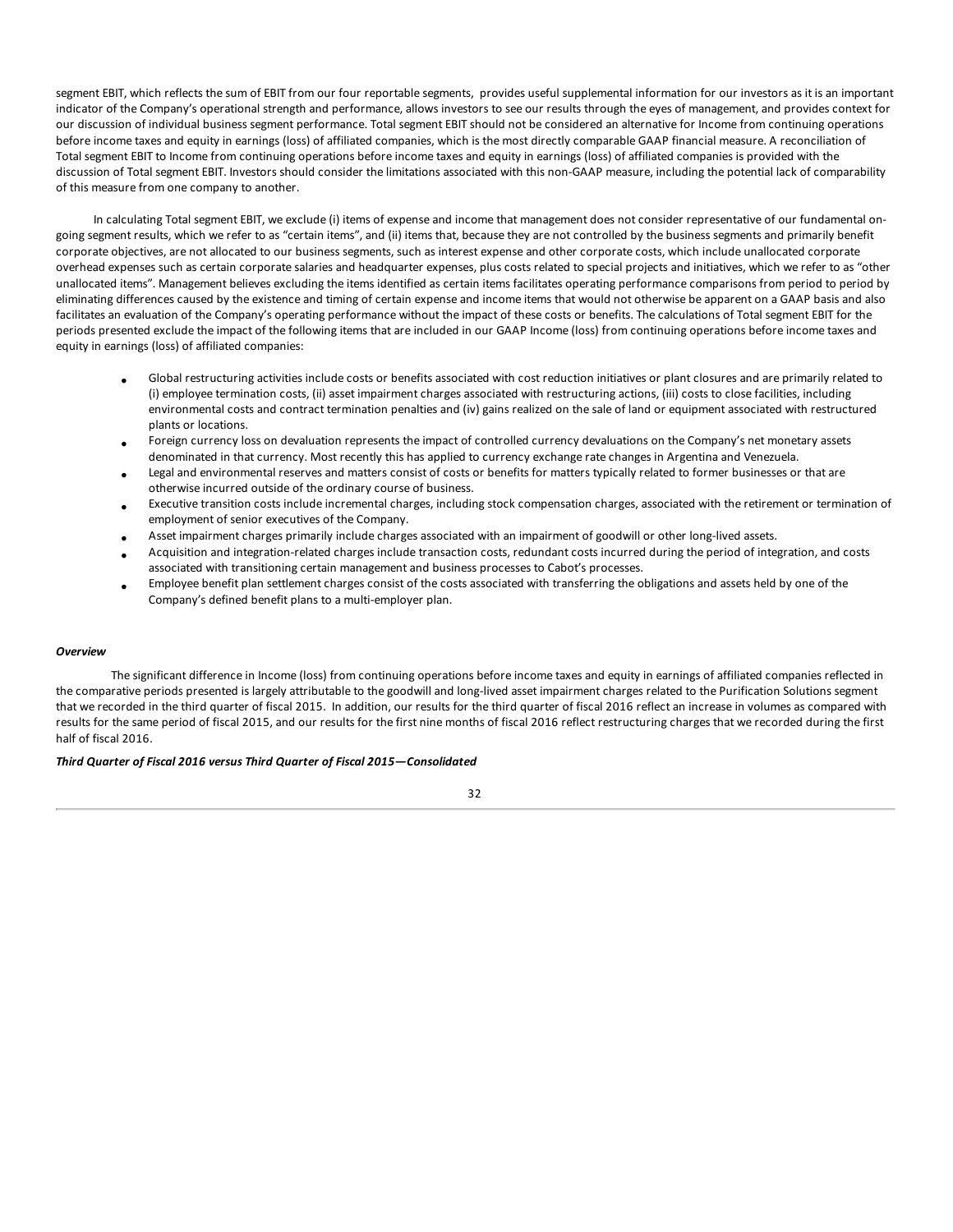#### *Net Sales and other operating revenues and Gross Profit*

|                                        | <b>Three Months Ended</b> | <b>June 30.</b> |      | <b>Nine Months Ended</b> | <b>June 30.</b> |       |
|----------------------------------------|---------------------------|-----------------|------|--------------------------|-----------------|-------|
|                                        | 2016                      |                 | 2015 | 2016                     |                 | 2015  |
|                                        | (Dollars in millions)     |                 |      | (Dollars in millions)    |                 |       |
| Net sales and other operating revenues | 621                       |                 | 694  | 1.792                    |                 | 2,200 |
| Gross profit                           | 160                       |                 | 150  | 409                      |                 | 446   |

The \$73 million decrease in net sales in the third quarter of fiscal 2016 compared to the third quarter of fiscal 2015 was due to a less favorable price and product mix (combined \$93 million) partially offset by higher volumes (\$19 million). The higher volumes were due to increases in the Performance Chemicals, Purification Solutions and Specialty Fluids segments. For the first nine months of fiscal 2016, net sales decreased by \$408 million compared to the first nine months of fiscal 2015 due to a less favorable price and product mix (combined \$341 million), an unfavorable impact from foreign currency translation (\$62 million), and lower volumes (\$8 million). The less favorable price and product mix in both comparative periods was primarily due to lower selling prices from price adjustments to customers for decreases in raw material costs.

Gross profit increased by \$10 million in the third quarter of fiscal 2016 compared to the third quarter of fiscal 2015 primarily due to higher volumes. For the first nine months of fiscal 2016, gross profit decreased by \$37 million primarily due to charges taken in the first half of fiscal 2016 associated with restructuring plans, including the closure of our Merak, Indonesia carbon black manufacturing plant. The plans resulted in charges of \$45 million during the first nine months of fiscal 2016 of which \$32 million were included in cost of goods sold.

#### *Selling and Administrative Expenses*

|                                     | <b>Three Months Ended</b> | <b>June 30.</b> |    | <b>Nine Months Ended</b> | <b>June 30.</b>       |     |  |  |
|-------------------------------------|---------------------------|-----------------|----|--------------------------|-----------------------|-----|--|--|
|                                     | 2015<br>2016              |                 |    | 2016                     | 2015                  |     |  |  |
|                                     | (Dollars in millions)     |                 |    |                          | (Dollars in millions) |     |  |  |
| Selling and administrative expenses | 64                        |                 | 67 | 197                      |                       | 216 |  |  |

Selling and administrative expenses decreased by \$3 million in the third quarter of fiscal 2016 and \$19 million in the first nine months of fiscal 2016 compared to the same periods of fiscal 2015. The decline in both periods is primarily as a result of restructuring actions taken to reduce fixed costs across the Company.

#### *Research and Technical Expenses*

|  | <b>Three Months Ended</b> |                 |      | <b>Nine Months Ended</b> |                 |      |
|--|---------------------------|-----------------|------|--------------------------|-----------------|------|
|  |                           | <b>June 30.</b> |      |                          | <b>June 30.</b> |      |
|  | 2016                      |                 | 2015 | 2016                     |                 | 2015 |
|  | (Dollars in millions)     |                 |      | (Dollars in millions)    |                 |      |
|  | 13                        |                 | 15   | 40                       |                 | 44   |

Research and technical expenses decreased by \$2 million in the third quarter of fiscal 2016 and \$4 million in the first nine months of fiscal 2016 compared to the same periods of fiscal 2015. The decline in both periods is primarily as a result of restructuring actions taken to reduce fixed costs across the Company.

#### *Interest and Dividend Income, Interest Expense and Other Income (Expense)*

|                              | <b>Three Months Ended</b><br><b>June 30,</b> |  |      |     |      | <b>Nine Months Ended</b><br><b>June 30,</b> |      |  |  |
|------------------------------|----------------------------------------------|--|------|-----|------|---------------------------------------------|------|--|--|
|                              | 2016<br>2015                                 |  |      |     | 2016 |                                             | 2015 |  |  |
|                              | (Dollars in millions)                        |  |      |     |      | (Dollars in millions)<br>(40)               |      |  |  |
| Interest and dividend income | 1.                                           |  |      |     | 4    |                                             |      |  |  |
| Interest expense             | (13)                                         |  | (13) |     | (40) |                                             |      |  |  |
| Other income (expense)       | 3                                            |  | (3)  | - 5 | (8)  |                                             | (6)  |  |  |
|                              |                                              |  |      |     |      |                                             |      |  |  |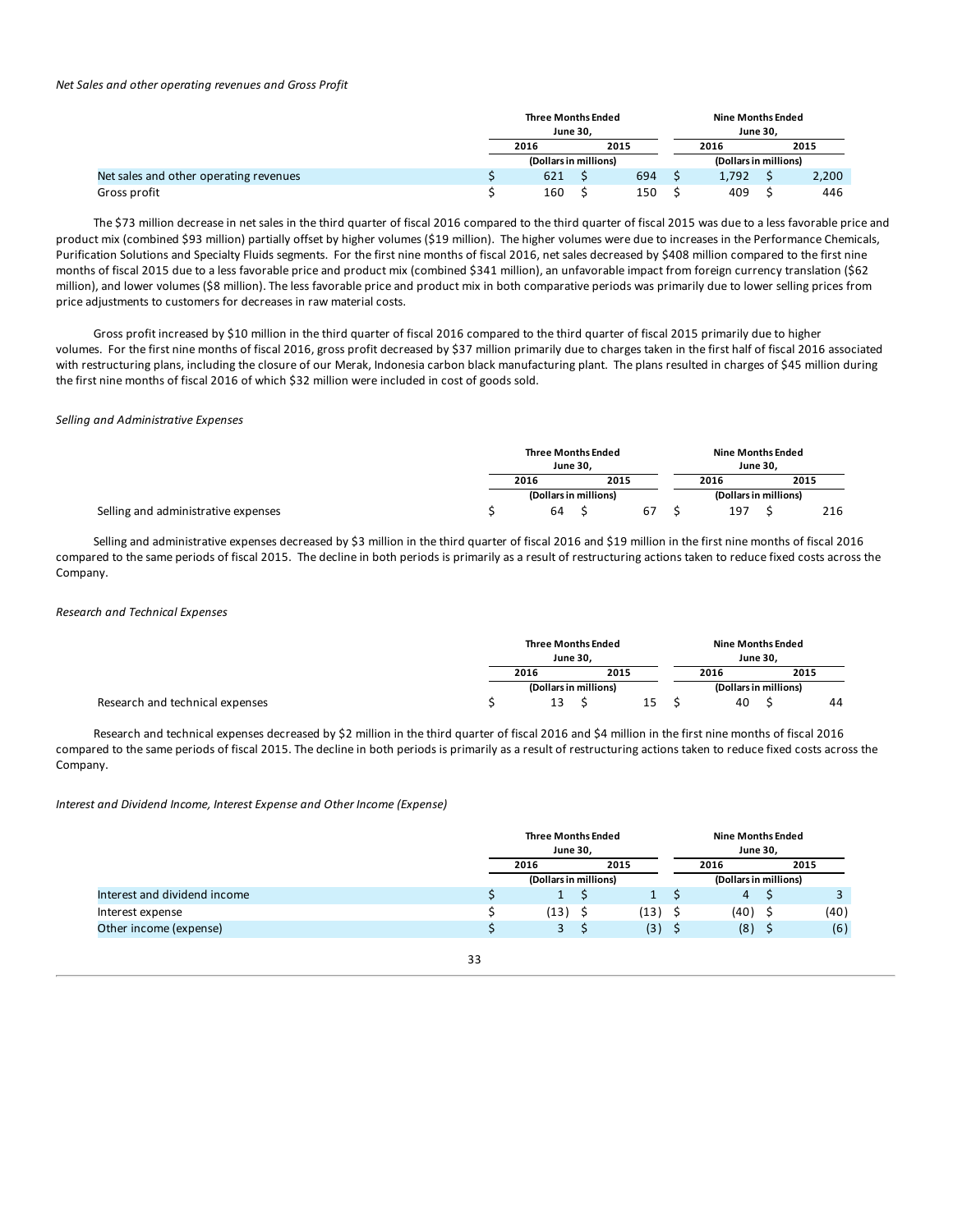Interest and dividend income was consistent in the third quarter of fiscal 2016 compared to the third quarter of fiscal 2015. Interest and dividend income increased by \$1 million in first nine months of fiscal 2016 compared to the same period of fiscal 2015 due to interest earned on higher cash balances.

Interest expense was consistent in the third quarter of fiscal 2016 and the first nine months of 2016 as compared to the same periods in fiscal 2015.

Other income (expense) changed by \$6 million in the third quarter of fiscal 2016 compared to the third quarter of fiscal 2015. The change is primarily due to a favorable comparison of foreign currency movements. Other income (expense) changed by \$2 million in the first nine months of 2016 compared to the same period of fiscal 2015. The change is primarily due to an unfavorable comparison of foreign currency movements, most notably the impact of the devaluation of the Argentine peso in the first quarter of fiscal 2016.

### *Provision for Income Taxes and Reconciliation of Effective Tax Rate to Operating Tax Rate*

|                                              |              | <b>Three Months Ended</b><br><b>June 30,</b> |   |       |    | <b>Nine Months Ended</b><br>June 30, |   |      |  |
|----------------------------------------------|--------------|----------------------------------------------|---|-------|----|--------------------------------------|---|------|--|
|                                              | 2016<br>2015 |                                              |   |       |    | 2016                                 |   | 2015 |  |
|                                              |              | (Dollars in millions)                        |   |       |    | (Dollars in millions)                |   |      |  |
| Provision (benefit) for income taxes         | \$           | 15                                           | S | (64)  | -S | 21                                   | Ś | (47) |  |
| Effective tax rate                           |              | 21%                                          |   | 13%   |    | 17%                                  |   | 11%  |  |
| Impact of discrete tax items (see below):    |              |                                              |   |       |    |                                      |   |      |  |
| (1) Unusual or infrequent items              |              | $-$ %                                        |   | $-$ % |    | 1%                                   |   | (1)% |  |
| (2) Items related to uncertain tax positions |              | $-$ %                                        |   | $-$ % |    | 1%                                   |   | (2)% |  |
| (3) Other discrete tax items                 |              | 1%                                           |   | $-$ % |    | $-\%$                                |   | 1%   |  |
| Impact of certain items                      |              | 2%                                           |   | 14%   |    | 5%                                   |   | 18%  |  |
| Operating tax rate                           |              | 24%                                          |   | 27%   |    | 24%                                  |   | 27%  |  |

During the three and nine months ended June 30, 2016, we recorded tax provisions of \$15 million and \$21 million, respectively, resulting in effective tax rates of 21% and 17%, respectively. These amounts included a net discrete tax expense unrelated to the tax effect of certain items of less than \$1 million and a net discrete tax benefit unrelated to the tax effect of certain items of \$2 million, respectively, for the three and nine months ended June 30, 2016. The operating tax rate for both the three and nine months ended June 30, 2016 was 24%. During the three and nine months ended June 30, 2015, we recorded a tax benefit of \$64 million and \$47 million, resulting in effective tax rates of 13% and 11%, respectively. These amounts included a net discrete tax expense unrelated to the tax effect of certain items of \$1 million and a net discrete tax benefit unrelated to the tax effect of certain items of \$7 million, respectively, for the three and nine months ended June 31, 2015. The operating tax rate for both the three and nine months ended June 30, 2015 was 27%. The year-over-year decrease in the operating tax rate for both comparative periods is the result of a change in the geographic mix of earnings and the full year inclusion of the U.S. Research and Experimental credit.

The nature of the discrete tax items for the periods ended June 30, 2016 and 2015 were as follows:

Three months ended June 30, 2016:

- (i) Unusual or infrequent items included the tax impact of excludible foreign exchange gains/(losses) in certain jurisdictions.
- (ii) Items related to uncertain tax positions included a tax charge for the accrual of interest on uncertain tax positions, partially offset by tax benefits from the reversal of accruals for uncertain tax positions due to the expiration of statutes of limitations.
- (iii) Other discrete tax items included tax charges primarily for various return to provision true ups related to tax return filings.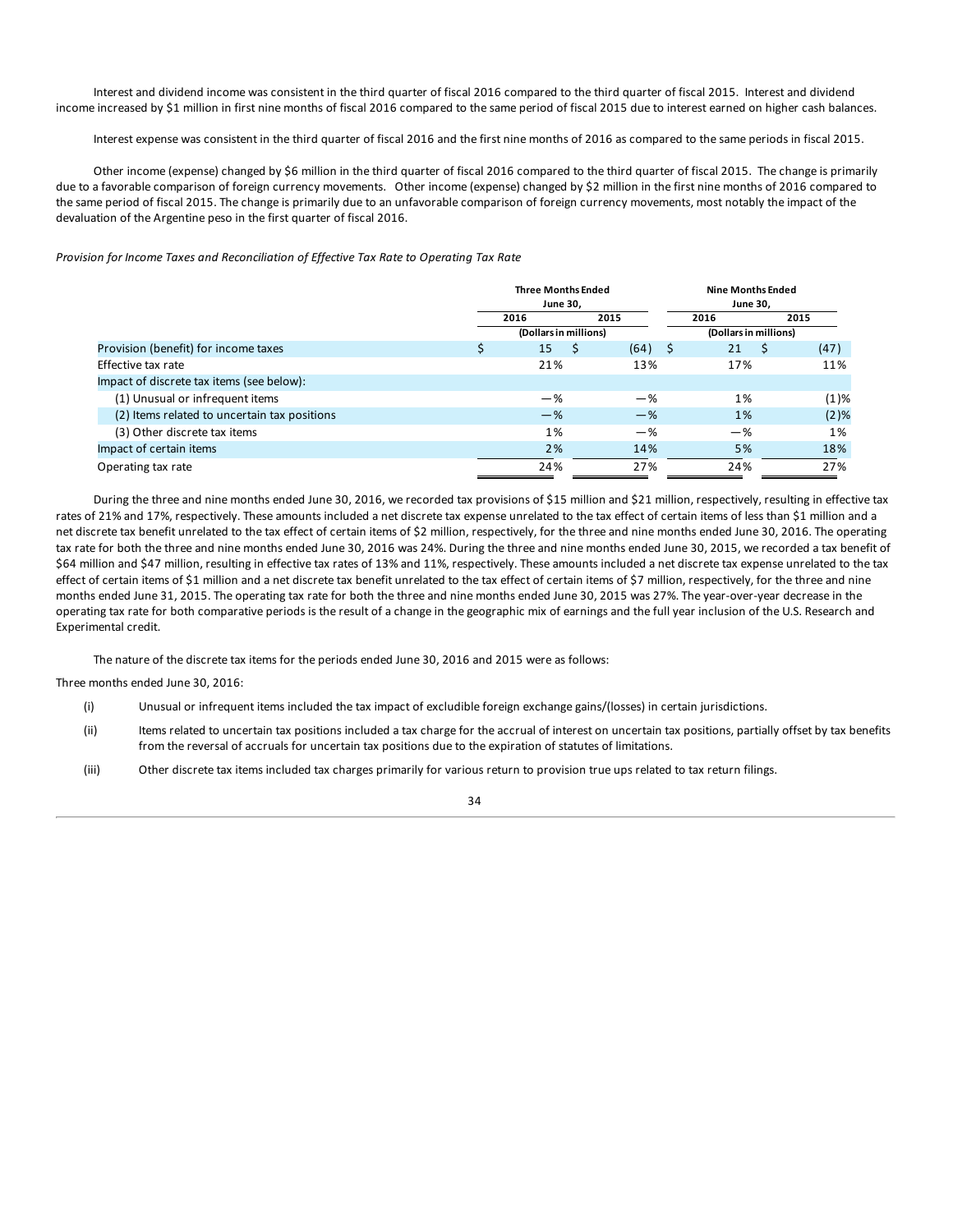Nine months ended June 30, 2016:

- (i) Unusual or infrequent items included tax benefits from the renewal of the U.S. Research and Experimental credit and extraordinary dividends from subsidiaries, partially offset by a tax charge from excludible foreign exchange gains/(losses) in certain jurisdictions.
- (ii) Items related to uncertain tax positions included tax benefits from the reversal of accruals for uncertain tax positions due to the expiration of statutes of limitations and the settlement of tax audits, partially offset by a tax charge for the accrual of interest on uncertain tax positions.
- (iii) Other discrete tax items included tax charges for various return to provision true ups related to tax return filings, partially offset by tax benefits for changes in tax laws.

Three months ended June 30, 2015:

- (i) Unusual or infrequent items included a tax charge from the refinement of the tax benefit from the renewal of U.S. Research and Experimental credit.
- (ii) Items related to uncertain tax positions included a tax charge for the accrual of interest on uncertain tax positions, partially offset by tax benefits from the reversal of accruals for uncertain tax positions due to the expiration of statutes of limitations.
- (iii) Other discrete tax items included tax charges primarily for various return to provision true ups related to tax return filings, partially offset by a tax benefit from excludible foreign exchange gains/(losses) in certain jurisdictions.

Nine months ended June 30, 2015:

- (i) Unusual or infrequent items included a tax benefit from the renewal of the U.S. Research and Experimental credit and a net tax benefit from other non-routine items.
- (ii) Items related to uncertain tax positions included tax benefits from the reversal of accruals for uncertain tax positions due to the expiration of statutes of limitations and the settlement of tax audits, partially offset by a tax charge for the accrual of interest on uncertain tax positions.
- (iii) Other discrete tax items included tax charges primarily for various return to provision true ups related to tax return filings.

We are currently under audit in a number of jurisdictions outside of the U.S. It is possible that some of these audits will be resolved in fiscal 2016, which may impact our tax expense and effective tax rate going forward.

*Equity in Earnings of Affiliated Companies and Net Income Attributable to Noncontrolling Interests*

|                                                             | <b>Three Months Ended</b> | June 30, |      | <b>Nine Months Ended</b> | <b>June 30.</b> |      |
|-------------------------------------------------------------|---------------------------|----------|------|--------------------------|-----------------|------|
|                                                             | 2016                      |          | 2015 | 2016                     |                 | 2015 |
|                                                             | (Dollars in millions)     |          |      | (Dollars in millions)    |                 |      |
| Equity in earnings of affiliated companies, net of tax      |                           |          |      |                          |                 | 4    |
| Net income attributable to noncontrolling interests, net of |                           |          |      |                          |                 |      |
| tax                                                         |                           |          |      |                          |                 |      |

Equity in earnings of affiliated companies, net of tax, remained consistent in the third quarter fiscal 2016 compared to the third quarter of fiscal 2015. Equity in earnings of affiliated companies, net of tax, decreased by \$2 million in the first nine months of fiscal 2016 compared to the same periods in 2015 due to lower earnings from our Venezuelan equity affiliate.

Net income attributable to noncontrolling interests, net of tax, increased by \$2 million in the third quarter of fiscal 2016 and by \$5 million in the first nine months of fiscal 2016 as compared to the same periods in fiscal 2015 due to higher profitability at our joint ventures, primarily driven by favorable comparison of foreign currency movements.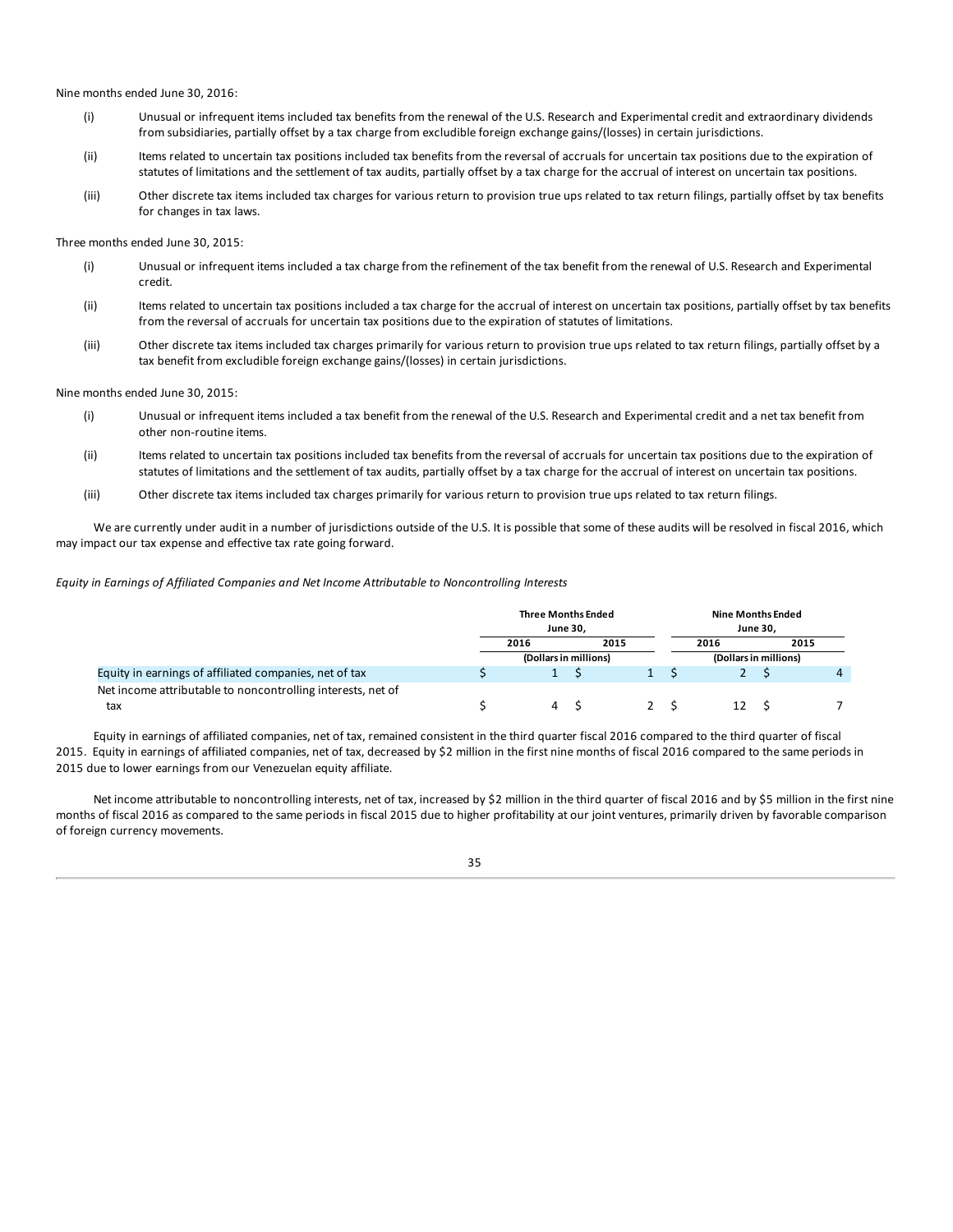#### *Net Income Attributable to Cabot Corporation*

In the third quarter and first nine months of fiscal 2016, we reported net income attributable to Cabot Corporation of \$56 million and \$97 million, respectively (\$0.88 and \$1.53 per diluted common share, respectively). This is compared to net income (loss) attributable to Cabot Corporation of \$(445) million and \$(374) million, respectively ((\$7.04) and (\$5.88) per diluted common share, respectively) in the third quarter and first nine months of fiscal 2015.

#### Third Quarter and First Nine Months of Fiscal 2016 versus Third Quarter and First Nine Months of Fiscal 2015–By Business Segment

Total segment EBIT, certain items, other unallocated items and Income from continuing operations before income taxes and equity in earnings (loss) of affiliated companies for the three and nine months ended June 30, 2016 and 2015 are set forth in the table below. The details of certain items and other unallocated items are shown below and in Note N of our consolidated financial statements.

|                                                                                                                       | <b>Three Months Ended</b><br><b>June 30.</b> |                       |  |       |      | <b>Nine Months Ended</b><br><b>June 30.</b> |  |       |  |
|-----------------------------------------------------------------------------------------------------------------------|----------------------------------------------|-----------------------|--|-------|------|---------------------------------------------|--|-------|--|
|                                                                                                                       | 2016                                         |                       |  | 2015  | 2016 |                                             |  | 2015  |  |
|                                                                                                                       |                                              | (Dollars in millions) |  |       |      | (Dollars in millions)                       |  |       |  |
| <b>Total segment EBIT</b>                                                                                             |                                              | 104                   |  | 86    |      | 263                                         |  | 252   |  |
| Certain items                                                                                                         |                                              | (6)                   |  | (567) |      | (63)                                        |  | (599) |  |
| Other unallocated items                                                                                               |                                              | (24)                  |  | (28)  |      | (72)                                        |  | (72)  |  |
| Income (loss) from continuing operations before income<br>taxes and equity in earnings (loss) of affiliated companies |                                              | 74                    |  | (509) |      | 128                                         |  | (419) |  |

In the third quarter of fiscal 2016, total segment EBIT increased by \$18 million when compared to the same period of fiscal 2015. The increase was primarily driven by higher volumes (\$15 million) and lower fixed costs (\$12 million) partially offset by the unfavorable impact from reducing inventory levels in the Purification Solutions segment (\$9 million).

In the first nine months of fiscal 2016, total segment EBIT increased by \$11 million when compared to the same period of fiscal 2015. The increase was driven by lower fixed costs (\$46 million) and the favorable impact of foreign currency translation (\$8 million) partially offset by lower volumes (\$3 million), the unfavorable impact from reducing inventory levels in the Purification Solutions segment (\$24 million), and lower unit margins (\$14 million).

#### *Certain Items*

Details of the certain items for the third quarter and first nine months of fiscal 2016 and 2015 are as follows:

|                                              |   | <b>Three Months Ended</b><br><b>June 30,</b> |       | <b>Nine Months Ended</b><br><b>June 30,</b> |                       |  |  |
|----------------------------------------------|---|----------------------------------------------|-------|---------------------------------------------|-----------------------|--|--|
|                                              |   | 2016                                         | 2015  | 2016                                        | 2015                  |  |  |
|                                              |   | (Dollars in millions)                        |       |                                             | (Dollars in millions) |  |  |
| Global restructuring activities              | ১ | (2)<br>.S                                    | (2)   | $(45)$ \$<br>- Ş                            | (14)                  |  |  |
| Acquisition and integration-related charges  |   |                                              |       |                                             | (2)                   |  |  |
| Employee benefit plan settlement             |   |                                              |       |                                             | (18)                  |  |  |
| Net foreign currency loss on devaluations    |   |                                              | (2)   | (11)                                        | (2)                   |  |  |
| Legal and environmental matters and reserves |   | (1)                                          |       | (4)                                         |                       |  |  |
| <b>Executive transition costs</b>            |   | (3)                                          |       | (3)                                         |                       |  |  |
| Impairment of goodwill and long-lived assets |   |                                              | (563) |                                             | (563)                 |  |  |
| Total certain items, pre-tax                 |   | (6)                                          | (567) | (63)                                        | (599)                 |  |  |
| Tax-related certain items                    |   |                                              |       |                                             |                       |  |  |
| Tax impact of certain items                  |   | 3                                            | 81    | 22                                          | 90                    |  |  |
| Discrete tax items                           |   | (1)                                          | (1)   | 2                                           |                       |  |  |
| Total tax-related certain items              |   |                                              | 80    | 24                                          | 97                    |  |  |
| Total certain items, after tax               |   | (4)                                          | (487) | (39)                                        | (502)                 |  |  |
|                                              |   |                                              |       |                                             |                       |  |  |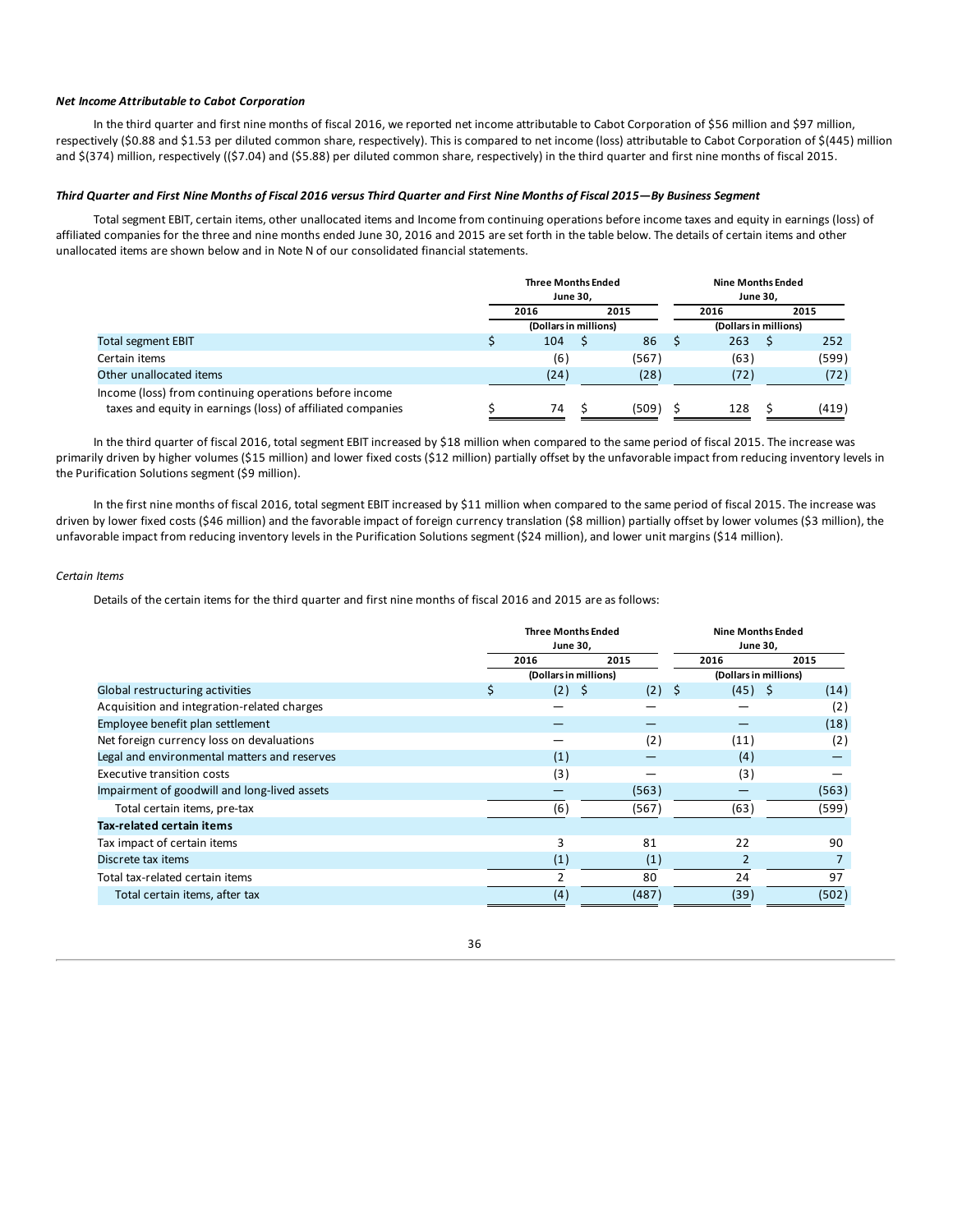Certain items for the third quarter and first nine months of fiscal 2016 include charges primarily related to restructuring activities, legal and environmental matters and reserves, executive transition costs, and tax-related certain items. Details of restructuring activities are included in Note J of the consolidated financial statements. Tax-related certain items include the tax impact of certain items and discrete tax items unrelated to the tax effect of certain items.

The tax impact of certain items is determined by (1) starting with the current and deferred income tax expense or benefit, included in Net income attributable to Cabot Corporation, and (2) subtracting the tax expense or benefit on "adjusted earnings". Adjusted earnings is defined as the pre-tax income attributable to Cabot Corporation excluding certain items. The tax expense or benefit on adjusted earnings is calculated by applying the operating tax rate, as defined under the section Definition of Terms and Non-GAAP Financial Measures, to adjusted earnings.

#### *Other Unallocated Items*

|                                            | <b>Three Months Ended</b><br><b>June 30.</b> |  |      |      | <b>Nine Months Ended</b><br><b>June 30.</b> |  |      |  |
|--------------------------------------------|----------------------------------------------|--|------|------|---------------------------------------------|--|------|--|
|                                            | 2015<br>2016                                 |  |      | 2016 |                                             |  | 2015 |  |
|                                            | (Dollars in millions)                        |  |      |      | (Dollars in millions)                       |  |      |  |
| Interest expense                           | (13)                                         |  | (13) |      | $(40)$ \$                                   |  | (40) |  |
| Equity in earnings of affiliated companies | (1)                                          |  | (1)  |      | (2)                                         |  | (4)  |  |
| Unallocated corporate costs                | (11)                                         |  | (12) |      | (36)                                        |  | (35) |  |
| General unallocated income (expense)       |                                              |  | (2)  |      | 6                                           |  |      |  |
| Total other unallocated items              | (24)                                         |  | (28) |      | (72)                                        |  | (72) |  |

Other unallocated items include Interest expense, Equity in earnings of affiliated companies, net of tax, Unallocated corporate costs, and General unallocated income (expense). The balances of Unallocated corporate costs are primarily comprised of expenditures related to managing a public company that are not allocated to the segments and corporate business development costs related to new technology efforts. The balances of General unallocated expense primarily include foreign currency transaction gains (losses), interest income, dividend income, the elimination of profit related to unearned revenue, and the cost of sales impact of LIFO accounting.

Costs from Total other unallocated items decreased by \$4 million in the third quarter of fiscal 2016 as compared to the same period in fiscal 2015. General unallocated income (expense) changed by \$3 million primarily due to a decrease in the benefit from the cost of sales impact of LIFO accounting (\$5 million).

Costs from Total other unallocated items remained consistent in the first nine months of fiscal 2016 as compared to the same period in fiscal 2015.

#### *Reinforcement Materials*

Sales and EBIT for Reinforcement Materials for the third quarter and first nine months of fiscal 2016 and fiscal 2015 are as follows:

|                                      | <b>Three Months Ended</b><br><b>June 30.</b> |                       |      |  | <b>Nine Months Ended</b><br><b>June 30.</b> |                       |       |  |
|--------------------------------------|----------------------------------------------|-----------------------|------|--|---------------------------------------------|-----------------------|-------|--|
|                                      | 2016                                         |                       | 2015 |  | 2016                                        | 2015                  |       |  |
|                                      |                                              | (Dollars in millions) |      |  |                                             | (Dollars in millions) |       |  |
| <b>Reinforcement Materials Sales</b> | 270                                          |                       | 351  |  | 819                                         |                       | 1,169 |  |
| <b>Reinforcement Materials EBIT</b>  | 35                                           |                       | 32   |  | 95                                          |                       |       |  |

In the third quarter of fiscal 2016, sales in Reinforcement Materials decreased by \$81 million when compared to the third quarter of fiscal 2015. The decrease was principally driven by a less favorable price and product mix (combined \$71 million), unfavorable comparison from foreign currency translation (\$3 million), and lower volumes (\$6 million). The less favorable price and product mix impact was primarily due to lower selling prices in the quarter from price adjustments to customers for decreases in raw material costs. Lower volumes were driven by lower demand in Asia due to a challenging macro-economic environment and the closure of our Merak, Indonesia manufacturing plant.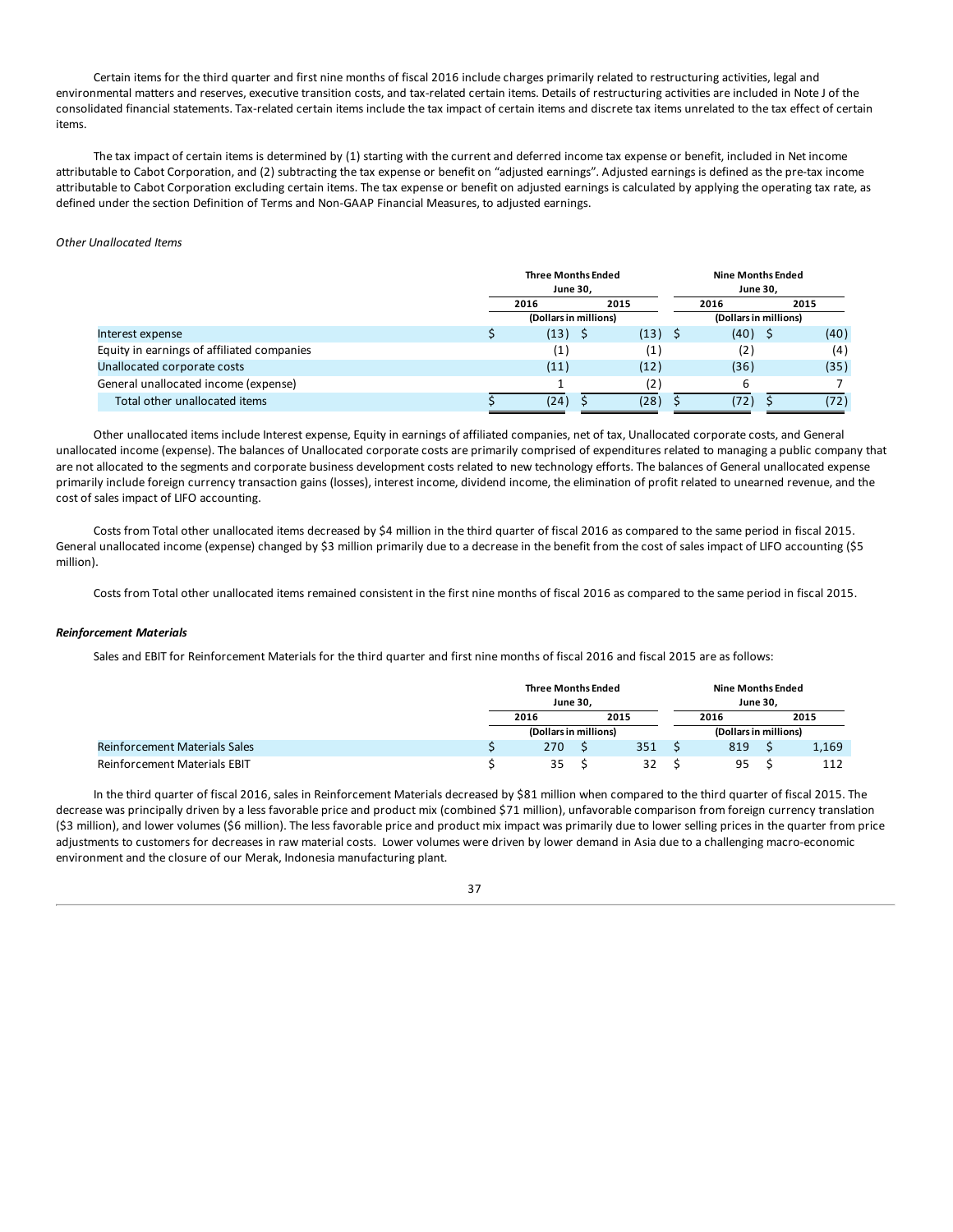In the first nine months of fiscal 2016, sales in Reinforcement Materials decreased by \$350 million when compared to the third quarter of fiscal 2015. The decrease was principally driven by a less favorable price and product mix (combined \$294 million), unfavorable comparison from foreign currency translation (\$37 million), and lower volumes (\$17 million). The less favorable price and product mix impact was primarily due to lower selling prices from price adjustments to customers for decreases in raw material costs. Lower volumes were driven by lower demand in South America and Asia due to a challenging macro-economic environment and the closure of our Merak, Indonesia manufacturing plant.

EBIT in Reinforcement Materials increased by \$3 million in the third quarter of fiscal 2016 when compared to the same period of fiscal 2015. The increase was principally driven by lower fixed costs (\$6 million) partially offset by lower volumes (\$2 million). Lower fixed costs were due to cost reductions as a result of restructuring actions.

EBIT in Reinforcement Materials decreased by \$17 million in the first nine months of fiscal 2016 when compared to the same period of fiscal 2015. The decrease was principally driven by lower unit margins (\$33 million) and lower volumes (\$7 million), partially offset by a favorable comparison from foreign currency translation (\$10 million) and lower fixed costs (\$13 million). Lower unit margins were driven primarily from impacts in the first quarter of fiscal 2016, which included lower calendar year 2015 contract pricing and increased competition in Asia, unfavorable feedstock-related effects, and lower benefits generated from our energy efficiency investments as a result of lower energy prices. The favorable foreign currency impact was mainly due to the translation benefit of changes in currencies in South America on our fixed costs. Lower fixed costs were due to cost reductions as a result of restructuring actions and reduced maintenance costs.

#### *Performance Chemicals*

Sales and EBIT for Performance Chemicals for the third quarter and first nine months of fiscal 2016 and fiscal 2015 are as follows:

|                                          | <b>Three Months Ended</b><br><b>June 30.</b> |                       |  |      |      | <b>Nine Months Ended</b><br><b>June 30.</b> |      |     |
|------------------------------------------|----------------------------------------------|-----------------------|--|------|------|---------------------------------------------|------|-----|
|                                          | 2016                                         |                       |  | 2015 | 2016 |                                             | 2015 |     |
|                                          |                                              | (Dollars in millions) |  |      |      | (Dollars in millions)                       |      |     |
| Specialty Carbons and Formulations Sales |                                              | 152                   |  | 159  |      | 437                                         |      | 478 |
| Metal Oxides Sales                       |                                              | 76                    |  | 75   |      | 214                                         |      | 222 |
| Performance Chemicals Sales              |                                              | 228                   |  | 234  |      | 651                                         |      | 700 |
| Performance Chemicals EBIT               |                                              | 59                    |  | 48   |      | 167                                         |      | 129 |

In the third quarter of fiscal 2016, sales in Performance Chemicals decreased by \$6 million when compared to the third quarter of fiscal 2015. The decrease was due to a less favorable price and product mix (combined \$14 million) partially offset by higher volumes (\$6 million). The change in price and product mix was mainly driven by price adjustments to customers for decreases in raw material costs. Volumes increased by 3% in the Specialty Carbons and Formulations business and 9% in the Metal Oxides business.

In the first nine months of fiscal 2016, sales in Performance Chemicals decreased by \$49 million when compared to the same period of fiscal 2015. The decrease was due to a less favorable price and product mix (combined \$39 million) and the unfavorable impact of foreign currency translation (\$19 million) partially offset by higher volumes (\$8 million). The change in price and product mix was mainly driven by price adjustments to customers for decreases in raw material costs.

EBIT in Performance Chemicals increased by \$11 million in the third quarter of fiscal 2016 when compared to the same quarter of fiscal 2015 principally due to favorable unit margins (\$7 million), higher volumes (\$2 million), lower fixed costs (\$1 million), and the favorable impact of foreign currency translation (\$1 million). Unit margins improved primarily due to lower raw material costs. Lower fixed costs were primarily due to cost reductions as a result of restructuring actions taken earlier in the fiscal year.

EBIT in Performance Chemicals increased by \$38 million in the first nine months of fiscal 2016 when compared to the same period of fiscal 2015 principally due to favorable unit margins (\$29 million) and lower fixed costs (\$12 million) partially offset by an unfavorable comparison from foreign currency translation (\$3 million). Unit margins improved primarily due to lower raw material costs. Lower fixed costs were primarily due to cost reductions as a result of restructuring actions taken earlier in the fiscal year.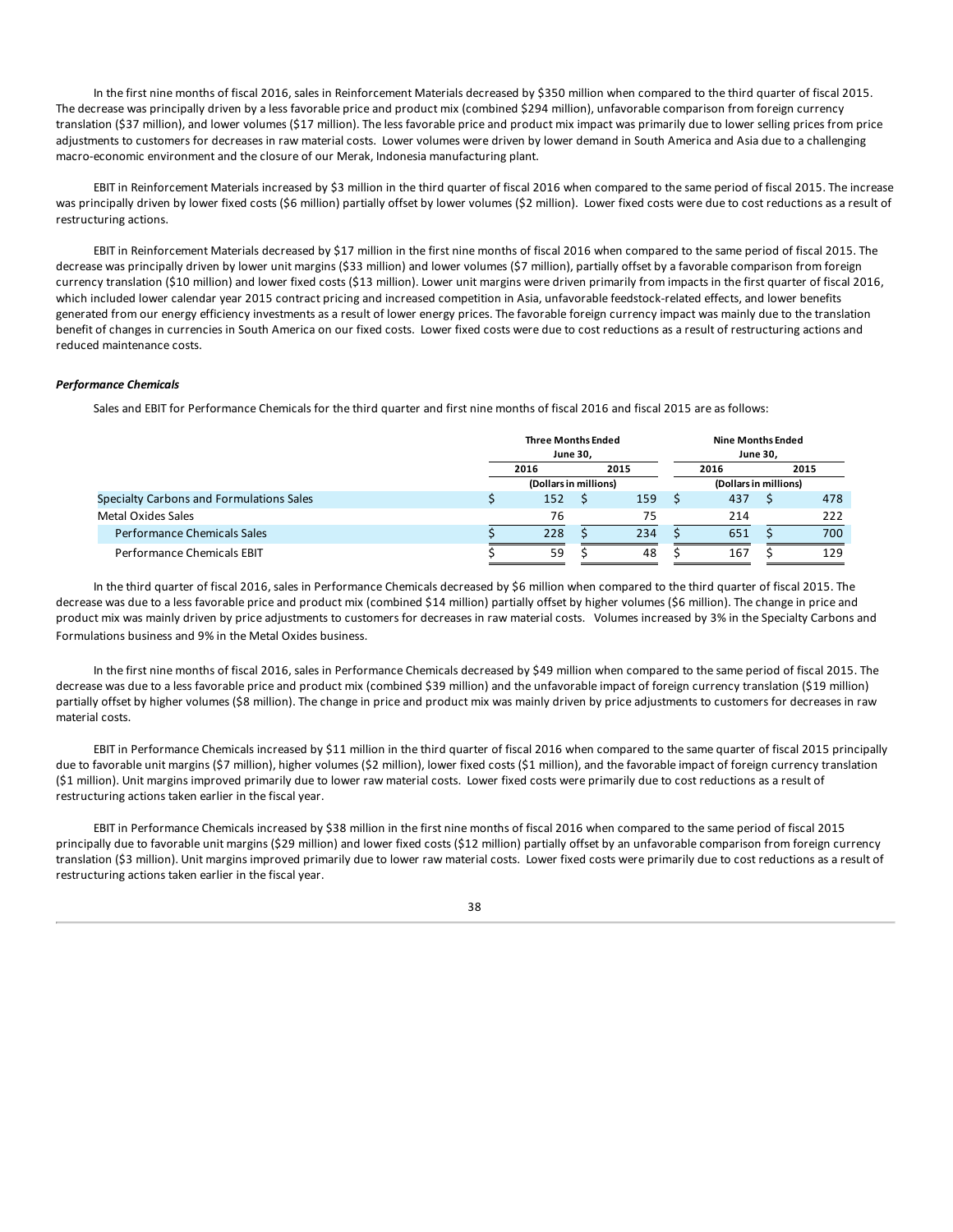#### *Purification Solutions*

Sales and EBIT for Purification Solutions for the third quarter and the first nine months of fiscal 2016 and fiscal 2015 are as follows:

|                                     | <b>Three Months Ended</b> | <b>June 30.</b> |      | <b>Nine Months Ended</b><br>June 30. |      |     |
|-------------------------------------|---------------------------|-----------------|------|--------------------------------------|------|-----|
|                                     | 2016                      |                 | 2015 | 2016                                 | 2015 |     |
|                                     | (Dollars in millions)     |                 |      | (Dollars in millions)                |      |     |
| <b>Purification Solutions Sales</b> | 77                        |                 | 72   | 210                                  |      | 219 |
| <b>Purification Solutions EBIT</b>  | $\overline{\phantom{0}}$  |                 |      |                                      |      |     |

Sales in Purification Solutions increased by \$5 million in the third quarter of fiscal 2016 when compared to the same period of fiscal 2015 due to higher volumes (\$9 million) and the favorable impact of foreign currency translation (\$1 million) partially offset by a less favorable price and product mix (combined \$5 million). Sales in Purification Solutions decreased by \$9 million in the first nine months of fiscal 2016 when compared to the same period of fiscal 2015 due to a less favorable product and price mix (\$6 million) and the unfavorable impact of foreign currency translation (\$5 million) partially offset by higher volumes (\$2 million). The less favorable price and product mix in both periods were due to lower selling prices as well as a less favorable product mix. Higher volumes in both periods were driven by higher demand for activated carbon in gas and air applications as coal fired utilities were required to be in compliance with the U.S. Mercury and Air Toxics Standards regulation in April 2016.

EBIT in Purification Solutions decreased by \$3 million in the third quarter of fiscal 2016 when compared to the same quarter of fiscal 2015 due to an unfavorable impact from reducing inventory levels (\$9 million) and lower unit margins (\$4 million). These unfavorable impacts were partially offset by lower fixed costs (\$4 million) due to cost reduction efforts and higher volumes (\$5 million).

EBIT in Purification Solutions decreased by \$10 million in the first nine months of fiscal 2016 when compared to the same period of fiscal 2015 due to an unfavorable impact from reducing inventory levels (\$24 million) and lower unit margins (\$6 million). These unfavorable impacts were partially offset by lower fixed costs (\$17 million) due to cost reduction efforts over the past two years, higher volumes (\$2 million) and the favorable impact of foreign currency translation (\$2 million).

### *Specialty Fluids*

Sales and EBIT for Specialty Fluids for the third quarter of fiscal 2016 and 2015 are as follows:

|                               | <b>Three Months Ended</b> | <b>June 30.</b> |    | <b>Nine Months Ended</b><br><b>June 30.</b> |    |                       |    |
|-------------------------------|---------------------------|-----------------|----|---------------------------------------------|----|-----------------------|----|
|                               | 2016                      | 2015            |    | 2016                                        |    | 2015                  |    |
|                               | (Dollars in millions)     |                 |    |                                             |    | (Dollars in millions) |    |
| <b>Specialty Fluids Sales</b> | 19                        |                 | 12 |                                             | 32 |                       | 36 |
| Specialty Fluid EBIT          | 10                        |                 | -  |                                             |    |                       |    |

Sales in Specialty Fluids increased by \$7 million in the third quarter of fiscal 2016 when compared to the same period of fiscal 2015, primarily due to higher volumes (\$10 million) partially offset by a less favorable price and product mix (\$3 million). Sales in Specialty Fluids decreased by \$4 million in the first nine months of fiscal 2016 when compared to the same period of fiscal 2015, primarily due to a less favorable price and product mix. The increase in volumes in both periods was driven by a higher level of project activity during the third quarter of fiscal 2016. The less favorable price and product mix was due to the mix of customer projects in the current year as compared to the prior year.

EBIT in Specialty Fluids increased by \$7 million in the third quarter of fiscal 2016 when compared to the same period of fiscal 2015. The increase was due to higher volumes (\$10 million) partially offset by lower unit margins (\$3 million). EBIT in Specialty Fluids remained consistent in the first nine months of fiscal 2016 when compared to the same period of fiscal 2015.

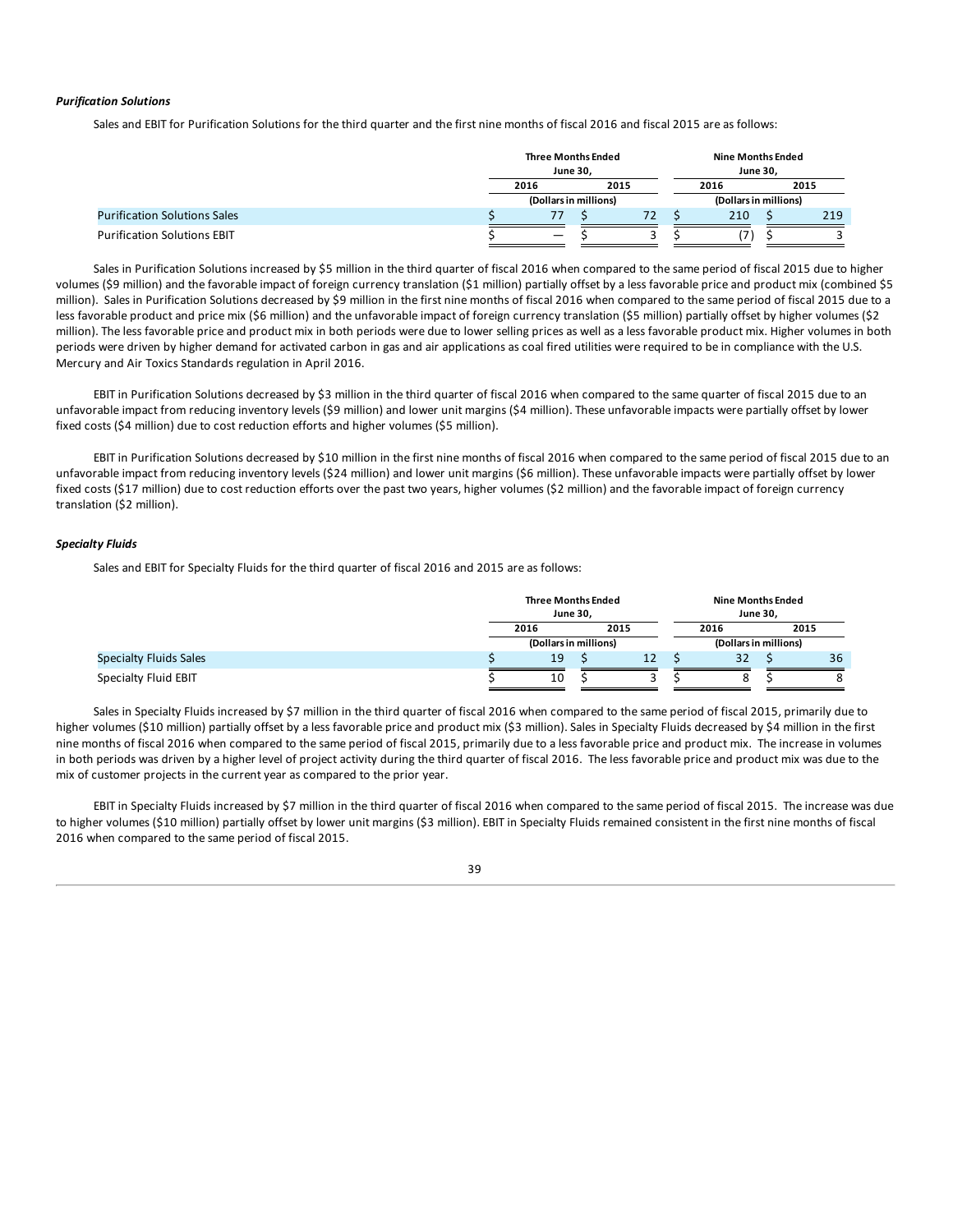#### *Outlook*

For our fourth quarter of fiscal 2016 as compared to our third quarter of fiscal 2016, we expect results for the Performance Chemicals and Specialty Fluids segments to moderate and results for the Reinforcement Materials and Purification Solutions segments to strengthen.

#### **Cash Flows and Liquidity**

### *Overview*

Our liquidity position, as measured by cash and cash equivalents plus borrowing availability, increased by \$407 million during the first nine months of fiscal 2016. The increase was largely attributable to increasing the size of our credit facility. At June 30, 2016, we had cash and cash equivalents of \$222 million, and current availability under our revolving credit agreement of \$1 billion. We had no outstanding balance of commercial paper as of June 30, 2016.

Borrowings under the revolving credit agreement may be used for working capital, letters of credit and other general corporate purposes. The revolving credit agreement contains affirmative and negative covenants, a single financial covenant (debt-to-EBITDA) and events of default customary for financings of this type. At June 30, 2016, we were in compliance with this financial covenant.

We generally manage our cash and debt on a global basis to provide for working capital requirements as needed by region or site. Cash and debt are generally denominated in the local currency of the subsidiary holding the assets or liabilities, except where there are operational cash flow reasons to hold nonfunctional currency or debt. The vast majority of our cash and cash equivalent holdings tend to be held outside the U.S., as cash balances in the U.S. are generally used to pay dividends, repurchase shares and repay commercial paper.

We anticipate sufficient liquidity from (i) cash on hand; (ii) cash flows from operating activities; and (iii) cash available from our revolving credit agreement and our commercial paper program to meet our operational and capital investment needs and financial obligations for the foreseeable future. Our liquidity derived from cash flows from operations is, to a large degree, predicated on our ability to collect our receivables in a timely manner, the cost of our raw materials, and our ability to manage inventory levels.

We issued \$300 million of 5% fixed rate debt in fiscal 2009 that matures on October 1, 2016. Our intention is to refinance these securities prior to maturity.

The following discussion of the changes in our cash balance refers to the various sections of our Consolidated Statements of Cash Flows.

#### *Cash Flows from Operating Activities*

Cash provided by operating activities, which consists of net income adjusted for the various non-cash items included in income, changes in working capital and changes in certain other balance sheet accounts, totaled \$295 million in the first nine months of fiscal 2016 compared to \$278 million during the same period of fiscal 2015.

Cash provided by operating activities in the first nine months of fiscal 2016 was driven primarily by net income excluding the non-cash impact of certain long-lived asset write-offs of \$23 million and depreciation and amortization of \$122 million. In addition, there was a decrease in accounts receivable and inventories, largely driven by lower raw material costs and associated price reductions as well as overall lower volumes. Partially offsetting these cash inflows were lower accounts payable and accrued liabilities.

Cash provided by operating activities in the first nine months of fiscal 2015 was driven primarily by net income excluding the impact of non-cash impairment charges and depreciation and amortization (net \$335 million). In addition, there was a net decrease in working capital driven primarily by lower accounts receivable and inventory, partially offset by lower accounts payable and accrued liabilities. The inventory reduction was largely driven by lower raw material costs.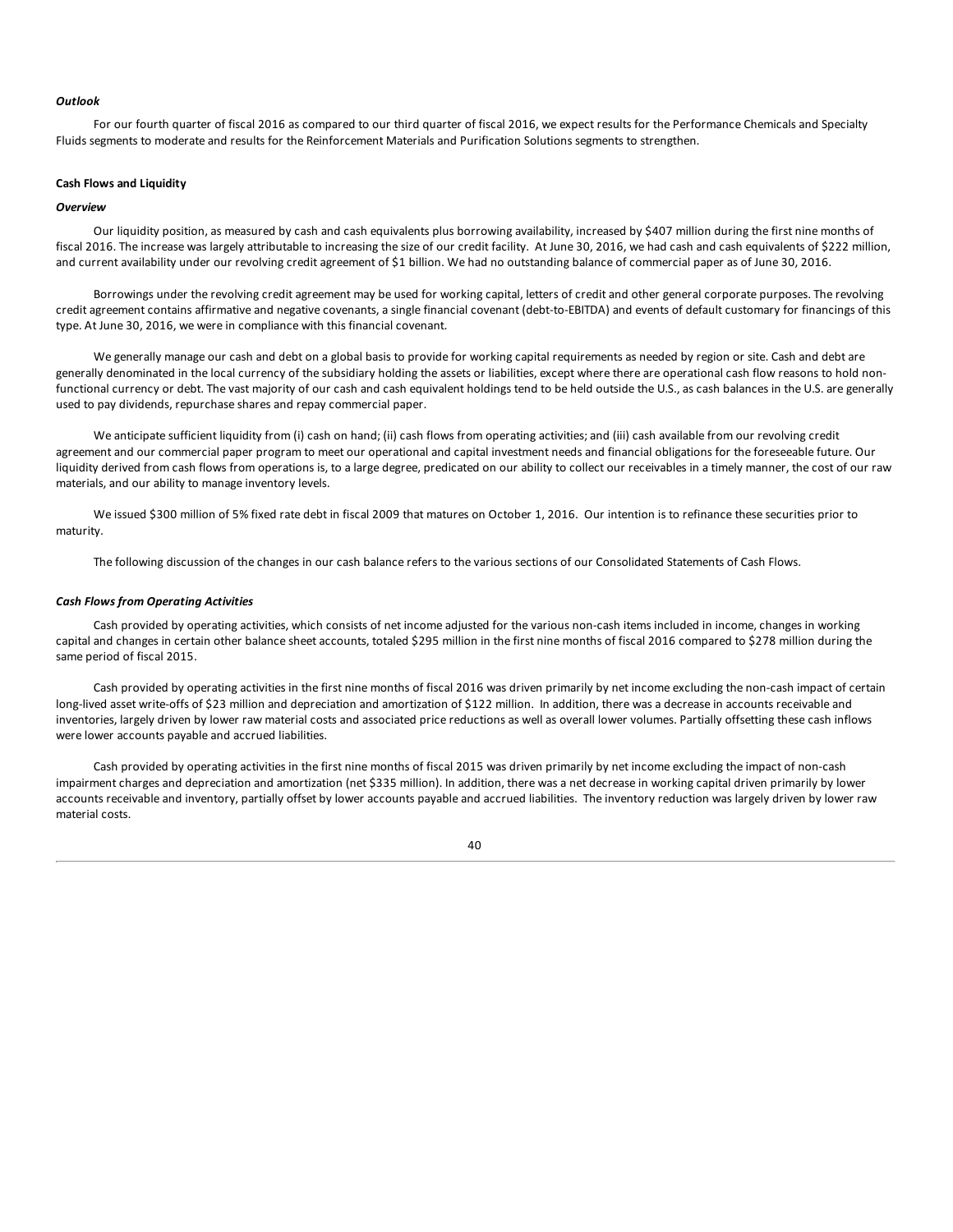#### *Cash Flows from Investing Activities*

In the nine months ended June 30, 2016, investing activities consumed \$70 million of cash which was primarily driven by capital expenditures of \$80 million, offset by \$16 million of proceeds from the sale of land. In the nine months ended June 30, 2015, investing activities consumed \$111 million of cash and were primarily driven by capital expenditures of \$103 million. In the first nine months of fiscal 2016, capital expenditures were primarily attributed to sustaining and compliance capital projects at our operating facilities.

Capital expenditures for fiscal 2016 are expected to be between \$115 million and \$120 million. Our planned capital spending program for fiscal 2016 is primarily for sustaining and compliance capital projects at our operating facilities.

#### *Cash Flows from Financing Activities*

Financing activities consumed \$97 million of cash in the first nine months of fiscal 2016 compared to \$86 million of cash in the first nine months of fiscal 2015. In the first nine months of fiscal 2016, we used our cash for share repurchases, dividend distributions and to repay debt.

In the first nine months of fiscal 2015, we used our cash for share repurchases and dividend distributions, partially offset by an increase in our net debt balance of \$51 million.

#### *Purchase Commitments*

We have entered into long-term purchase agreements primarily for the purchase of raw materials. Under certain of these agreements the quantity of material being purchased is fixed, but the price paid changes as market prices change. For those commitments, the amounts included in the table below are based on market prices at June 30, 2016.

|                                |                                     |  |     |      |      | Payments Due by Fiscal Year |  |      |            |       |       |
|--------------------------------|-------------------------------------|--|-----|------|------|-----------------------------|--|------|------------|-------|-------|
|                                | Remainder of<br>Fiscal 2016<br>2017 |  |     | 2018 | 2019 |                             |  | 2020 | Thereafter |       | Total |
|                                |                                     |  |     |      |      | (Dollars in millions)       |  |      |            |       |       |
| <b>Reinforcement Materials</b> | 40                                  |  | 134 | 125  |      | 122                         |  | 86   |            | 1.260 | 1,767 |
| Performance Chemicals          | 14                                  |  | 52  | 38   |      | 33                          |  | 30   |            | 153   | 320   |
| <b>Purification Solutions</b>  |                                     |  | 9   |      |      |                             |  |      |            |       | 15    |
| Total                          | 57                                  |  | 195 | 166  |      | 155                         |  | 116  |            | 1.413 | 2,102 |

#### *Off-balance sheet arrangements*

We have no material transactions that meet the definition of an off-balance sheet arrangement.

#### *Forward-Looking Information*

This report on Form 10-Q contains "forward-looking statements" under the Federal securities laws. These forward-looking statements address expectations or projections about the future, including our expectations for future financial performance; the benefits we expect to achieve from our restructuring plans; demand for our products and our overall expectations for segment results in the fourth quarter of fiscal 2016; the amount and timing of the charge to earnings we will record and the cash outlays we will make in connection with the closing of certain manufacturing facilities and restructuring initiatives; our estimated future amortization expenses for our intangible assets; the sufficiency of our cash on hand, cash provided from operations and cash available under our credit facilities to fund our cash requirements; uses of available cash including anticipated capital spending and future cash outlays associated with long-term contractual obligations; and the possible outcome of legal and environmental proceedings. From time to time, we also provide forward-looking statements in other materials we release to the public and in oral statements made by authorized officers.

Forward-looking statements are based on our current expectations, assumptions, estimates and projections about Cabot's businesses and strategies, market trends and conditions, economic conditions and other factors. These statements are not guarantees of future performance and are subject to risks, uncertainties, potentially inaccurate assumptions, and other factors,

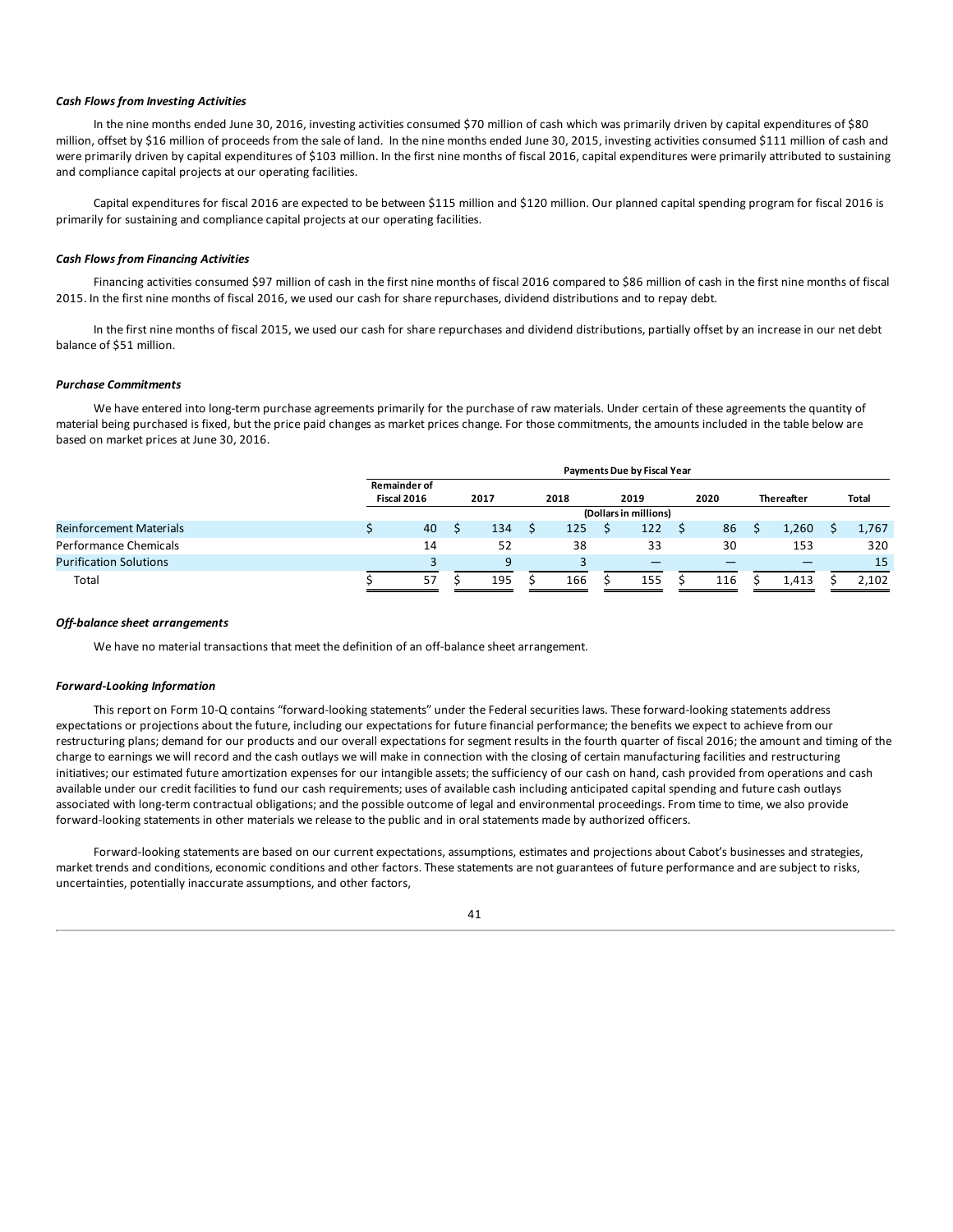<span id="page-41-0"></span>some of which are beyond our control or difficult to predict. If known or unknown risks materialize, or should underlying assumptions prove inaccurate, our actual results could differ materially from those expressed in the forward-looking statements.

In addition to factors described elsewhere in this report, the following are some of the factors that could cause our actual results to differ materially from those expressed in the forward-looking statements: changes in raw material costs; lower than expected demand for our products; the loss of one or more of our important customers; our inability to complete capacity expansions or other development projects; the availability of raw materials; our failure to develop new products or to keep pace with technological developments; fluctuations in currency exchange rates; patent rights of others; stock and credit market conditions; the timely commercialization of products under development (which may be disrupted or delayed by technical difficulties, market acceptance, competitors' new products, as well as difficulties in moving from the experimental stage to the production stage); demand for our customers' products; competitors' reactions to market conditions; delays in the successful integration of structural changes, including acquisitions or joint ventures; severe weather events that cause business interruptions, including plant and power outages or disruptions in supplier or customer operations; the accuracy of the assumptions we used in establishing reserves for environmental matters and for our share of liability for respirator claims; and the outcome of pending litigation. Other factors and risks are discussed in our 2015 10-K.

#### **Recently Issued Accounting Pronouncements**

In May 2014, the FASB issued a new standard, the "Revenue from Contracts with Customers", which amends the existing accounting standards for revenue recognition. The standard requires entities to recognize revenue when they transfer promised goods or services to customers in an amount that reflects the consideration the entity expects to be entitled to in exchange for those goods or services. This standard is applicable for fiscal years beginning after December 15, 2017 and for interim periods within those years and early adoption is permitted for the fiscal years beginning after December 15, 2016. We expect to adopt this standard on October 1, 2018. We are currently evaluating the impact the adoption of this standard may have on our consolidated financial statements.

In April 2015, the FASB issued a new standard simplifying the presentation of debt issuance costs by requiring debt issuance costs to be presented as a reduction of the corresponding debt liability. This will make the presentation of debt issuance costs consistent with the presentation of debt discounts or premiums. This standard is applicable for fiscal years beginning after December 15, 2015 and for interim periods within those years and early adoption is permitted. We expect to adopt this standard on October 1, 2016. The adoption of this standard is not expected to materially impact our consolidated financial statements.

In November 2015, the FASB issued a new standard that amends the existing accounting standard for income taxes and simplifies the presentation of deferred income taxes. This will require that deferred income tax assets and liabilities be classified as noncurrent on the balance sheet. This standard is applicable for fiscal years beginning after December 15, 2016 and for interim periods within those years and early adoption is allowed. We are evaluating this standard and the timing of its adoption. The adoption of this standard is not expected to materially impact our consolidated financial statements.

In February 2016, the FASB issued a new standard for the accounting for leases. This new standard requires lessees to recognize assets and liabilities for most leases, but recognize expenses on their income statements in a manner that is similar to the current accounting treatment for leases. The standard is applicable for fiscal years beginning after December 15, 2018 and for interim periods within those years and early adoption is permitted. We expect to adopt the standard on October 1, 2019. We are currently evaluating the impact of the adoption of this standard on our consolidated financial statements.

In March 2016, the FASB issued a new standard that amends the accounting standard for stock compensation by simplifying several aspects of the accounting for employee share-based payment transactions, including the related accounting for income taxes, forfeitures, and the withholding of shares to satisfy the employer's tax withholding requirements, as well as classification in the statements of cash flows. The new standard is effective for fiscal years beginning after December 15, 2016, including interim periods within those years and early adoption is permitted. We are evaluating this standard and the timing of its adoption. The adoption of this standard is not expected to materially impact our consolidated financial statements.

### *Item 3. Quantitative and Qualitative Disclosures About Market Risk*

Information about market risks for the period ended June 30, 2016 does not differ materially from that discussed under Item 7A of our 2015 10-K.

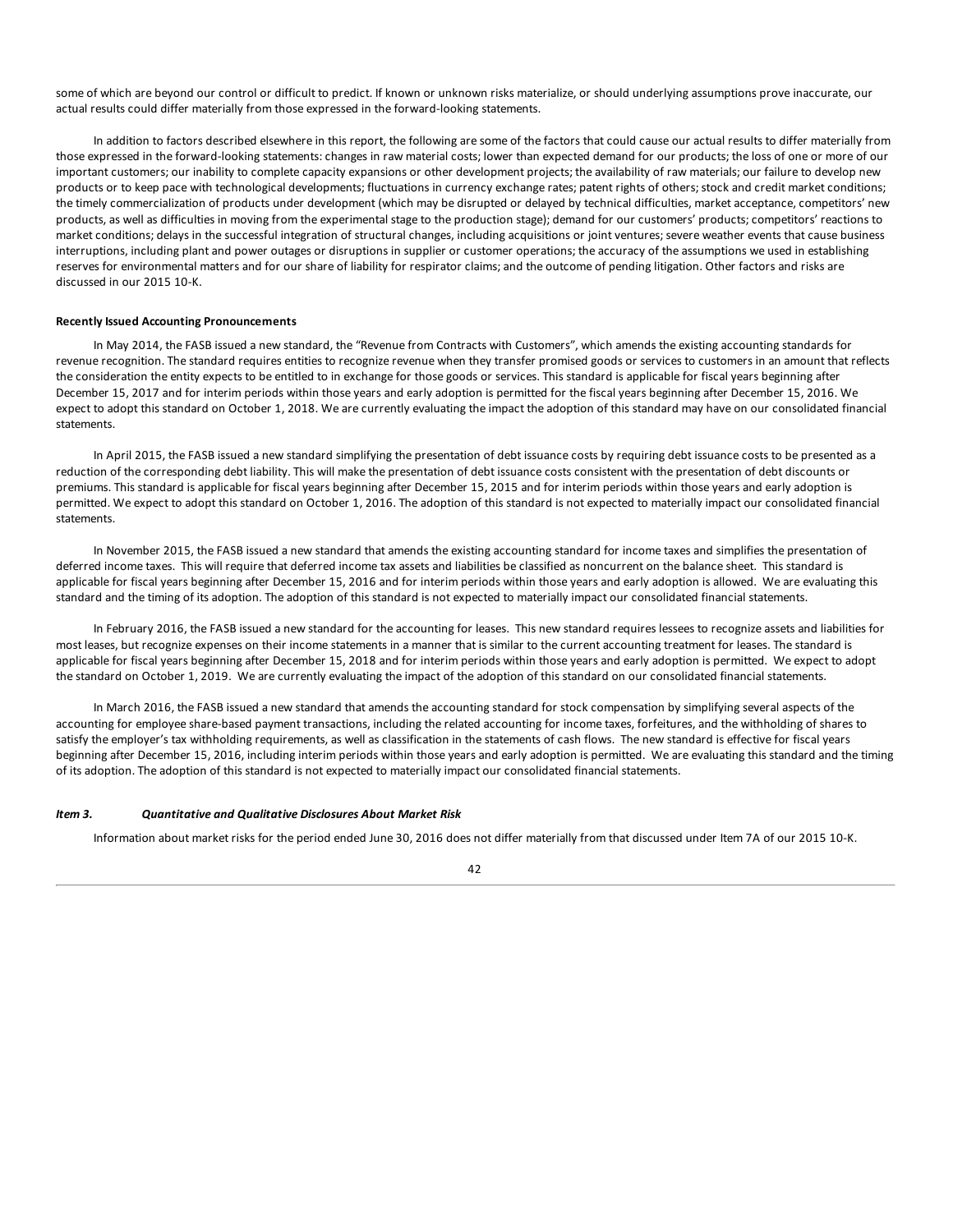# <span id="page-42-0"></span>*Item 4. Controls and Procedures*

As of June 30, 2016, we carried out an evaluation, under the supervision and with the participation of our management, including our Principal Executive Officer and our Executive Vice President and Chief Financial Officer, of the effectiveness of our disclosure controls and procedures pursuant to Rule 13a-15 under the Securities Exchange Act of 1934, as amended (the "Exchange Act"). Based upon that evaluation, our Principal Executive Officer and our Executive Vice President and Chief Financial Officer concluded that our disclosure controls and procedures were effective as of that date.

There were no changes in our internal control over financial reporting that occurred during our fiscal quarter ended June 30, 2016 that have materially affected, or are reasonably likely to materially affect, our internal control over financial reporting.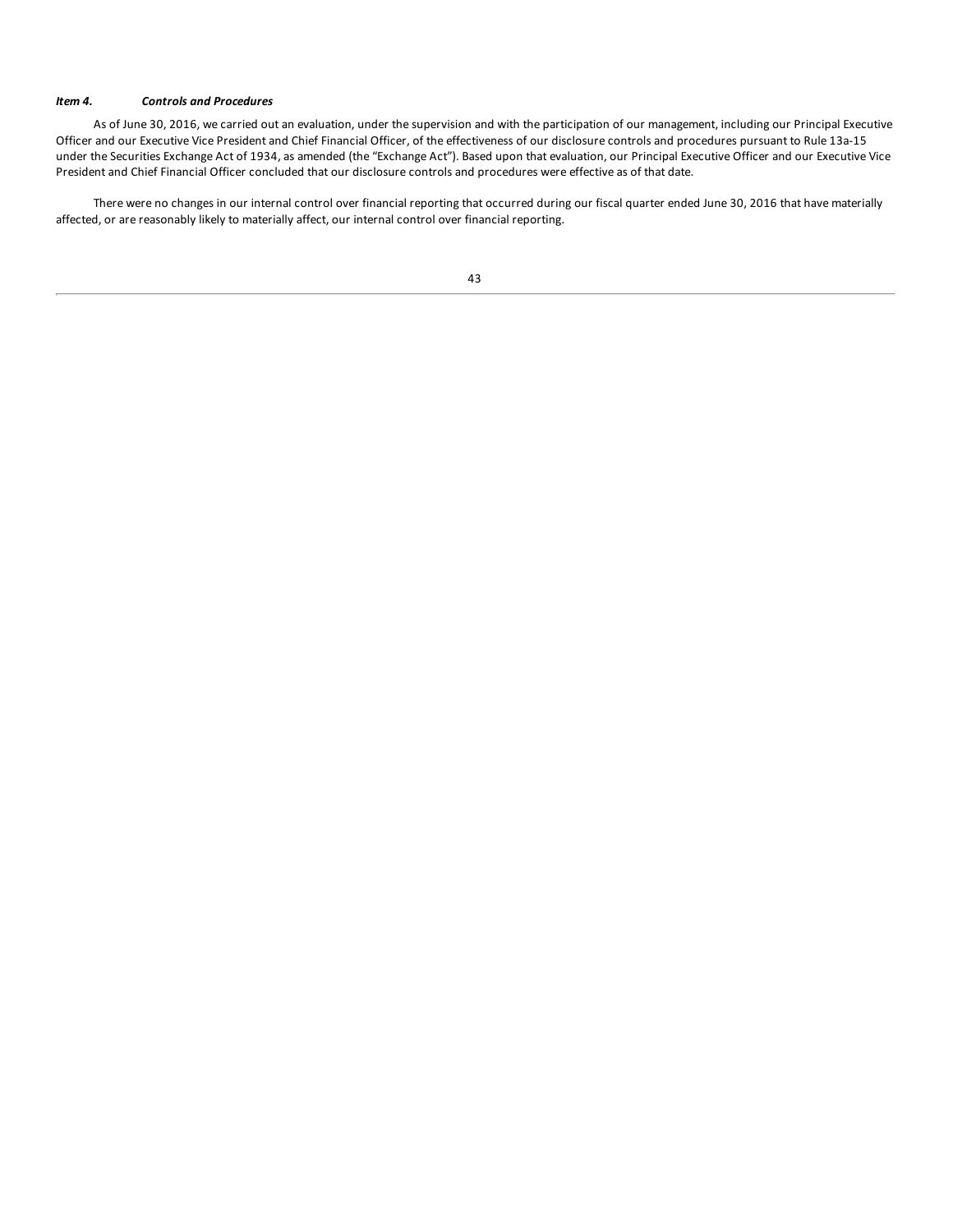### <span id="page-43-0"></span>*Part II. Other Information*

#### *Item I. Legal Proceedings*

#### *Respirator Liabilities*

We have exposure in connection with a safety respiratory products business that a subsidiary acquired from American Optical Corporation ("AO") in an April 1990 asset purchase transaction. The subsidiary manufactured respirators under the AO brand and disposed of that business in July 1995. In connection with its acquisition of the business, the subsidiary agreed, in certain circumstances, to assume a portion of AO's liabilities, including costs of legal fees together with amounts paid in settlements and judgments, allocable to AO respiratory products used prior to the 1990 purchase by the Cabot subsidiary. In exchange for the subsidiary's assumption of certain of AO's respirator liabilities, AO agreed to provide to the subsidiary the benefits of: (i) AO's insurance coverage for the period prior to the 1990 acquisition and (ii) a former owner's indemnity of AO holding it harmless from any liability allocable to AO respiratory products used prior to May 1982. As more fully described in our 2015 10-K, the respirator liabilities generally involve claims for personal injury, including asbestosis, silicosis and coal worker's pneumoconiosis, allegedly resulting from the use of respirators that are alleged to have been negligently designed and/or labeled.

As of June 30, 2016 and September 30, 2015, there were approximately 37,000 and 38,000 claimants, respectively, in pending cases asserting claims against AO in connection with respiratory products. We have a reserve to cover our expected share of liability for existing and future respirator liability claims. At June 30, 2016 and September 30, 2015, the reserve was \$8 million and \$11 million, respectively. Cash payments related to this liability were \$3 million in the first nine months of fiscal 2016 and \$2 million in the first nine months of fiscal 2015.

#### *Other Matters*

We are subject to various other lawsuits, claims and contingent liabilities arising in the ordinary course of our business and with respect to our divested businesses. In our opinion, although final disposition of some or all of these other suits and claims may impact our consolidated financial statements in a particular period, they are not expected, in the aggregate, to have a material adverse effect on our financial position.

## *Item 2. Unregistered Sales of Equity Securities and Use of Proceeds*

The table below sets forth information regarding Cabot's purchases of its equity securities during the quarter ended June 30, 2016:

### **Issuer Purchases of Equity Securities**

| Period                         | <b>Total Number of</b><br><b>Shares</b><br>Purchased <sup>(1)</sup> |  | <b>Average Price</b><br>Paid per Share | <b>Total Number of</b><br><b>Shares Purchased</b><br>as Part of Publicly<br><b>Announced Plans or</b><br>Programs <sup>(1)</sup> | <b>Maximum Number (or</b><br><b>Approximate Dollar</b><br>Value) of Shares that<br>May Yet Be Purchased<br>Under the Plans or<br>Programs <sup>(1)</sup> |  |
|--------------------------------|---------------------------------------------------------------------|--|----------------------------------------|----------------------------------------------------------------------------------------------------------------------------------|----------------------------------------------------------------------------------------------------------------------------------------------------------|--|
| April 1, 2016 - April 30, 2016 | $\overline{\phantom{0}}$                                            |  |                                        |                                                                                                                                  | 3,299,324                                                                                                                                                |  |
| May 1, 2016 - May 31, 2016     | 30.000                                                              |  | 45.60                                  | 30.000                                                                                                                           | 3,269,324                                                                                                                                                |  |
| June 1, 2016 - June 30, 2016   | 145.000                                                             |  | 46.53                                  | 145,000                                                                                                                          | 3,124,324                                                                                                                                                |  |
| Total                          | 175.000                                                             |  |                                        | 175.000                                                                                                                          |                                                                                                                                                          |  |

(1) On January 13, 2015, the Company announced that the Board of Directors authorized us to repurchase up to five million shares of our common stock on the open market or in privately negotiated transactions. This authorization does not have a set expiration date.

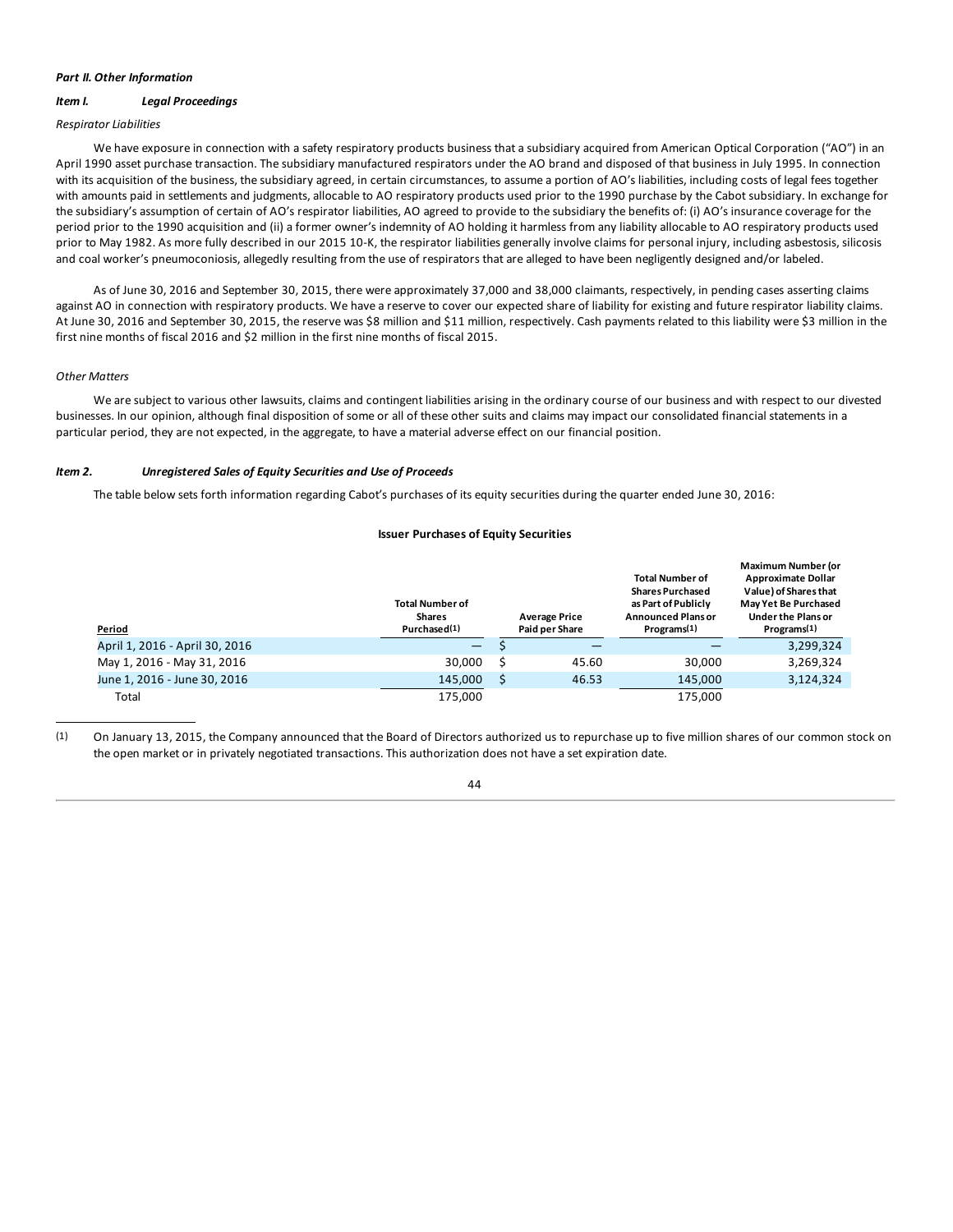## <span id="page-44-0"></span>*Item 6. Exhibits*

The following Exhibits are filed herewith:

| Exhibit<br>No.             | Description                                                                                                               |
|----------------------------|---------------------------------------------------------------------------------------------------------------------------|
| Exhibit 10.1* <sup>+</sup> | Transition and Separation Agreement dated May 13, 2016 between Cabot Corporation and Patrick M. Prevost.                  |
| Exhibit $31.1*$            | Certification of Principal Executive Officer required by Rule 13a-14(a) or Rule 15d-14(a) of the Exchange Act.            |
| Exhibit $31.2*$            | Certification of Principal Financial Officer required by Rule 13a-14(a) or Rule 15d-14(a) of the Exchange Act.            |
| Exhibit 32**               | Certifications of the Principal Executive Officer and the Principal Financial Officer pursuant to 18 U.S.C. Section 1350. |
| Exhibit 101.INS*           | <b>XBRL Instance Document.</b>                                                                                            |
| Exhibit 101.SCH*           | XBRL Taxonomy Extension Schema Document.                                                                                  |
| Exhibit 101.CAL*           | XBRL Taxonomy Extension Calculation Linkbase Document.                                                                    |
| Exhibit 101.DEF*           | XBRL Taxonomy Extension Definition Linkbase Document.                                                                     |
| Exhibit 101.LAB*           | XBRL Taxonomy Extension Label Linkbase Document.                                                                          |
| Exhibit 101.PRE*           | XBRL Taxonomy Extension Presentation Linkbase Document.                                                                   |
|                            |                                                                                                                           |

\* Filed herewith.

\*\* Furnished herewith.

† Management contract or compensatory plan or arrangement.

Attached as Exhibit 101 to this report are the following documents formatted in XBRL (Extensible Business Reporting Language): (i) the Consolidated Statements of Operations for the three and nine months ended June 30, 2016 and 2015; (ii) the Consolidated Statements of Comprehensive (Loss) Income for the three and nine months ended June 30, 2016 and 2015; (iii) the Consolidated Balance Sheets at June 30, 2016 and September 30, 2015; (iv) the Consolidated Statements of Cash Flows for the nine months ended June 30, 2016 and 2015; and (v) Notes to Consolidated Financial Statements, June 30, 2016.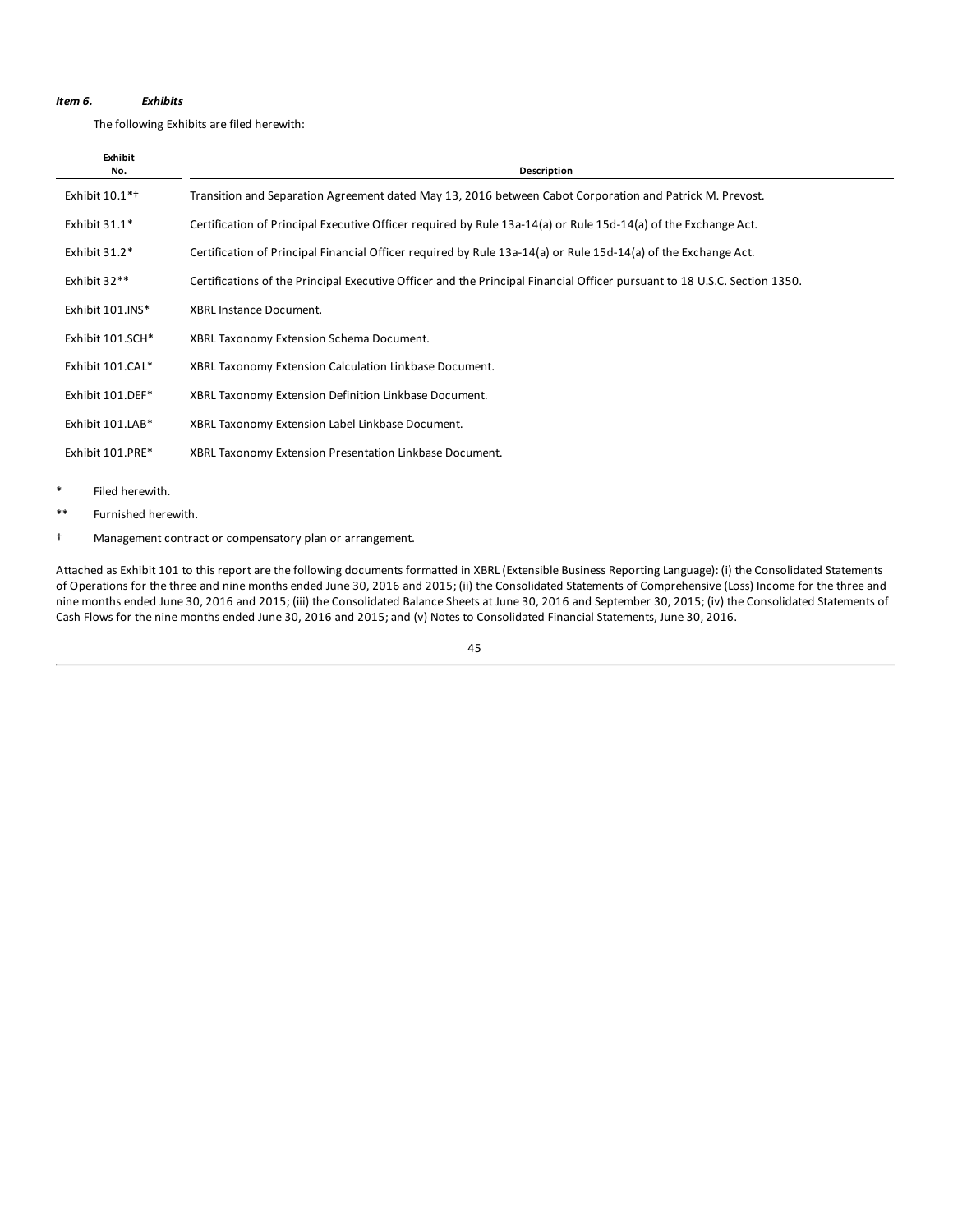# **SIGNATURES**

Pursuant to the requirements of the Securities Exchange Act of 1934, the registrant has duly caused this report to be signed on its behalf by the undersigned thereunto duly authorized.

|                      | <b>Cabot Corporation</b>                                    |  |  |  |  |  |  |
|----------------------|-------------------------------------------------------------|--|--|--|--|--|--|
| Date: August 4, 2016 | /s/ Eduardo E. Cordeiro<br>By:                              |  |  |  |  |  |  |
|                      | Eduardo E. Cordeiro                                         |  |  |  |  |  |  |
|                      | <b>Executive Vice President and Chief Financial Officer</b> |  |  |  |  |  |  |
|                      | (Duly Authorized Officer)                                   |  |  |  |  |  |  |
| Date: August 4, 2016 | /s/ James P. Kelly<br>By:                                   |  |  |  |  |  |  |
|                      | James P. Kelly                                              |  |  |  |  |  |  |
|                      | Vice President and Controller                               |  |  |  |  |  |  |
|                      | (Chief Accounting Officer)                                  |  |  |  |  |  |  |
|                      |                                                             |  |  |  |  |  |  |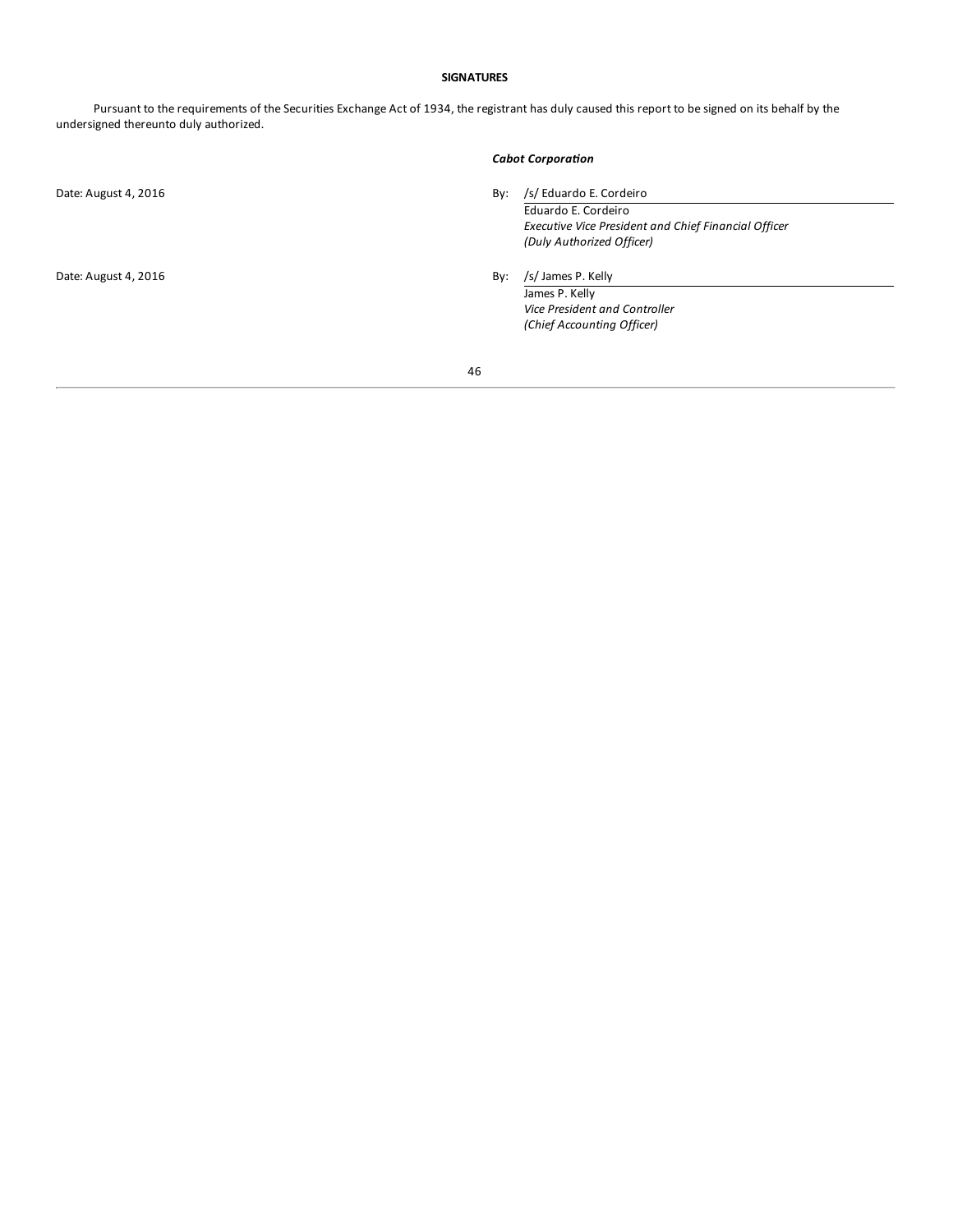# **Exhibit Index**

| Exhibit<br>No.             | Description                                                                                                               |
|----------------------------|---------------------------------------------------------------------------------------------------------------------------|
| Exhibit 10.1* <sup>+</sup> | Transition and Separation Agreement dated May 13, 2016 between Cabot Corporation and Patrick M. Prevost.                  |
| Exhibit $31.1*$            | Certification of Principal Executive Officer required by Rule 13a-14(a) or Rule 15d-14(a) of the Exchange Act.            |
| Exhibit $31.2*$            | Certification of Principal Financial Officer required by Rule 13a-14(a) or Rule 15d-14(a) of the Exchange Act.            |
| Exhibit 32**               | Certifications of the Principal Executive Officer and the Principal Financial Officer pursuant to 18 U.S.C. Section 1350. |
| Exhibit 101.INS*           | <b>XBRL Instance Document.</b>                                                                                            |
| Exhibit 101.SCH*           | XBRL Taxonomy Extension Schema Document.                                                                                  |
| Exhibit 101.CAL*           | XBRL Taxonomy Extension Calculation Linkbase Document.                                                                    |
| Exhibit 101.DEF*           | XBRL Taxonomy Extension Definition Linkbase Document.                                                                     |
| Exhibit 101.LAB*           | XBRL Taxonomy Extension Label Linkbase Document.                                                                          |
| Exhibit 101.PRE*           | XBRL Taxonomy Extension Presentation Linkbase Document.                                                                   |

\* Filed herewith.

\*\* Furnished herewith.

† Management contract or compensatory plan or arrangement.

Attached as Exhibit 101 to this report are the following documents formatted in XBRL (Extensible Business Reporting Language): (i) the Consolidated Statements of Operations for the three and nine months ended June 30, 2016 and 2015; (ii) the Consolidated Statements of Comprehensive (Loss) Income for the three and nine months ended June 30, 2016 and 2015; (iii) the Consolidated Balance Sheets at June 30, 2016 and September 30, 2015; (iv) the Consolidated Statements of Cash Flows for the nine months ended June 30, 2016 and 2015; and (v) Notes to Consolidated Financial Statements, June 30, 2016.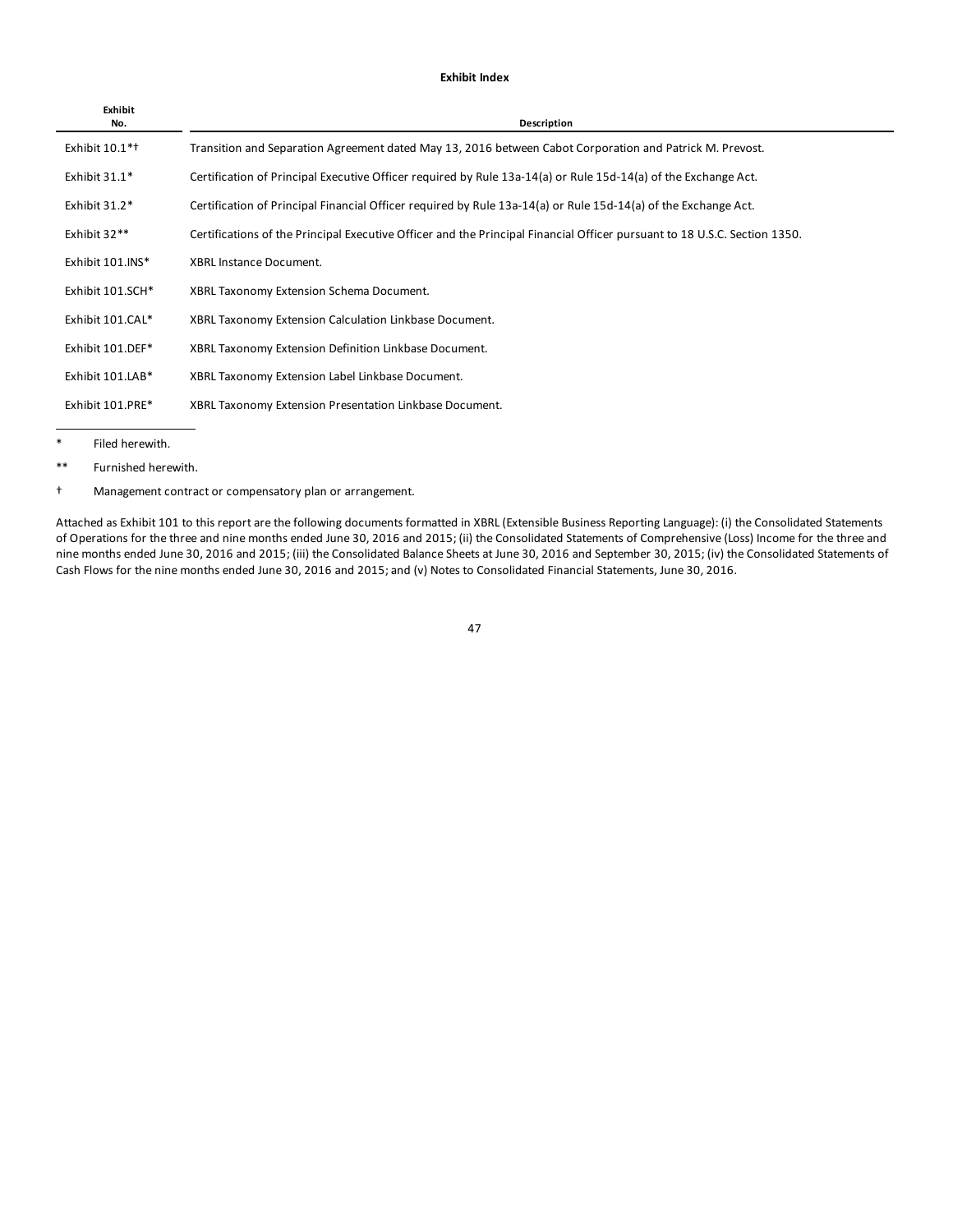

 $P: +1(617)345-0100$ F:  $+1(617)342-6103$ W: cabotcorp.com

Cabot Corporation Two Seaport Lane Suite 1300 Boston, MA 02210-2019 LISA

May 13, 2016

**By Hand**

Patrick Prevost [Address]

Dear Patrick:

This transition and separation agreement (the "Agreement") is to confirm the terms of the remainder of your employment with Cabot Corporation ("Cabot" or the "Company") and the termination of your employment with the Company. You may accept this offer only by signing a copy of this letter where indicated below and returning it to Brian A. Berube at Cabot Corporation, 2 Seaport Lane, Boston, MA 02210, so that Mr. Berube receives it not later than June 3, 2016, and by not thereafter revoking this agreement; otherwise this offer shall be null and void.

You resigned from your position as President and Chief Executive Officer of the Company on and effective as of March 11, 2016 (the "Transition Date"). You acknowledge and agree that as of the Transition Date you resigned from any and all (i) officer positions you held with the Company or any of its Affiliates (as defined below), (ii) memberships you held on any boards of directors, boards of managers or other governing boards or bodies of the Company or any of its Affiliates, other than the Board of Directors of the Company, and (iii) memberships you held on any of the committees of any such boards or bodies (all such resignations, together with your resignation from your position as President and Chief Executive Officer, the "Resignations"). The Company, on its own behalf and on behalf of its Affiliates has accepted the Resignations, as of the Transition Date. You agree to execute such documents confirming the Resignations as the Company may reasonably request.

From Transition Date through the date that your employment terminates (the "Separation Date"), you will continue to be employed by the Company as an advisor to the Company. Provided that you comply in full with your obligations hereunder, it is expected that the Separation Date will be July 15, 2016. The period beginning on the Transition Date and concluding on the Separation Date is hereinafter referred to as the "Transition Period".

During the Transition Period you will continue to receive your base salary, payable at the rate in effect as of the date hereof, and to participate in all employee benefit plans of the Company (including, but not limited to, the Company's medical, dental, life insurance and supplemental life insurance plans) in accordance with the terms of those plans. During the Transition Period, you will perform such duties as may be assigned to you from time to time by the Non-Executive Chairman of the Board of Directors of the Company or by the President and Chief Executive Officer of the Company (the "CEO") or his designee, including but not limited to assisting with an orderly transition of your duties and responsibilities to the CEO, meeting with customers and other constituents of the Company to facilitate this transition and providing advice to the Company based on your knowledge of the Company and its business. You agree to continue to devote your best professional efforts to the Company, and to abide by all Company policies and procedures as in effect from time to time.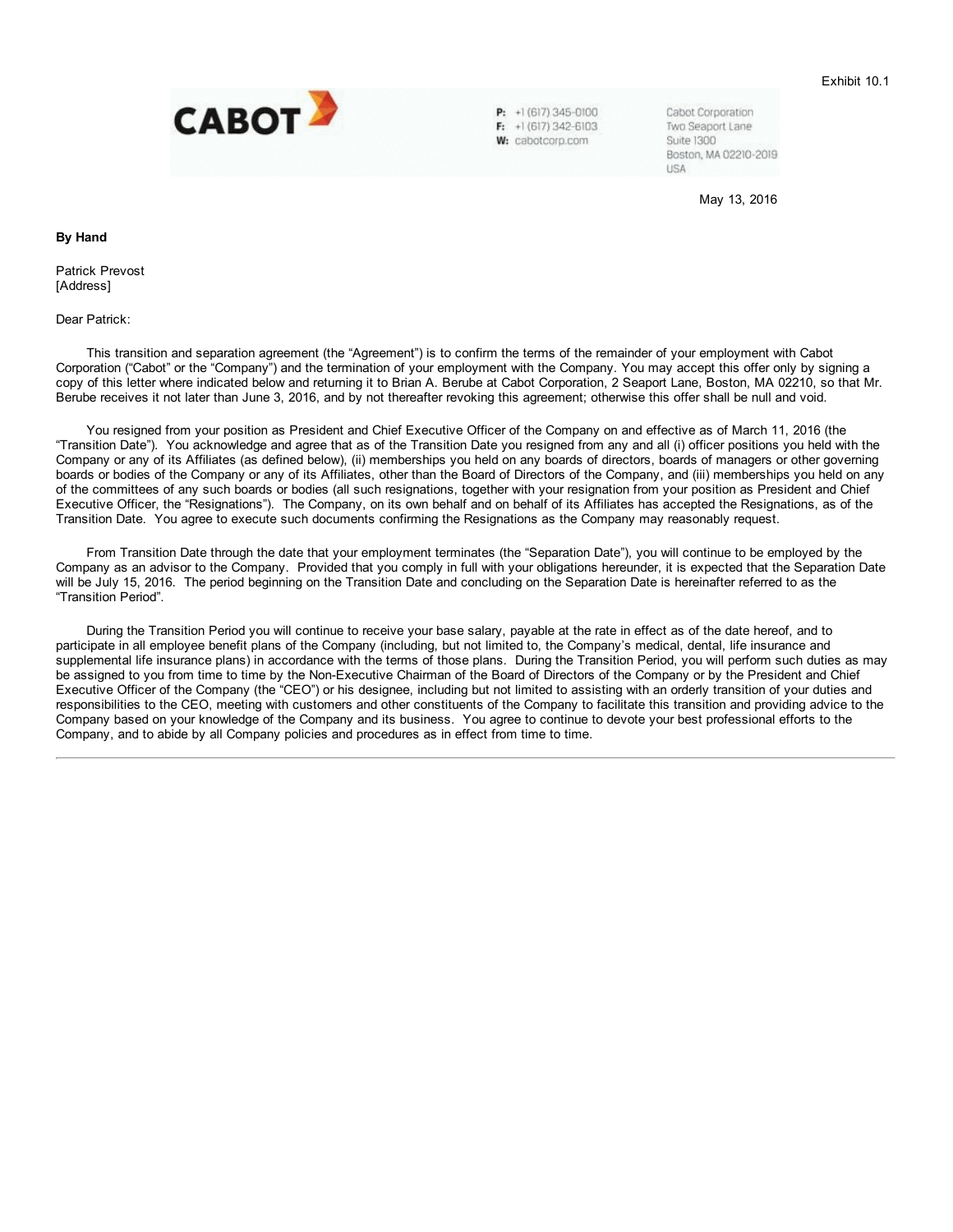During the Transition Period you will remain an at-will employee of the Company. If your employment terminates prior to July 15, 2016, the date of such termination of employment will be the "Separation Date" for purposes of this Agreement; it being understood that if the Company terminates your employment prior to July 15, 2016 for any reason other than "Cause", as defined below, you shall be entitled, in addition to the Severance [Benefits](#page-2-0) described below, to receive payment of your base salary through and including July 15, 2016, subject to your execution and non-revocation of the Release, as defined below, which payment shall be made within 30 days following the Separation Date. Notwithstanding the foregoing, if the Company [terminates](#page-2-0) your employment for Cause, you will not be eligible to receive the Severance Benefits (as defined below). For purposes of this [Agreement,](#page-2-0) "Cause", as determined by the Company in its good faith, reasonable judgment, shall mean only (i) your material breach of this [Agreement,](#page-3-0) the Employee Agreement (as defined below) or any material written policy of the Company or its Affiliates which material breach, if susceptible to cure, remains uncured fourteen (14) days after the Company has provided written notice to you specifying in reasonable detail the nature of the alleged breach or (ii) your [commission](#page-4-0) of a felony or other crime involving moral turpitude. For purposes of this Agreement, "Affiliates" means all persons and entities directly or indirectly [controlling,](#page-6-0) controlled by or under common control with the Company, where control may be by [management](#page-7-0) authority, equity interest or otherwise.

You will receive, on the [Separation](#page-27-0) Date, any base salary earned, but unpaid, as of the Separation Date, as well as pay, at your final base rate of pay, for any [vacation](#page-41-0) days you earned but had not used as of the Separation Date, determined in accordance with Company policy and as reflected on the books of the Company (together, the "Final Compensation"). You will receive the payments described in this paragraph regardless of whether or not you decide to [accept](#page-42-0) the additional payments and benefits offered by Cabot in this Agreement.

Except as [otherwise](#page-43-0) [stated](#page-43-0) herein, this Agreement does not modify or supersede any obligations that you have to Cabot by law or otherwise, and you understand that you must return all written and other [materials](#page-43-0) belonging to Cabot (whether hardcopy, in electronic form or otherwise) and in your possession or [contr](#page-44-0)ol, together with all copies of such materials, upon termination of your employment, other than such materials provided to and utilized by you incident to your performance of services as a member of the Board of Directors of the Company.

In consideration of your acceptance of this Agreement and subject to your meeting in full your obligations hereunder, including your obligation to execute a post-employment general release and waiver of claims in the form attached hereto as **Exhibit A** (the "Release") on or after the Separation Date (and within the time period described therein), the Company will provide you with the following payments and benefits. If you do not timely execute the Release, or if the Release does not become effective in accordance with its terms, you shall not receive any of the payments or benefits described in paragraphs (1) through (6) below (collectively, the "Severance Benefits"). The Severance Benefits shall only be made, commence, or become effective, as applicable, on the expiration of the seven-day period provided for in the Release, and only if such revocation rights are not timely exercised by you (such date, the "Effective Date").

1. Within 30 days following the Separation Date, Cabot will (a) pay to you an amount equal to \$1,412,653, which represents (i) a separation and transition payment of \$246,653 and (ii) a payment of \$1,166,000, which represents your fiscal year 2016 annual Short-Term Incentive award, payable at target, and (b) make a contribution of \$116,600 to the Company's Supplemental 401(k) Plan in respect of the annual Short-Term Incentive award payment described in subparagraph (a)(ii) above, in each case, reduced by any deductions and withholding that Cabot determines is required by law or otherwise.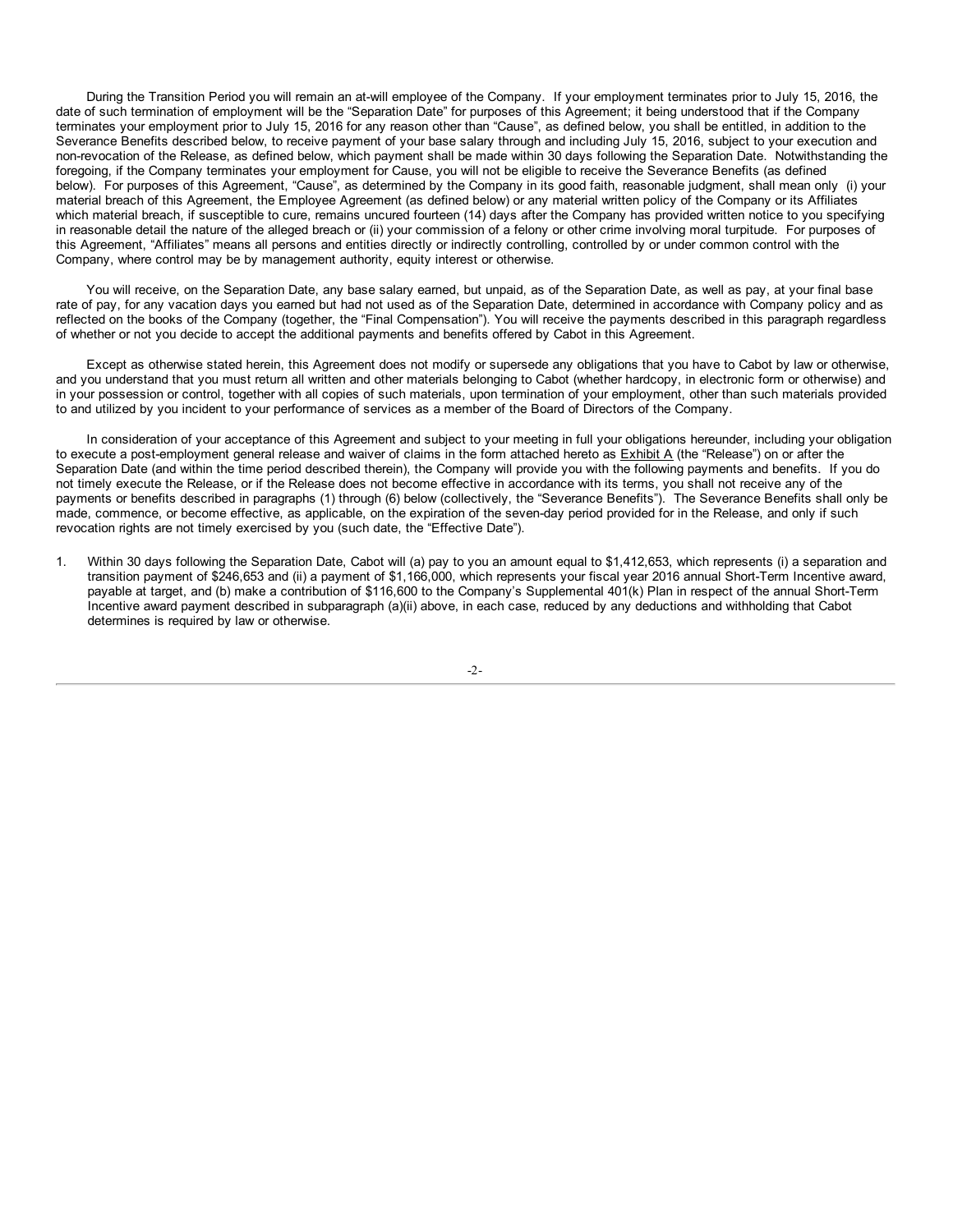- 2. With respect to equity awards granted to you under the Cabot Corporation 2009 Long-Term Incentive Plan (the "LTIP"), as of the Effective Date:
	- a. any stock options that are outstanding and unvested on the Separation Date shall vest and become exercisable;
	- b. any time-based restricted stock units that are outstanding on the Separation Date shall vest;
	- c. any performance-based restricted stock units that are outstanding on the Separation Date for which the performance period has not been completed shall vest, with the number of such units to be determined assuming that the performance metrics applicable to such awards had been achieved at target; and
	- d. any performance-based restricted stock units that are outstanding on the Separation Date for which the performance period has been completed and that remain subject to time-based vesting shall vest to the extent previously earned.

A summary of the options and restricted stock units that will vest pursuant to these provisions is set forth in Exhibit B attached to this Agreement.

Except as specifically modified by the preceding sentences and Paragraph 3 below, the equity awards granted to you shall continue to be administered in accordance with the terms of the LTIP and the terms of award agreements evidencing such awards. Awards of restricted stock units shall be settled in accordance with the terms of the LTIP and the award agreements under which they were granted. Upon the vesting or settlement of the restricted stock units described above, unless you instruct the Company otherwise, to satisfy any tax withholding requirements arising in connection with the vesting or settlement of such awards, the Company will withhold shares of Company common stock from the shares otherwise deliverable to you in accordance with the terms of the applicable award agreements evidencing such equity awards.

- 3. Cabot agrees that the period of time during which you shall be able to exercise any vested options to purchase Company common stock held by you at the Separation Date, after taking into account any acceleration under paragraph 2(a) above, shall be the earlier of (i) October 15, 2019 and (ii) the original expiration date of such option. Except as specifically modified by the preceding sentence, any such exercise of vested stock options by you shall be in accordance with the terms of the LTIP and the terms of the award agreements under which such stock options were granted.
- 4. Your benefits under the Cabot Corporation Deferred Compensation Plan and the Supplemental 401(k) Plan (together, the "Deferred Compensation Plans") shall be paid in accordance with the terms of the Deferred Compensation Plans; provided that in no event shall any benefits under the Deferred Compensation Plans be paid earlier than six months following the Separation Date.
- 5. If you timely elect to continue medical and/or dental coverage in accordance with COBRA (as outlined in the materials being provided to you), then from the Separation Date until the earlier of (i) the 18-month anniversary of the Separation Date, or (ii) the termination of such coverage in compliance with COBRA, you will pay the same cost of such medical and/or dental coverage as paid from time-to-time by active employees of the Company generally; Cabot shall pay the balance of such cost. Upon conclusion of this 18-month period, Cabot will cease paying the balance of such COBRA cost. At such time, you will be responsible for paying the entire cost of the COBRA coverage for the remaining amount of time (if any) you are legally entitled to it. Following your COBRA coverage period, you shall be eligible to participate in Cabot's retiree medical program in accordance with its terms. Cabot reserves the right to amend, modify, terminate or discontinue the medical and dental coverage or benefits provided to its employees or former employees, or the costs associated therewith, at any time. Likewise, if the benefits described in this paragraph are in violation of any laws or regulations that go into effect subsequent to the date first set forth above, in whole or in part, Cabot reserves the

-3-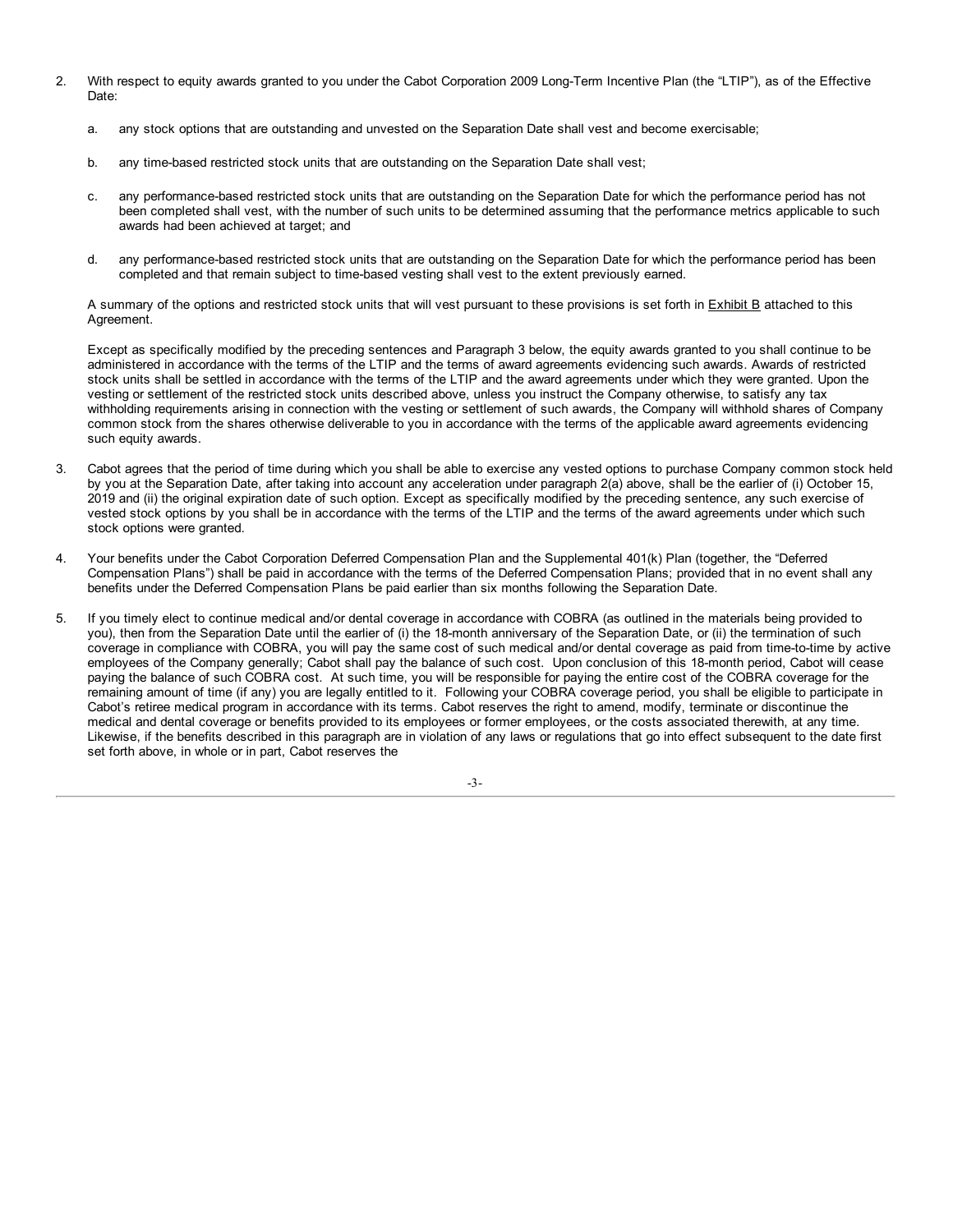right to amend, modify, terminate or discontinue the benefits described in this paragraph in accordance with such laws or regulations.

- 6. Cabot will reimburse you for reasonable legal expenses incurred by you in connection with negotiating the terms and conditions of this Agreement, up to a maximum of \$15,000.
- 7. For and in consideration of the payments and benefits provided to you under this Agreement, which are conditioned on your signing the Release, and to which you acknowledge you would not otherwise be entitled, and other good and valuable consideration, the receipt and sufficiency of which you hereby acknowledge, you, on your own behalf and that of your heirs, executors, administrators, beneficiaries, representatives, successors and assigns, and any other person or entity claiming through or under you, hereby release and forever discharge the Company and its subsidiaries and other Affiliates, and all of their respective past, present and future directors, shareholders, officers, members, managers, general and limited partners, insurers, employees, agents, representatives, consultants, successors and assigns, any employee benefit plans maintained by or on behalf of the Company or its subsidiaries, Affiliates, or successors, or any of the trustees or administrators thereof, and all others connected with any of the foregoing, in their official and individual capacities (collectively, the "Releasees"), from any and all causes of action, suits, rights and claims, demands, damages and compensation of any kind and nature whatsoever, whether at law or in equity, whether now known or unknown, suspected or unsuspected, contingent or otherwise, which you now have or ever have had against the Releasees, or any of them, in any way related to, connected with or arising out of your employment and/or other relationship with the Company or any of its Affiliates, or pursuant to Title VII of the Civil Rights Act of 1964, the Americans with Disabilities Act, the Family Medical and Leave Act, the Age Discrimination in Employment Act (as amended by the Older Workers Benefit Protection Act), the Employee Retirement Income Security Act, the wage and hour, wage payment or fair employment practices laws of the Commonwealth of Massachusetts and any other state or states in which you have provided services to the Company or its Affiliates (each as amended from time to time) and/or any other federal, state or local law, regulation, or other requirement (collectively, the "Claims") through the date that you sign this Agreement, and hereby waive all such Claims.

Notwithstanding the foregoing, this release does not include and will not preclude a claim for or with respect to: (a) base salary payable through the Separation Date, or accrued, unused vacation time as recorded on the Company's books as of the Separation Date; (b) vested benefits under any Company employee benefit plan; (c) your COBRA rights; (d) payments and benefits under this Agreement; (e) any claim which, as a matter of law, cannot be released by private agreement; and (f) rights to be indemnified by Cabot under Cabot's By-Laws and/or Cabot's Restated Certificate of Incorporation or as an officer or former officer of Cabot to insurance coverage under Cabot's directors' and officers' insurance program in accordance with its terms.

- a. Notwithstanding the generality of the foregoing, nothing herein is intended to or shall preclude you from filing a complaint and/or charge with any appropriate federal, state, or local government agency and/or cooperating with said agency in its **investigation**. Nonetheless, you acknowledge that you shall not be entitled to receive any relief, recovery, or monies in connection with any complaint or charge brought against the Releasees, without regard as to who brought said complaint or charge.
- 8. You affirm and warrant that you have not filed any complaints, charges or claims for relief against Cabot with any local, state or federal court or administrative agency. You also affirm that you have been paid and/or have received all leave (paid or unpaid), compensation, wages, bonuses, commissions, and/or benefits to which you may be entitled and that no other leave (paid or unpaid), compensation, wages, bonuses, commissions and/or benefits are due to you, except as expressly provided in this Agreement. You acknowledge that, upon receiving the Final Compensation, you will have received pay for all work you have performed for the Company. You will not continue to earn vacation or other paid time off after the Separation Date. You further affirm that you have not been

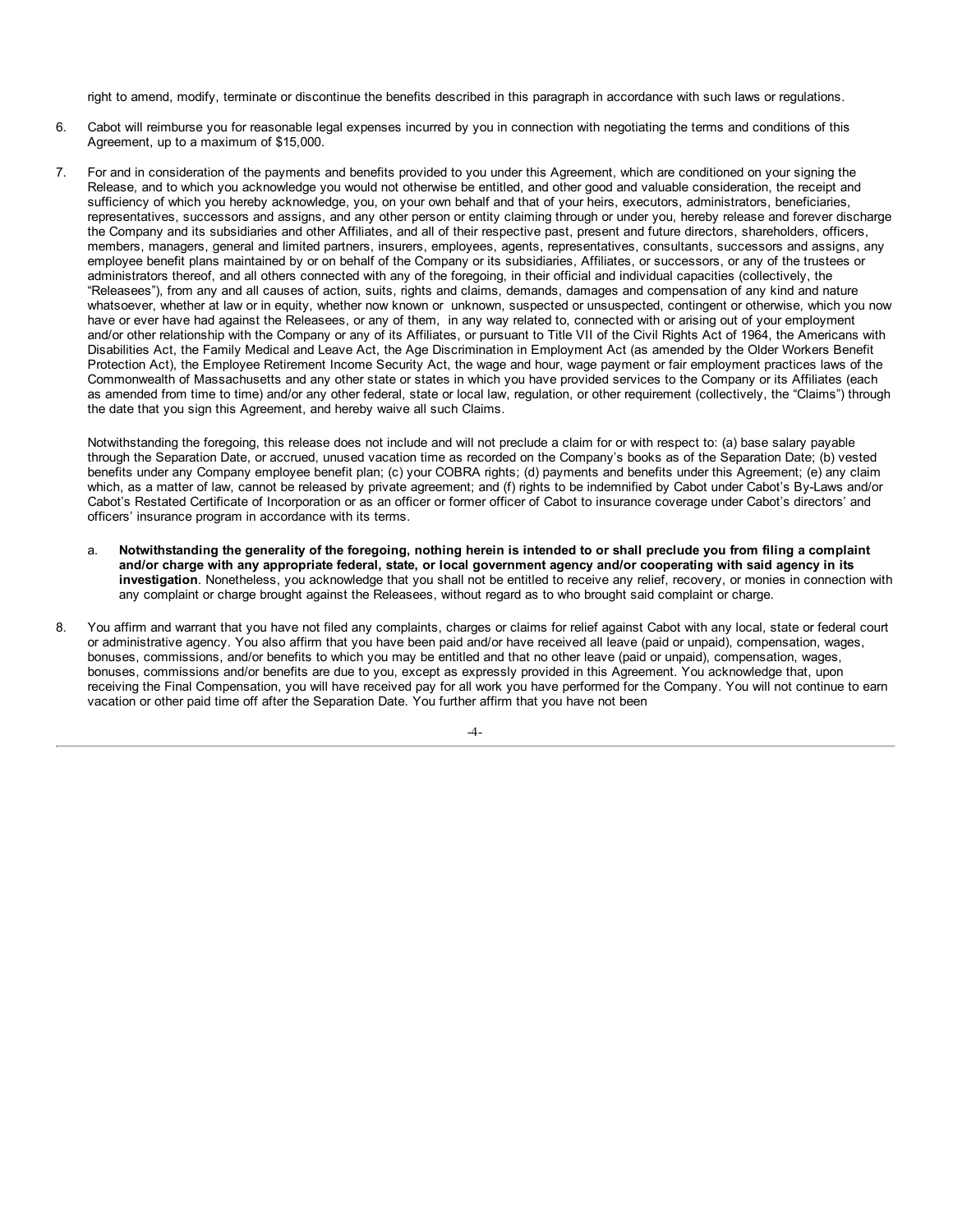retaliated against for reporting any allegations of wrongdoing by the Releasees, including any allegations of fraud or impropriety.

- 9. You understand and agree that, except as otherwise provided in paragraph 5 above, your participation in all employee benefit plans of the Company will end as of the Separation Date, in accordance with the terms of those plans.
- 10. You acknowledge that you continue to be bound by your obligations under the Employee Agreement between you and the Company dated as of November 30, 2007 (the "Employee Agreement"), including without limitation your non-disclosure, non-competition and non-solicitation obligations set forth in Sections 4, 5, 10, 11 and 12 thereof. For the avoidance of doubt, nothing contained herein and or in the Employee Agreement will limit, or in any other way affects, your communicating with any governmental agency or entity, or communicating with any official or staff person of a governmental agency or entity, concerning matters relevant to the governmental agency or entity. Further, nothing in this Agreement is intended to preclude you from continuing to serve as a Director of General Cable, and, should you wish to join the Board of any other company, such opportunity will be discussed with and reviewed by the Governance and Nominating Committee of the Board, all in accordance with the Company's Corporate Governance Guidelines.
- 11. You acknowledge that you have carefully read and considered all the terms and conditions of this Agreement. You understand and agree that these restraints are necessary for the reasonable and proper protection of the legitimate business interests of Cabot (including, for purposes of this paragraph 11, Cabot, its Affiliates and its subsidiaries), and that a breach by you of any one of these restraints would cause irreparable harm and damage to Cabot. You further acknowledge that damages would not be an adequate remedy for a breach or threatened breach by you of any one of the covenants referenced in paragraph 10. You therefore agree that Cabot shall be entitled to the enforcement of this Agreement by injunction, specific performance or other equitable relief, without need of posting a bond and without prejudice to any other rights and remedies that Cabot may have under this Agreement or under applicable law. You further agree that in the event that any provision of this Agreement shall be determined by any court of competent jurisdiction to be unenforceable by reason of its being extended over too great a time, too large a geographic area or too great a range of activities, such provision shall be deemed to be modified to permit its enforcement to the maximum extent permitted by law. In the event of any breach, or alleged or threatened breach, of this Agreement, you hereby consent and submit to the jurisdiction of the federal and state courts in and of the Commonwealth of Massachusetts, and this Agreement shall be governed by and interpreted in accordance with the laws of the Commonwealth of Massachusetts, without regard to the conflict of laws principles thereof.
- 12. You agree to offer reasonable cooperation to the Company hereafter with respect to all matters arising during or related to your employment with the Company, including, but not limited to, all matters in connection with any governmental investigation, litigation, arbitration or other proceeding which may have arisen as of, or which may arise following, the Separation Date, and the filing and prosecution of any patent application(s) worldwide. Cabot will reimburse you your out-of-pocket expenses incurred in complying with Company requests hereunder, provided that such expenses are authorized by the Company in advance.
- 13. This Agreement does not affect, modify or alter your rights to be indemnified by Cabot under Section 14 of Cabot's By-laws and/or Article Eight of Cabot's Restated Certificate of Incorporation. Furthermore, this Agreement does not affect, modify or alter your individual rights as an officer or former officer of Cabot to insurance coverage under Cabot's directors' and officers' insurance program in accordance with its terms.
- 14. You hereby represent and acknowledge that in executing this Agreement, you do not rely and have not relied upon any representation or statement (other than the express terms of this Agreement) made by Cabot or by any agents, representatives or attorneys of Cabot with regard to the subject

-5-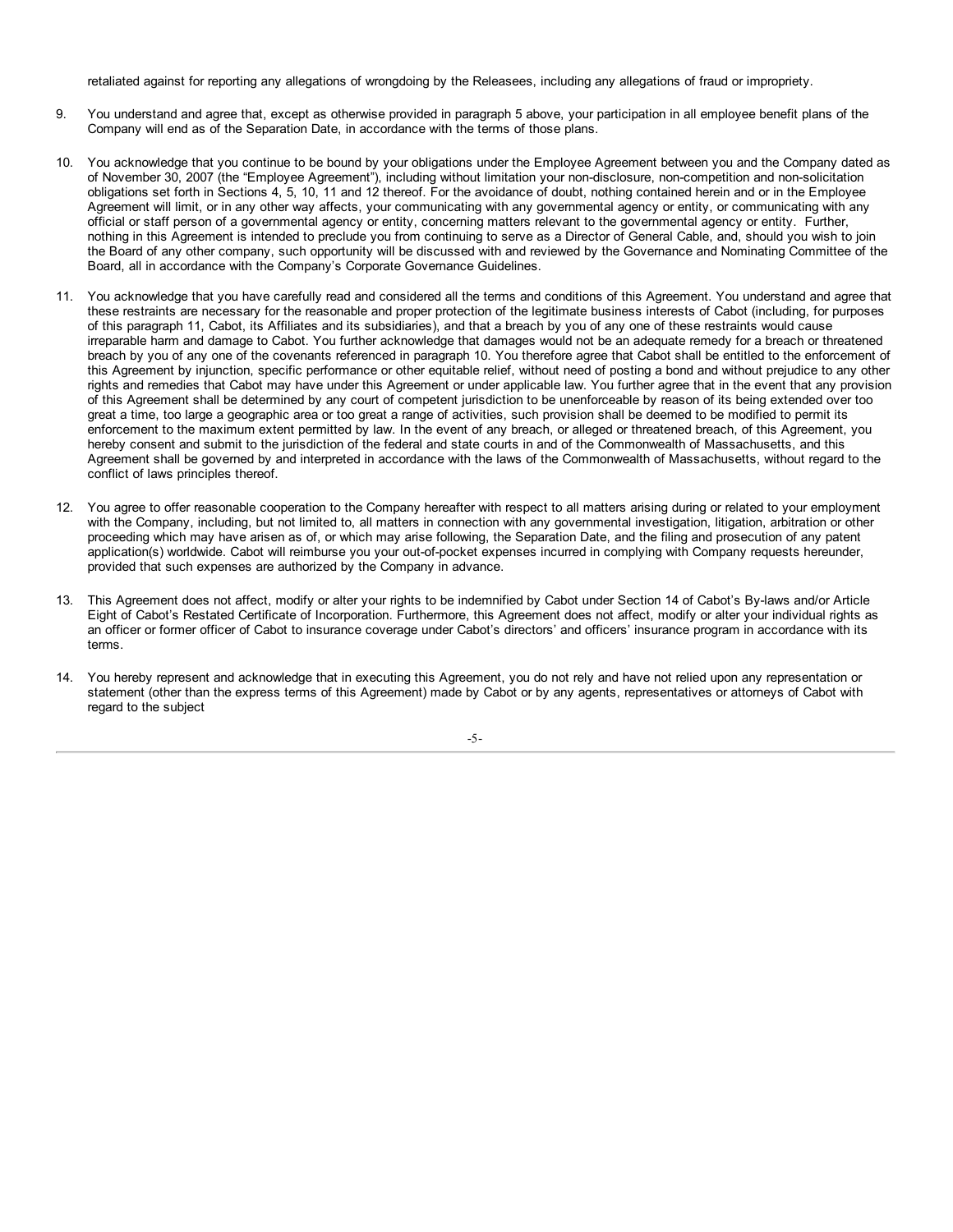matter, basis or effect of this Agreement. This Agreement (including Exhibits A and B) constitutes the entire agreement between you and Cabot and replaces all prior and contemporaneous agreements, communications and understandings, whether written or oral, with respect to your employment at Cabot and its termination and all related matters. In addition, your rights and obligations under Cabot's benefit plans, including but not limited to the Deferred Compensation Plans, shall be governed by the terms of such plans.

- 15. This Agreement may not be modified, altered or changed except upon express written consent of both parties wherein specific reference is made to this Agreement.
- 16. The parties agree that neither this Agreement nor the furnishing of any consideration herein shall be deemed or construed at any time for any purposes as an admission by Cabot of any liability or unlawful conduct of any kind.
- 17. You agree that you have been given at least 21 calendar days within which to consider this Agreement (the "consideration period") and that the consideration period will end on June 3, 2016 (though you may sign this Agreement prior to June 3, 2016 if you voluntarily choose to do so), that you fully understand and have voluntarily agreed to all of the terms of this Agreement and that Cabot has advised you to consult with an attorney concerning this Agreement (including without limitation the release of claims contained herein), which creates legally binding obligations.
- 18. Amounts payable under this Agreement will be reduced by all applicable tax and other required withholdings.
- 19. THIS AGREEMENT SPECIFICALLY WAIVES ALL RIGHTS AND CLAIMS YOU MAY HAVE UNDER THE AGE DISCRIMINATION IN EMPLOYMENT ACT AND THE OLDER WORKERS' BENEFIT PROTECTION ACT. In accordance with these statutes, the Company advises you to consult with counsel prior to your execution of this Agreement. You acknowledge that you have had ample opportunity to consult with counsel prior to your execution of this Agreement, and were encouraged and advised in writing to do so. By signing this Agreement, you acknowledge and agree that you are not waiving any rights or claims under the Age Discrimination in Employment Act which may arise after this Agreement is executed. Your waiver of claims under the Age Discrimination in Employment Act is in exchange for consideration that is in addition to anything of value to which you were already entitled. By signing this Agreement, you acknowledge that you have carefully read and fully understand all of its provisions, and knowingly and voluntarily intend to be legally bound by all of the terms in this Agreement. You further acknowledge that you have relied solely and completely upon your own judgment and/or the advice of counsel in entering into this Agreement.

If the terms of this Agreement are acceptable to you, please sign and return a copy of this letter to Brian A. Berube at Cabot Corporation, 2 Seaport Lane, Boston, MA 02210, within 21 days, that is, by June 3, 2016. If you sign this Agreement prior to the end of this 21-day period, you certify that you knowingly and voluntarily decided to sign it after considering it for less than 21 days, and your decision to do so was not induced by the Company through fraud, misrepresentation, or a threat to withdraw or alter the offers herein.

If you accept the foregoing offer, you shall have the right to revoke this Agreement by delivering or sending to Mr. Berube at the address above written notice of revocation so that your notice of revocation is received by Mr. Berube within seven calendar days after the date that this letter is signed by you. If you revoke within this time period, this Agreement shall be null and void in its entirety and you will not be entitled to any additional payments and benefits set forth in this Agreement. Otherwise this Agreement shall be binding upon you, your heirs and representatives and shall inure to the benefit of, and be binding upon, Cabot and its successors and assigns.

This Agreement shall be treated as a contract under seal for purposes of Massachusetts law.

-6-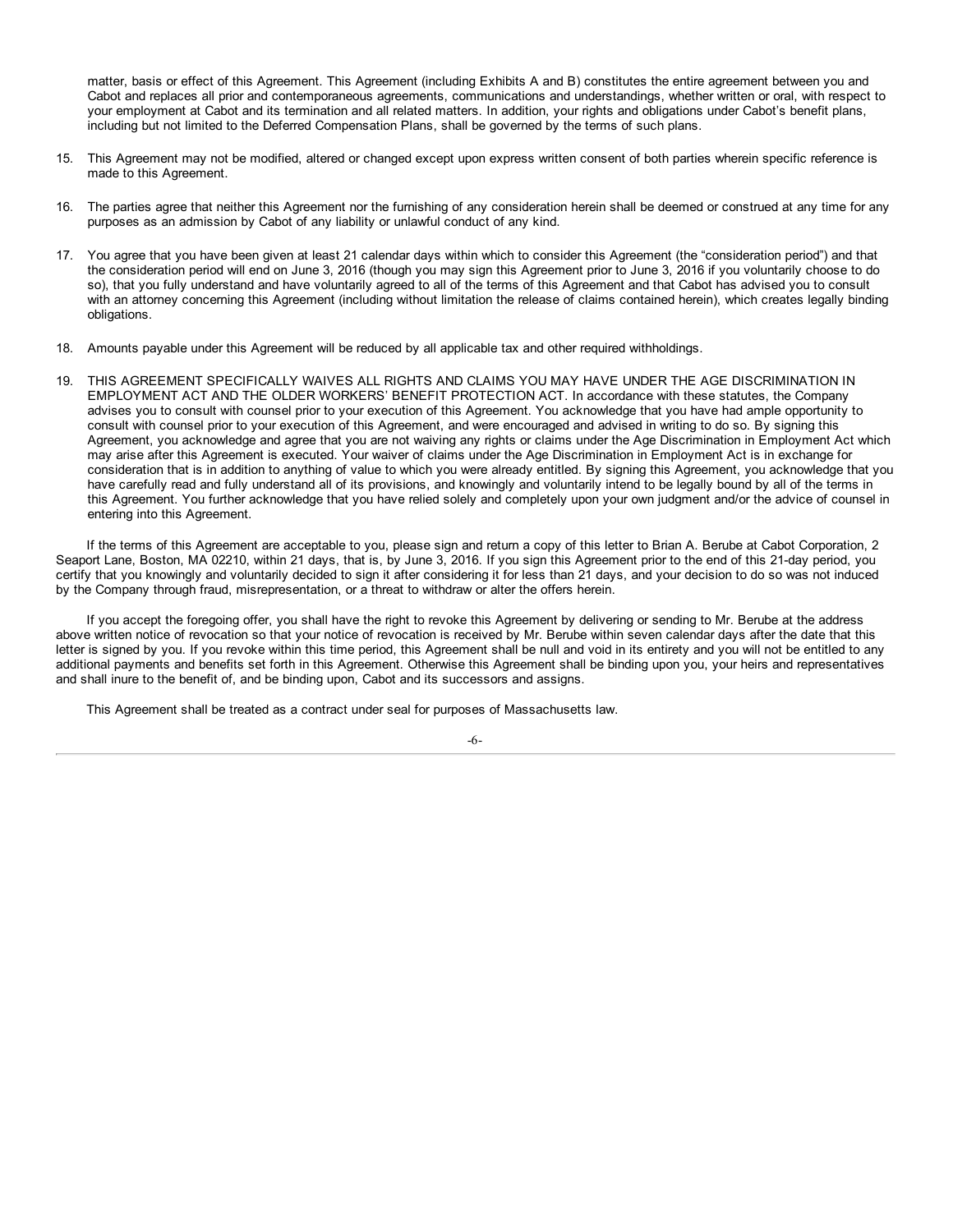Notwithstanding anything in this Agreement to the contrary, the Company shall have the right to terminate the Severance Benefits and require that you repay or forfeit, as applicable, any Severance Benefits previously paid or provided to you hereunder (or any gains in respect of LTIP awards the vesting of which accelerates as provided in paragraph 2 hereof) at any time if the Company determines that you have breached any of the terms and conditions of this Agreement or the Employee Agreement, but any such termination of Severance Benefits shall not relieve you of your obligations and undertakings under this Agreement (including without limitation your release of claims under this Agreement).

Very truly yours,

CABOT CORPORATION

By: /s/ Sean D. Keohane Sean D. Keohane

President and Chief Executive Officer

Having carefully read and fully understanding the provisions and effects of this Agreement, the foregoing offer by Cabot Corporation is knowingly and voluntarily accepted and agreed to this 17th day of May, 2016.

/s/ Patrick Prevost Patrick Prevost

-7-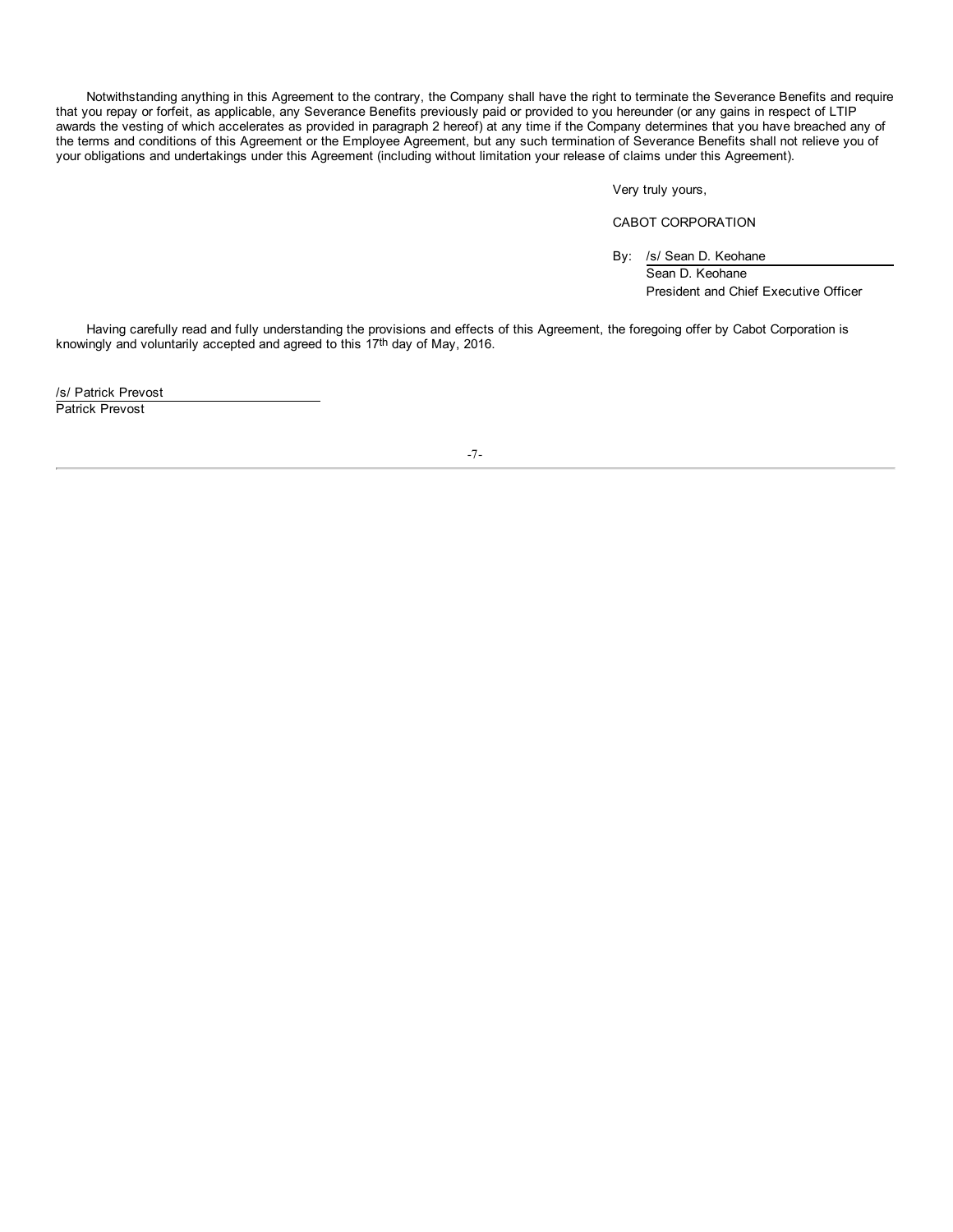# **Post-Employment General Release and Waiver of Claims**

For and in consideration of certain benefits to be provided to me under the Separation and Transition Agreement between me and Cabot Corporation (the "Company"), dated as of May 13, 2016 (the "Agreement"), which are conditioned on my signing this General Release and Waiver of Claims (this "Release of Claims"), and to which I am not otherwise entitled, and other good and valuable consideration, the receipt and sufficiency of which I hereby acknowledge, on my own behalf and on behalf of my heirs, executors, administrators, beneficiaries, representatives, successors and assigns, and any other person or entity claiming through or under me, I hereby release and forever discharge the Company and its subsidiaries and other affiliates, and all of their respective past, present and future directors, shareholders, officers, members, managers, general and limited partners, insurers, employees, agents, representatives, consultants, successors and assigns, any employee benefit plans maintained by or on behalf of the Company or its subsidiaries, affiliates, or successors, or any of the trustees or administrators thereof, and all others connected with any of the foregoing, in their official and individual capacities (collectively, the "Releasees"), from any and all causes of action, suits, rights and claims, demands, damages and compensation of any kind and nature whatsoever, whether at law or in equity, whether now known or unknown, suspected or unsuspected, contingent or otherwise, which I now have or ever have had against the Releasees, or any of them, in any way related to, connected with or arising out of my employment and/or other relationship with the Company or any of its affiliates, or pursuant to Title VII of the Civil Rights Act, the Americans With Disabilities Act, the Family and Medical Leave Act, the Age Discrimination in Employment Act (as amended by the Older Workers Benefit Protection Act), the Employee Retirement Income Security Act, the wage and hour, wage payment or fair employment practices laws of the Commonwealth of Massachusetts and any other state or states in which I have provided services to the Company or its affiliates (each as amended from time to time) and/or any other federal, state or local law, regulation, or other requirement (collectively, the "Claims") through the date that I sign this Release of Claims, and I hereby waive all such Claims.

I understand that nothing contained in this Release of Claims shall be construed to prohibit me from filing a charge with or participating in any investigation or proceeding conducted by the federal Equal Employment Opportunity Commission or a comparable state or local agency, provided, however, that I hereby agree to waive my right to recover monetary damages or other individual relief in any charge, complaint or lawsuit filed by me or by anyone else on my behalf. Further, this release does not include and will not preclude a claim for or with respect to: (a) base salary payable through the Separation Date; or accrued, unused vacation time as recorded on the Company's books as of the Separation Date; (b) vested benefits under any Company employee benefit plan; (c) my COBRA rights; (d) payments and benefits under the Agreement; (e) any claim which, as a matter of law, cannot be released by private agreement; and (f) my rights to be indemnified by Cabot under Cabot's By-Laws and/or Cabot's Restated Certificate of Incorporation or as an officer or former officer of Cabot to insurance coverage under Cabot's directors' and officers' insurance program in accordance with its terms.

I acknowledge that this Release of Claims creates legally binding obligations, and that the Company hereby advises me to consult an attorney before signing it. I further acknowledge that I may not sign this Release of Claims prior to the Separation Date (as such term is defined in the Agreement), but must sign this Release of Claims by the later of (i) five (5) days following the Separation Date (as defined in the Agreement) and (ii) twenty-one (21) days following the date hereof. In signing this Release of Claims, I give the Company assurance that I have signed it voluntarily and with a full understanding of its terms; that I have had sufficient opportunity of not less than twenty-one (21) days before signing this Release of Claims to consider its terms and to consult with an attorney, if I wished to do so, or to consult with any person of my choosing; and that I have not relied on any promises or representations, express or implied, that are not set forth expressly in this Release of Claims. I understand that I will have seven (7) days after signing this Release of Claims to revoke my signature, and that, if I intend to revoke my signature, I must do so in writing addressed and delivered to Brian A. Berube at Cabot Corporation prior to the end of the seven (7)-day revocation period. I understand that this Release of Claims will become effective upon

-8-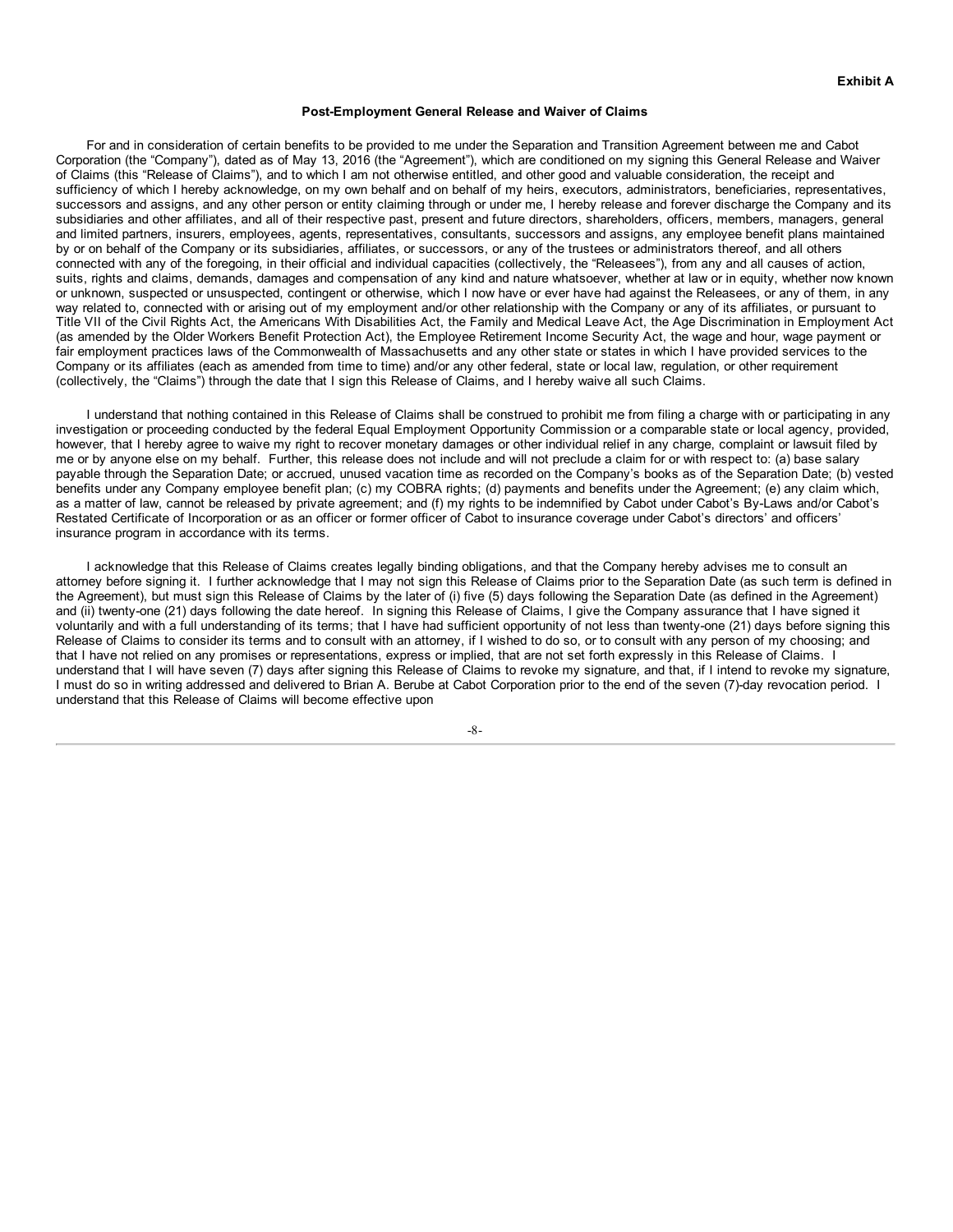the eighth (8th) day following the date that I sign it, provided that I do not revoke my acceptance in accordance with the immediately preceding sentence.

I represent and warrant that I have (i) returned to the Company any and all non-public documents, materials and information (whether in hardcopy, on electronic media or otherwise) related to Company business (whether present or otherwise) and all keys, access cards, credit cards, computer hardware and software, telephones and telephone-related equipment and all other property of the Company or any of its affiliates in my possession or control, and (ii) not retained any copy of any non-public Company documents, materials or information (whether in hardcopy, on electronic media or otherwise), other than such materials provided to and utilized by me incident to my performance of services as a member of the Board of Directors of the Company. I agree that I will not, for any purpose, attempt to access or use any Company computer or computer network or system, including without limitation its electronic mail system. Further, I acknowledge that I have disclosed to the Company all passwords necessary or desirable to enable the Company to access all information which I have password-protected on any of its computer equipment or on its computer network or system.

Accepted and agreed:

Signature: /s/ Patrick Prevost Patrick Prevost

Date: 7/15/2016

-9-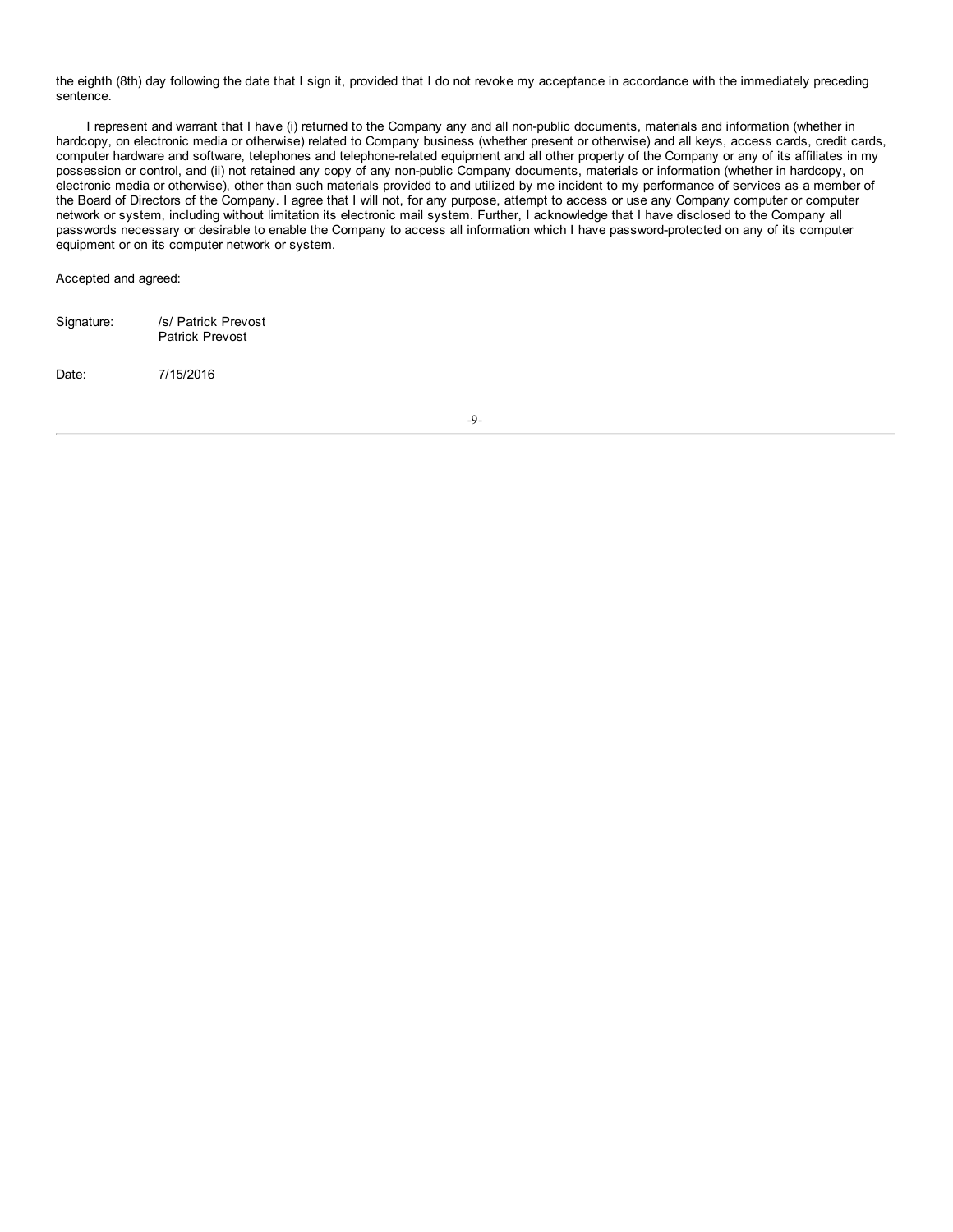# **Exhibit B**

# **Time-Based Restricted Stock Units (TSUs)**

| <b>Grant Date</b> | Number of units<br>the vesting of which is to be<br>accelerated |
|-------------------|-----------------------------------------------------------------|
| 11/8/2013         | 23,939                                                          |
| 11/14/2014        | 24,766                                                          |
| 11/12/2015        | 28,831                                                          |
| <b>Total</b>      | 77,536                                                          |

# **Stock Options**

| <b>Grant Date</b> | <b>Exercise Price</b> | <b>Outstanding options</b><br>the vesting of which is to be<br>accelerated |
|-------------------|-----------------------|----------------------------------------------------------------------------|
| 11/8/2013         | \$47.62               | 28,976                                                                     |
| 11/14/2014        | \$46.03               | 59,375                                                                     |
| 11/12/2015        | \$39.54               | 121,683                                                                    |
| <b>Total</b>      |                       | 210,034                                                                    |

# **Performance-Based Restricted Stock Units (PSUs)**

| <b>Grant Date</b>           | <b>Performance Cycle Fiscal Year</b> | <b>Number of units</b><br>the vesting of which is to be<br>accelerated |
|-----------------------------|--------------------------------------|------------------------------------------------------------------------|
| 11/08/2013                  | 2014                                 | 9,013                                                                  |
|                             | 2015                                 | 931                                                                    |
|                             | 2016                                 | 9,310                                                                  |
| <b>Total Nov 2013 Grant</b> |                                      | 19,254                                                                 |
| 11/14/2014                  | 2015                                 | 6,010                                                                  |
|                             | 2016                                 | 9,632                                                                  |
|                             | 2017                                 | 9,631                                                                  |
| <b>Total Nov 2014 Grant</b> |                                      | 25,273                                                                 |
| 11/12/2015                  | 2016                                 | 11,212                                                                 |
|                             | 2017                                 | 11,212                                                                 |
|                             | 2018                                 | 11,212                                                                 |
| <b>Total Nov 2015 Grant</b> |                                      | 33,636                                                                 |
| <b>TOTAL</b>                |                                      | 78,163                                                                 |

-10-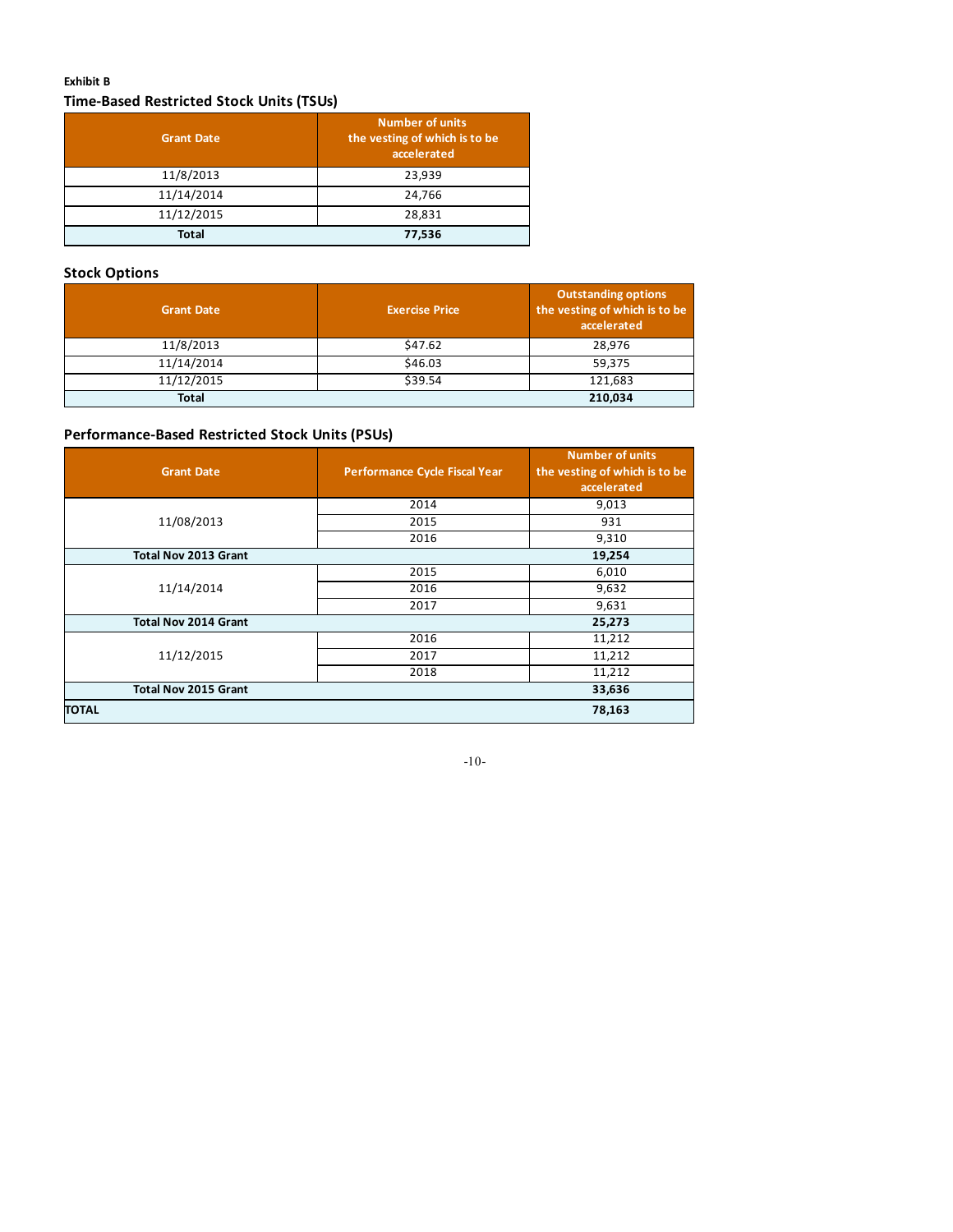#### **Principal Executive Officer Certification**

I, Sean D. Keohane, certify that:

- 1. I have reviewed this quarterly report on Form 10-Q of Cabot Corporation;
- 2. Based on my knowledge, this report does not contain any untrue statement of a material fact or omit to state a material fact necessary to make the statements made, in light of the circumstances under which such statements were made, not misleading with respect to the period covered by this report;
- 3. Based on my knowledge, the financial statements, and other financial information included in this report, fairly present in all material respects the financial condition, results of operations and cash flows of the registrant as of, and for, the periods presented in this report;
- 4. The registrant's other certifying officer(s) and I are responsible for establishing and maintaining disclosure controls and procedures (as defined in Exchange Act Rules 13a-15(e) and 15d-15(e)) and internal control over financial reporting (as defined in Exchange Act Rules 13a-15(f) and 15d-15(f)) for the registrant and have:
	- a) designed such disclosure controls and procedures, or caused such disclosure controls and procedures to be designed under our supervision, to ensure that material information relating to the registrant, including its consolidated subsidiaries, is made known to us by others within those entities, particularly during the period in which this report is being prepared;
	- b) designed such internal control over financial reporting, or caused such internal control over financial reporting to be designed under our supervision, to provide reasonable assurance regarding the reliability of financial reporting and the preparation of financial statements for external purposes in accordance with generally accepted accounting principles;
	- c) evaluated the effectiveness of the registrant's disclosure controls and procedures and presented in this report our conclusions about the effectiveness of the disclosure controls and procedures, as of the end of the period covered by this report based on such evaluation; and
	- d) disclosed in this report any change in the registrant's internal control over financial reporting that occurred during the registrant's most recent fiscal quarter (the registrant's fourth fiscal quarter in the case of an annual report) that has materially affected, or is reasonably likely to materially affect, the registrant's internal control over financial reporting; and
- 5. The registrant's other certifying officer(s) and I have disclosed, based on our most recent evaluation of internal control over financial reporting, to the registrant's auditors and the audit committee of the registrant's board of directors (or persons performing the equivalent functions):
	- a) all significant deficiencies and material weaknesses in the design or operation of internal control over financial reporting which are reasonably likely to adversely affect the registrant's ability to record, process, summarize and report financial information; and
	- b) any fraud, whether or not material, that involves management or other employees who have a significant role in the registrant's internal control over financial reporting.

Date: August 4, 2016 *Date: August 4, 2016 Journal August 4, 2016 Journal August 4, 2016* 

Sean D. Keohane *President and Chief Executive Officer*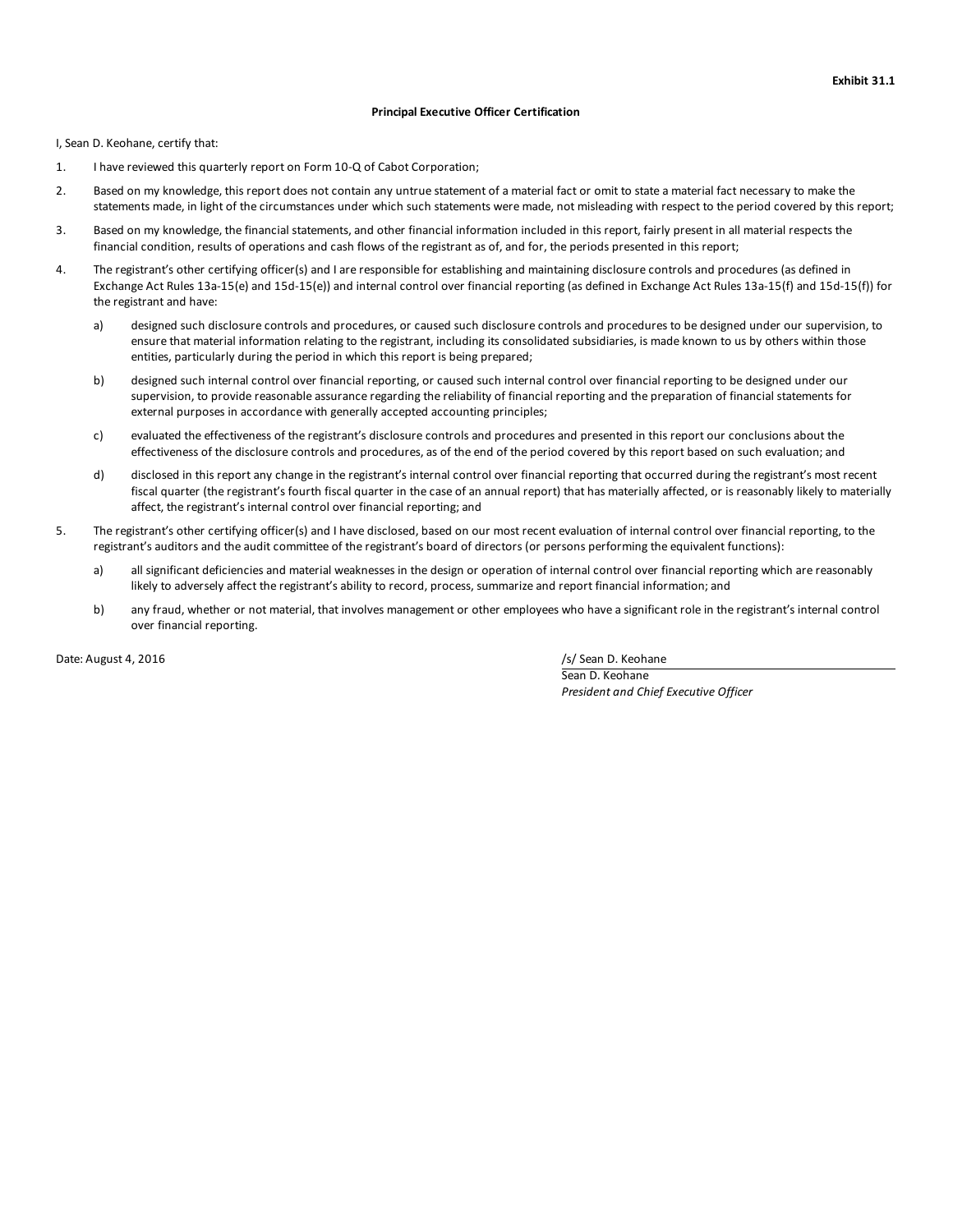#### **Principal Financial Officer Certification**

I, Eduardo E. Cordeiro, certify that:

- 1. I have reviewed this quarterly report on Form 10-Q of Cabot Corporation;
- 2. Based on my knowledge, this report does not contain any untrue statement of a material fact or omit to state a material fact necessary to make the statements made, in light of the circumstances under which such statements were made, not misleading with respect to the period covered by this report;
- 3. Based on my knowledge, the financial statements, and other financial information included in this report, fairly present in all material respects the financial condition, results of operations and cash flows of the registrant as of, and for, the periods presented in this report;
- 4. The registrant's other certifying officer(s) and I are responsible for establishing and maintaining disclosure controls and procedures (as defined in Exchange Act Rules 13a-15(e) and 15d-15(e)) and internal control over financial reporting (as defined in Exchange Act Rules 13a-15(f) and 15d-15(f)) for the registrant and have:
	- a) designed such disclosure controls and procedures, or caused such disclosure controls and procedures to be designed under our supervision, to ensure that material information relating to the registrant, including its consolidated subsidiaries, is made known to us by others within those entities, particularly during the period in which this report is being prepared;
	- b) designed such internal control over financial reporting, or caused such internal control over financial reporting to be designed under our supervision, to provide reasonable assurance regarding the reliability of financial reporting and the preparation of financial statements for external purposes in accordance with generally accepted accounting principles;
	- c) evaluated the effectiveness of the registrant's disclosure controls and procedures and presented in this report our conclusions about the effectiveness of the disclosure controls and procedures, as of the end of the period covered by this report based on such evaluation; and
	- d) disclosed in this report any change in the registrant's internal control over financial reporting that occurred during the registrant's most recent fiscal quarter (the registrant's fourth fiscal quarter in the case of an annual report) that has materially affected, or is reasonably likely to materially affect, the registrant's internal control over financial reporting; and
- 5. The registrant's other certifying officer(s) and I have disclosed, based on our most recent evaluation of internal control over financial reporting, to the registrant's auditors and the audit committee of the registrant's board of directors (or persons performing the equivalent functions):
	- a) all significant deficiencies and material weaknesses in the design or operation of internal control over financial reporting which are reasonably likely to adversely affect the registrant's ability to record, process, summarize and report financial information; and
	- b) any fraud, whether or not material, that involves management or other employees who have a significant role in the registrant's internal control over financial reporting.

Date: August 4, 2016 /s/ Eduardo E. Cordeiro

Eduardo E. Cordeiro *Executive Vice President and Chief Financial Officer*